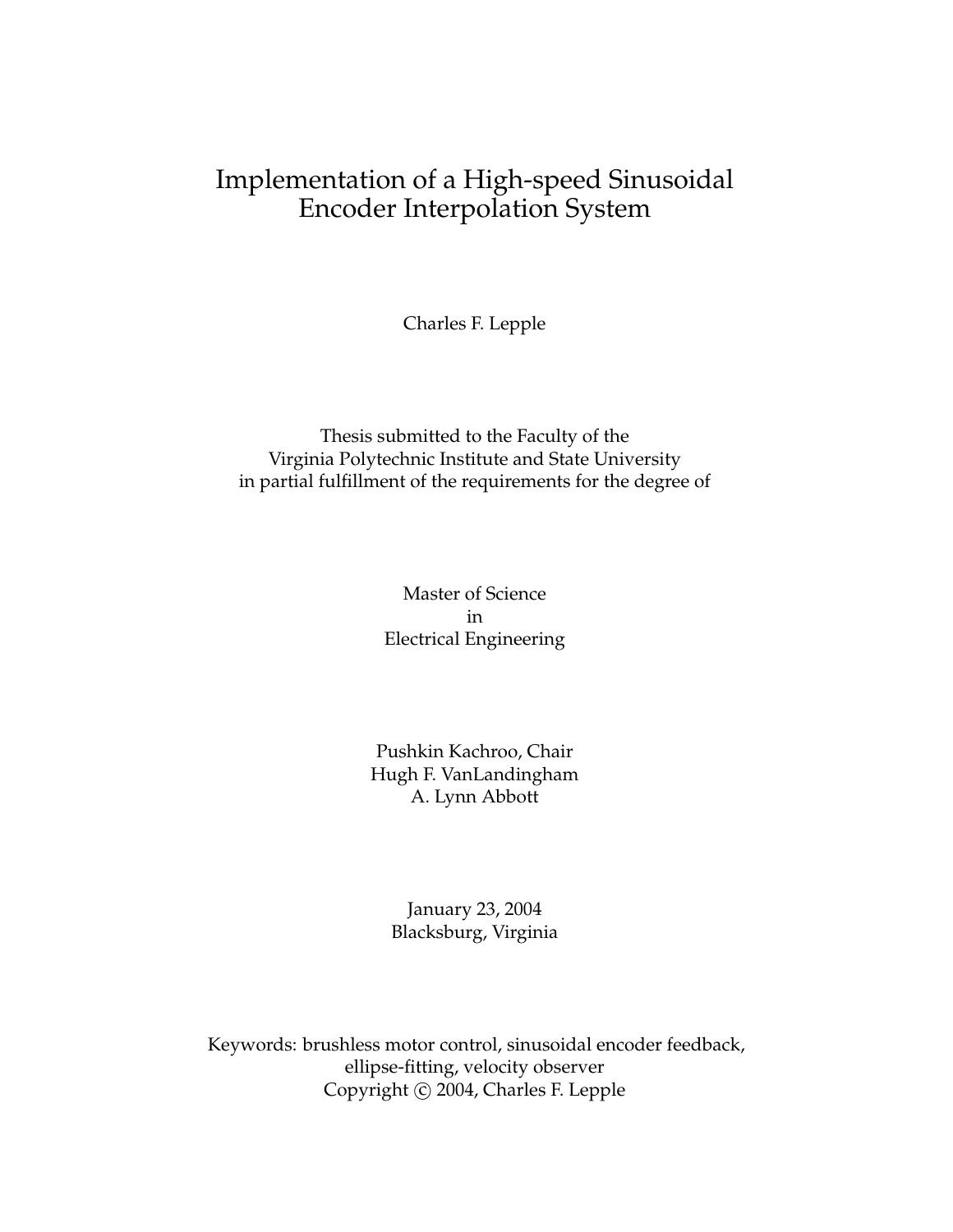#### Implementation of a High-speed Sinusoidal Encoder Interpolation System

Charles F. Lepple

#### (ABSTRACT)

In order to meet higher performance demands on brushless motor controllers, motor feedback signals must meet correspondingly higher standards. Brushless motor controllers require angular feedback for motor commutation, and generally for one or more of the following: torque, velocity or position regulation. These feedback categories impose different requirements on the control system.

In many brushless motor applications, sinusoidal encoders have significant advantages over square-wave encoders. Signal processing techniques for sinusoidal encoder feedback signals are considered in the context of a brushless motor positioning system. In particular, a method is presented for correcting gain and offset measurement errors based on ellipse-fitting techniques.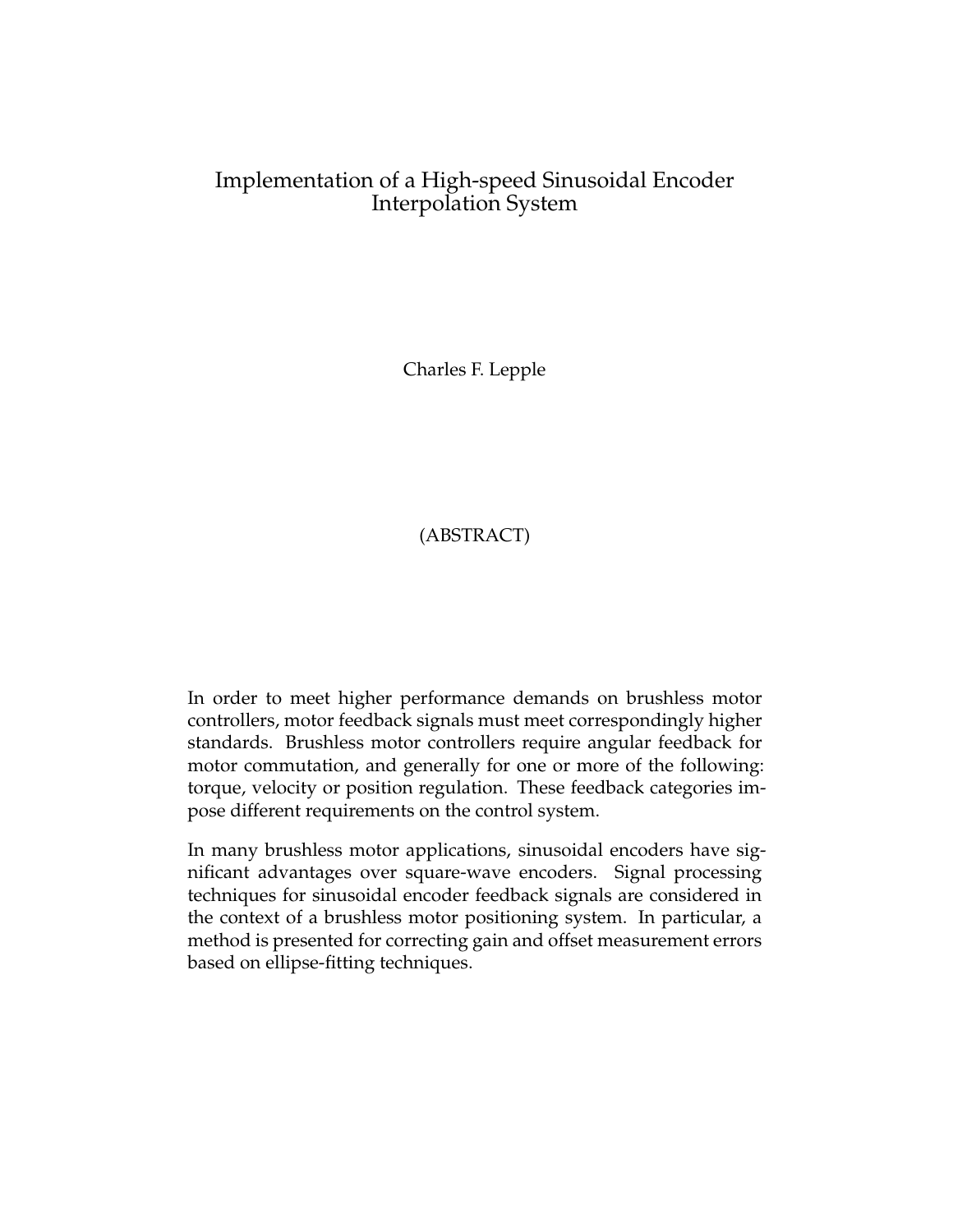## **Acknowledgments**

"If I have seen farther than others, it is because I have stood on the shoulders of giants."

– *Sir Isaac Newton, (1642–1727)*

I can only begin to describe the debt of gratitude that I owe to Jason Lewis. Jason went out of his way to bring me up to speed on brushless motor technology, always making sure that I saw how each component fit into the overall system. This is the sort of priceless learning that one simply cannot get from textbooks.

While I worked at MCS, Worth Burruss was very understanding of my academic schedule. Between Worth and Jason, I couldn't have asked for better managers. I also owe a big thanks to the rest of the folks at MCS who tolerated the occasional release of "magic smoke" from lab prototypes, and generally made work enjoyable: Sylvan, Allen, Tim, Sandie, Morgan, Tracy and Wayne.

Thanks are due to the fellow graduate students who helped out in more ways than I can count. Anbu Subramanian provided some crucial references for circle-fitting, and Joel Donahue offered many signal processing insights. Thanks also to Patricia Mellodge, Eric Moret, and Mark Morton for many interesting discussions at the FLASH lab. In addition, Brian Gold deserves credit for always raising the bar in the world of LATEX typesetting.

Finally, I cannot forget the friends and family members who provided much-needed encouragement by constantly asking "when are you going to finish that thesis?"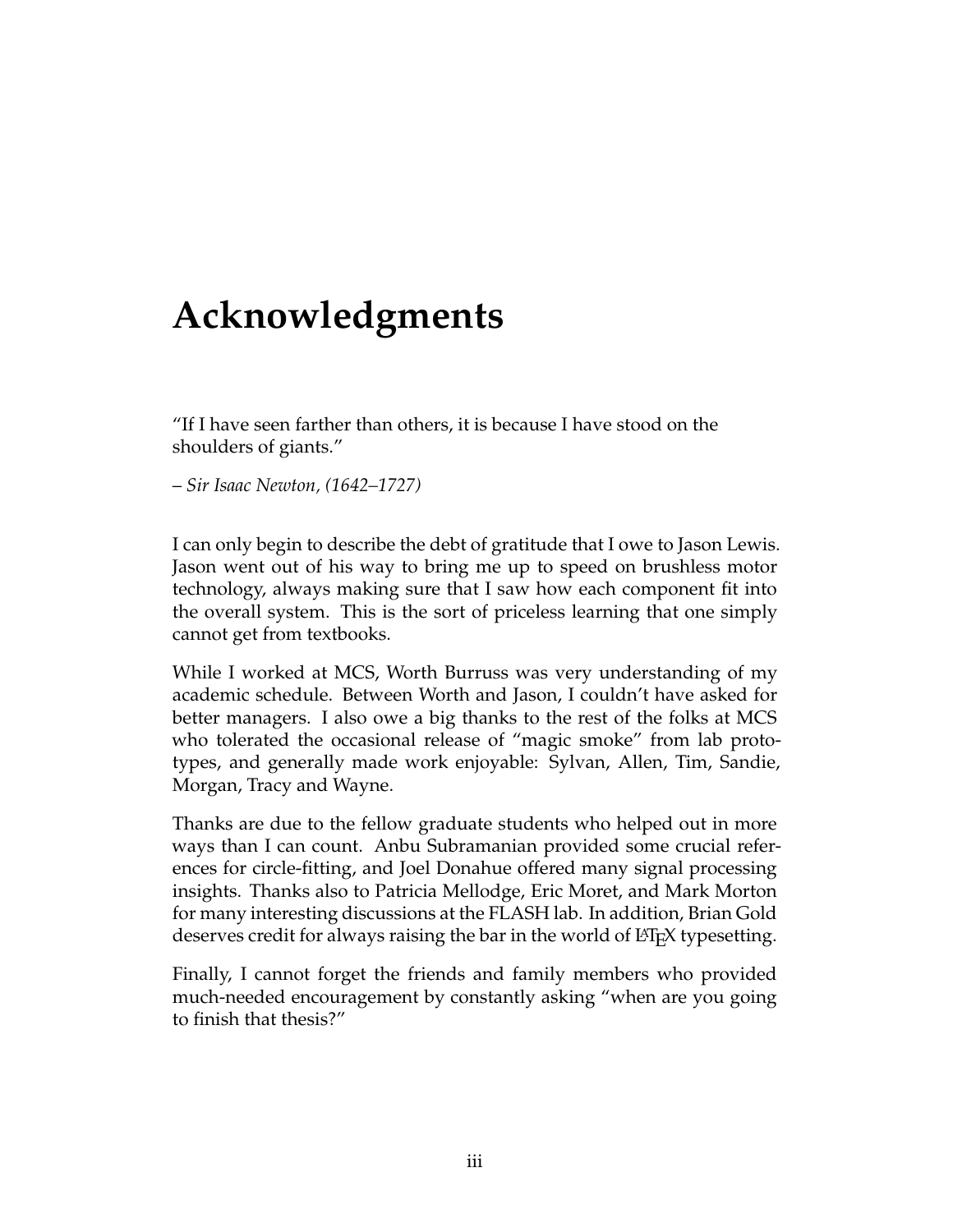# **Contents**

| 1                       |                                | <b>Introduction</b>  |                                        |                |  |  |
|-------------------------|--------------------------------|----------------------|----------------------------------------|----------------|--|--|
| $\overline{\mathbf{2}}$ | <b>Target Motor Controller</b> | 3                    |                                        |                |  |  |
|                         | 2.1                            |                      |                                        |                |  |  |
|                         | 2.2                            |                      |                                        | 6              |  |  |
|                         | 2.3                            |                      |                                        | 6              |  |  |
| 3                       |                                | <b>DSP Selection</b> |                                        | 7              |  |  |
|                         | 3.1                            |                      | Firmware and Processing Technologies   | $\overline{7}$ |  |  |
|                         |                                | 3.1.1                | Field Programmable Gate Arrays         | 8              |  |  |
|                         |                                | 3.1.2                |                                        | 9              |  |  |
|                         |                                | 3.1.3                |                                        | 10             |  |  |
|                         | $3.2\phantom{0}$               |                      |                                        | 11             |  |  |
| 4                       | <b>Position Feedback</b>       |                      |                                        |                |  |  |
|                         | 4.1                            |                      |                                        | 15             |  |  |
|                         | 4.2                            |                      |                                        | 18             |  |  |
|                         | 4.3                            |                      |                                        | 20             |  |  |
|                         |                                | 4.3.1                | Electrical and Optical Characteristics | 20             |  |  |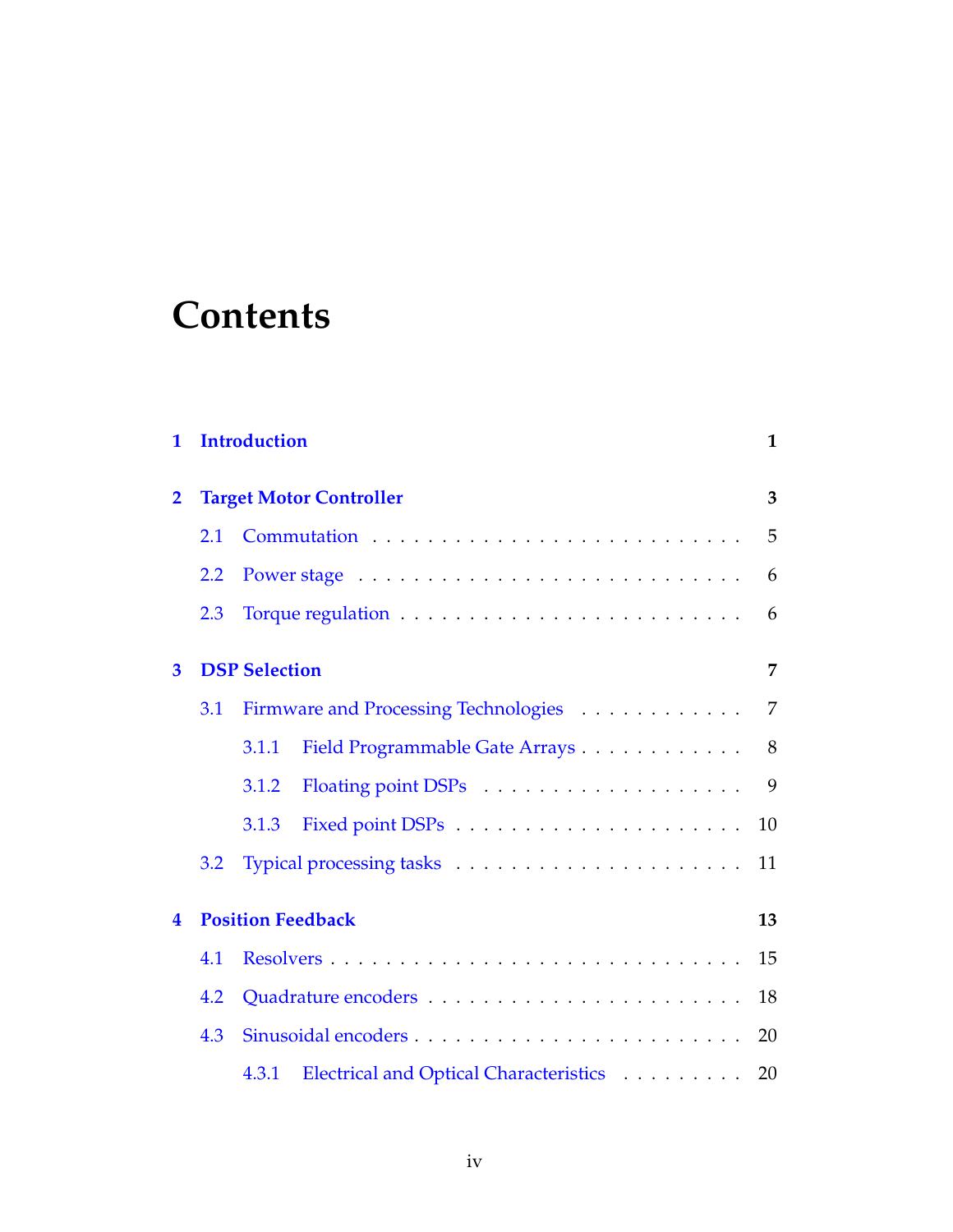| 5 |     |                   | <b>Encoder Signal Processing</b>                        | 22 |
|---|-----|-------------------|---------------------------------------------------------|----|
|   | 5.1 |                   |                                                         |    |
|   | 5.2 |                   | Gain, Phase and Offset Correction                       | 27 |
|   |     | 5.2.1             |                                                         | 27 |
|   |     | 5.2.2             |                                                         | 30 |
|   |     | 5.2.3             | Iterative ellipse-fitting methods                       | 31 |
|   |     | 5.2.4             |                                                         | 31 |
|   | 5.3 |                   |                                                         | 32 |
|   |     | 5.3.1             | Sinusoidal signal preprocessing                         | 34 |
|   |     | 5.3.2             |                                                         | 35 |
|   |     | 5.3.3             |                                                         | 35 |
| 6 |     | <b>Observers</b>  |                                                         | 37 |
|   | 6.1 |                   | Filtering the arctangent angle estimate                 | 37 |
|   | 6.2 |                   | Direct estimation of the angle via cross-multiplication | 42 |
| 7 |     | <b>Conclusion</b> |                                                         | 43 |
|   | 7.1 |                   |                                                         | 43 |
|   | 7.2 |                   |                                                         | 44 |
|   |     | 7.2.1             | Interfacing to Quadrature Encoder Inputs 44             |    |
|   |     |                   | Pulse Train Reconstruction<br>7.2.1.1                   | 44 |
|   |     |                   | Pulse Train Decoding<br>7.2.1.2                         | 46 |
|   |     | 7.2.2             | Merging Coarse/fine Position Data                       | 46 |
|   |     |                   | A Derivation of arctangent backwards-difference formula | 48 |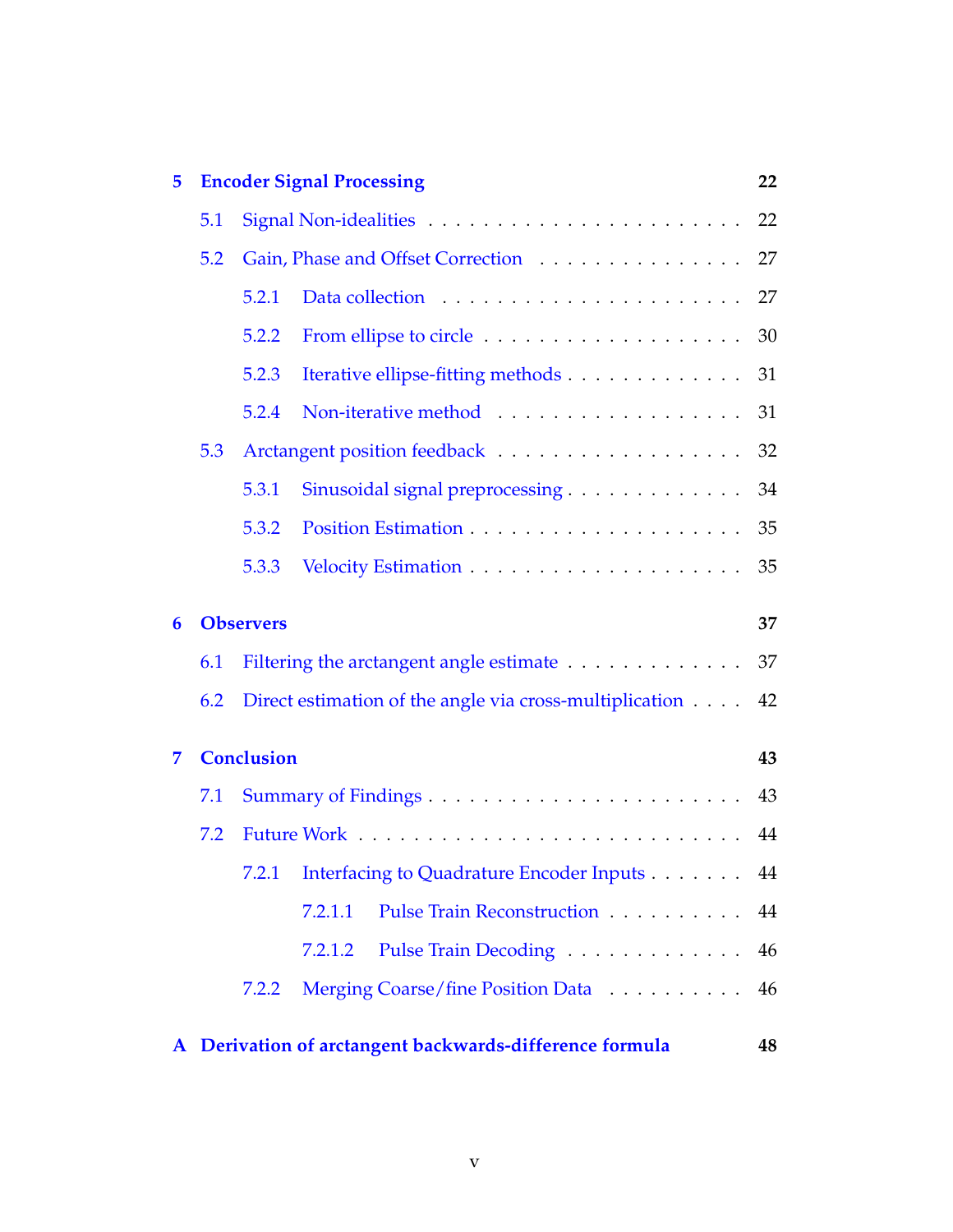| B. | <b>Source Code</b>  |  |  |  |  |  |  |  |
|----|---------------------|--|--|--|--|--|--|--|
|    |                     |  |  |  |  |  |  |  |
|    |                     |  |  |  |  |  |  |  |
|    |                     |  |  |  |  |  |  |  |
|    |                     |  |  |  |  |  |  |  |
|    |                     |  |  |  |  |  |  |  |
|    |                     |  |  |  |  |  |  |  |
|    | <b>Bibliography</b> |  |  |  |  |  |  |  |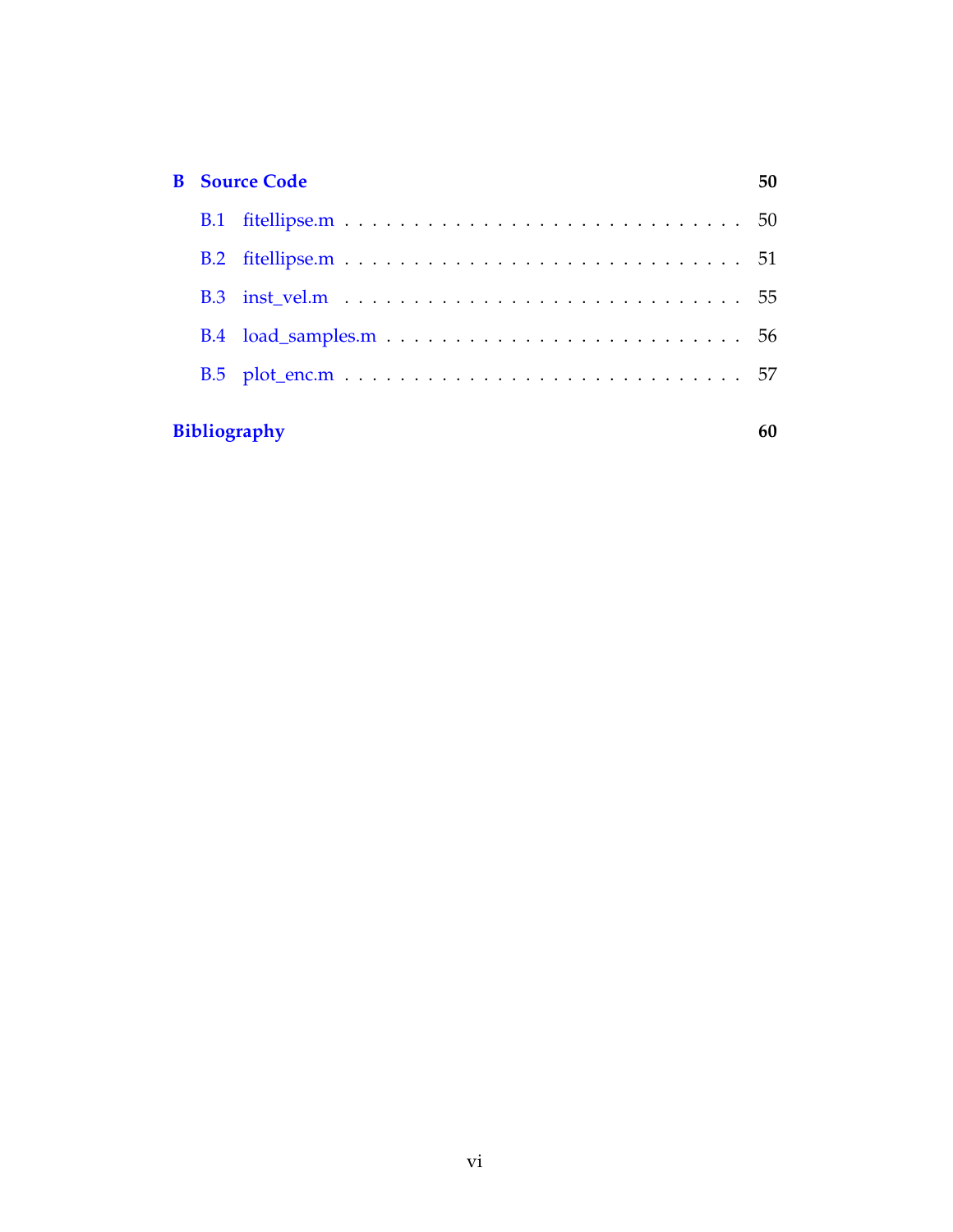# **List of Figures**

| 4.1 |                                                                   | 15 |
|-----|-------------------------------------------------------------------|----|
| 4.2 | Quadrature encoder output sequence                                | 18 |
| 5.1 | Output equations for sinusoidal encoder                           | 23 |
| 5.2 |                                                                   | 24 |
| 5.3 | Plot depicting effects of 10% offset on calculated angle          | 25 |
| 5.4 | Plot depicting effects of 20% gain error on calculated angle.     | 25 |
| 5.5 | Plot depicting effects of +10 degrees phase error on calcu-       | 26 |
| 5.6 | Lissajous plot of ABT spindle encoder outputs at various          | 28 |
| 5.7 | Lissajous plot of PI spindle encoder outputs at various speeds 28 |    |
| 5.8 | Plot of normalized encoder inputs and corrected outputs 32        |    |
| 5.9 | Plot of noise on corrected encoder outputs 33                     |    |
| 6.1 | Structure of arctangent angle observer                            | 39 |
| 6.2 | Second-order observer structure $(H_{obs}(z))$                    | 40 |
| 6.3 | Re-structured second-order observer 41                            |    |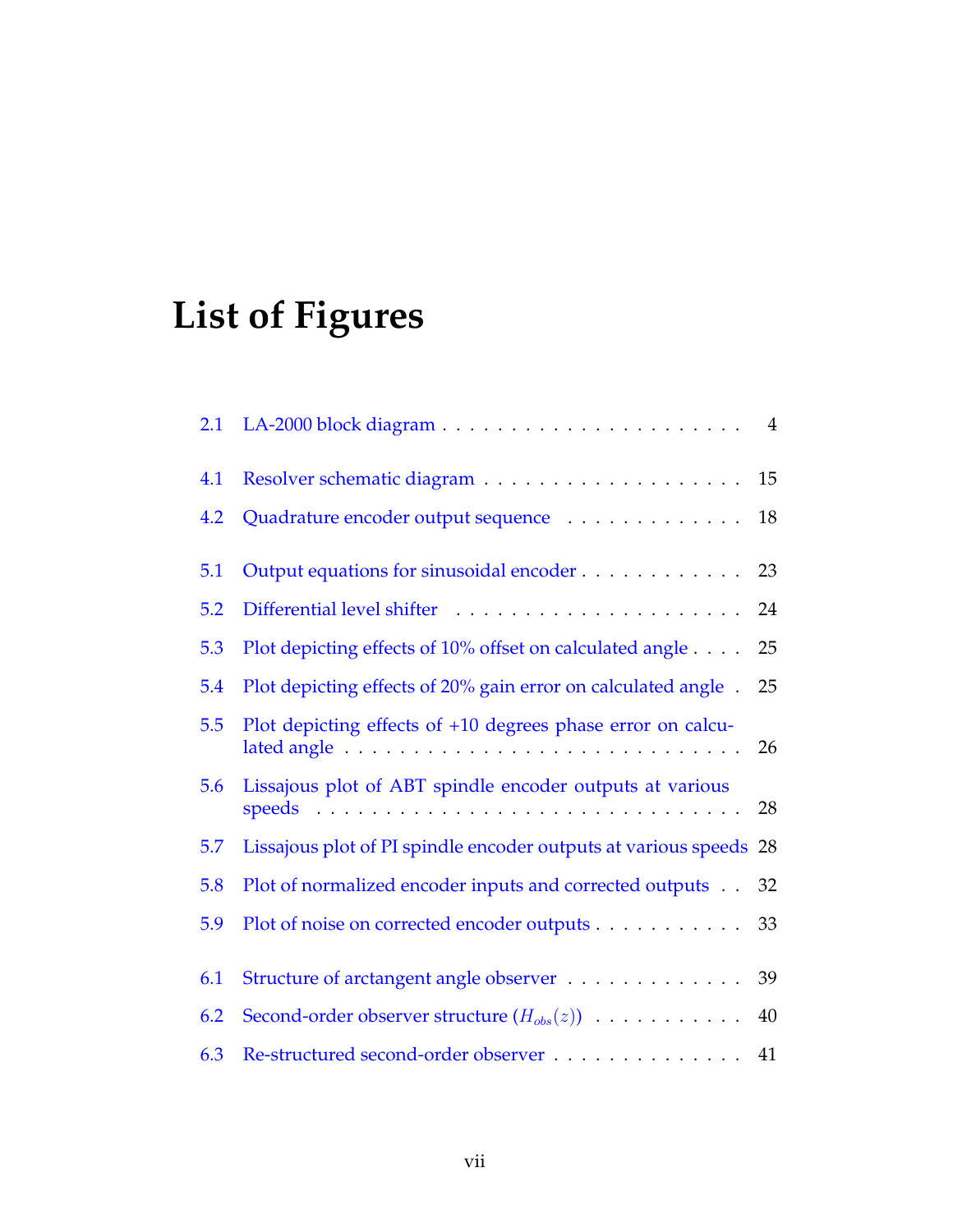## <span id="page-7-0"></span>**Chapter 1**

## **Introduction**

At the most basic level, a motor controller is responsible for making a motor track a velocity or torque request input. To achieve high performance, the system requires either a high frequency feedback loop, or higher resolution on the feedback device.

This thesis presents new research on the derivation of higher-resolution feedback from sinusoidal encoders. Existing research on the fundamentals of encoder operation are presented in Chapter [4,](#page-19-0) and new applications of existing ellipse-fitting and observer algorithms are covered in Chapters [5](#page-28-0) and [6.](#page-43-0)

One of the advantages of sinusoidal encoder signal processing as presented herewithin is that the processing techniques can be used as given, or in concert with traditional square-wave encoder processing systems. When the system speed is so high that the added resolution provided by the sinusoidal encoder is below the noise floor for the velocity signal, the sinusoidal portion can be ignored, thus allowing the system to reach even higher top speeds without the tracking problems associated with other popular processing techniques.

The target calculation platform for the signal processing algorithm is the Analog Devices ADSP-21992, a 16-bit fixed-point digital signal processor (DSP). While hardware and budgetary limitations prevented the re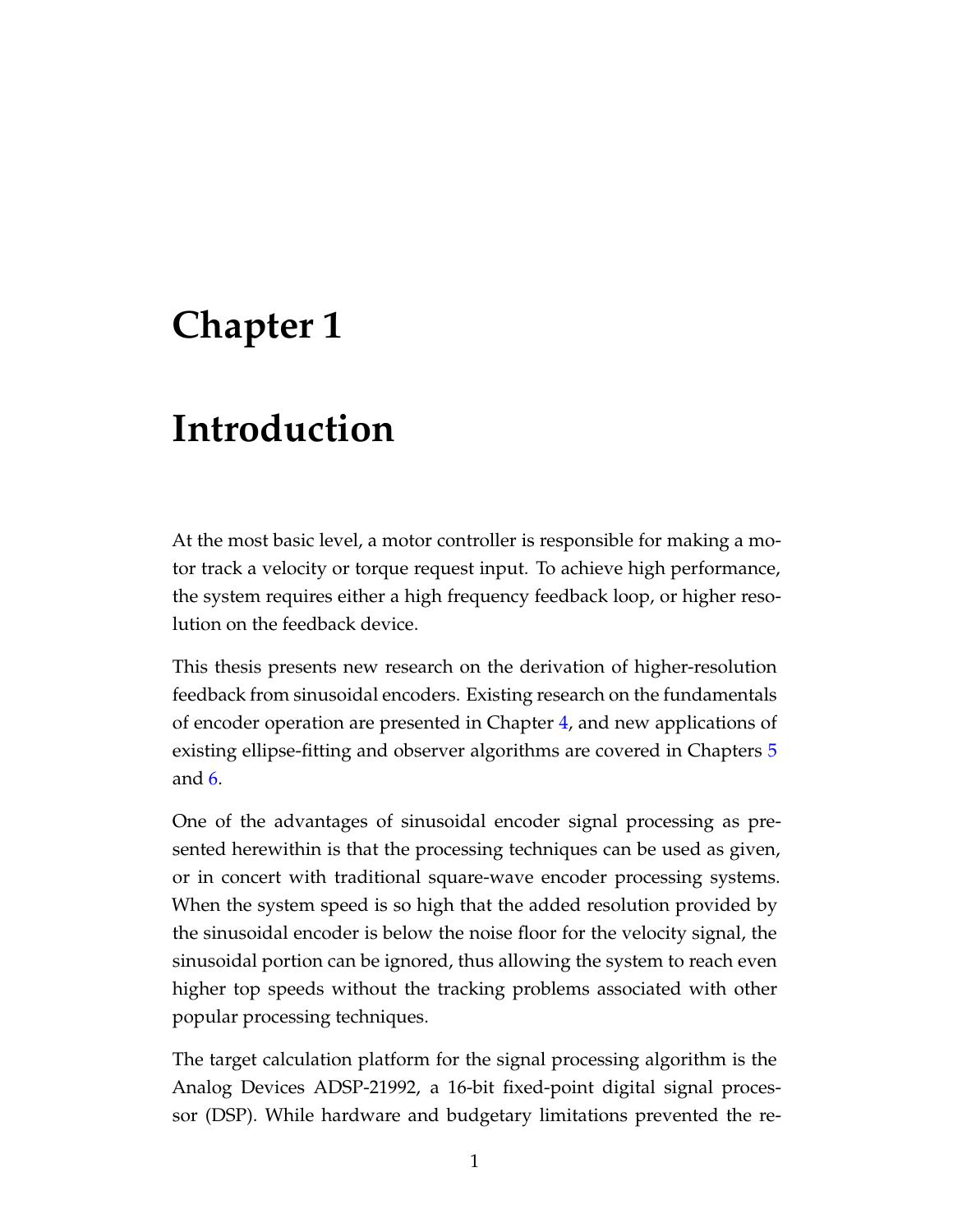alization of a complete interpolator prototype, various aspects of the algorithms were benchmarked on the 21992 to prove feasibility.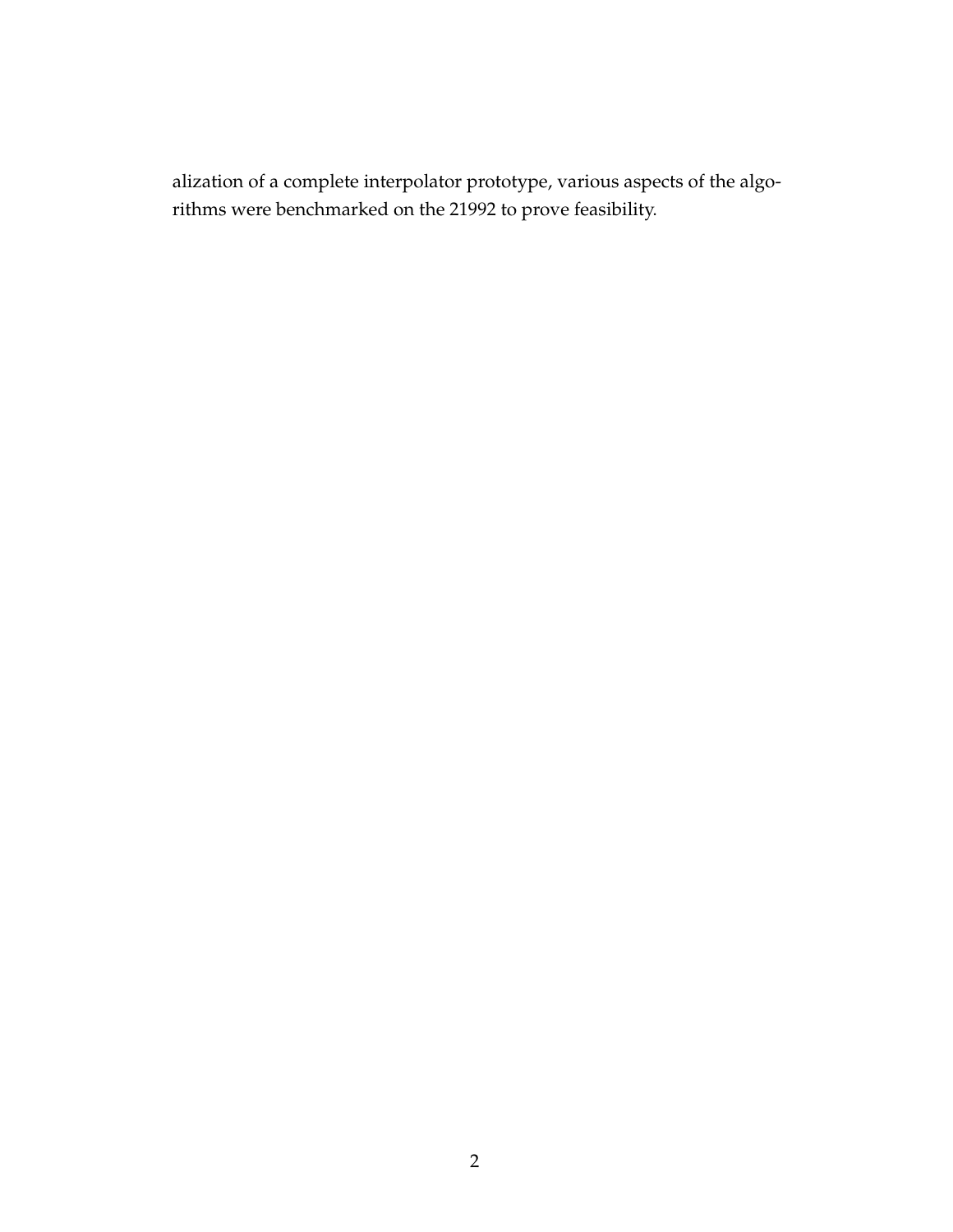## <span id="page-9-0"></span>**Chapter 2**

## **Target Motor Controller**

The initial target for this interpolator/positioner (hereafter known by its product designator "PX") is the LA-2000 Model 62 brushless motor controller [\[21\]](#page-66-0), designed and manufactured by Motion Control Systems, Inc. The LA-2000 has a linear power amplifier stage to drive the motor windings. By using a linear power stage as opposed to a switching power stage, the radiated electromagnetic interference is much lower.

Figure [2.1](#page-10-0) depicts a block diagram of the LA-2000. In the interest of simplicity, features not related to this paper are not shown. These features include the safety interlocks, the frequency-locked loop interface, and the HED inputs necessary for commutation before the encoder index pulse has been located.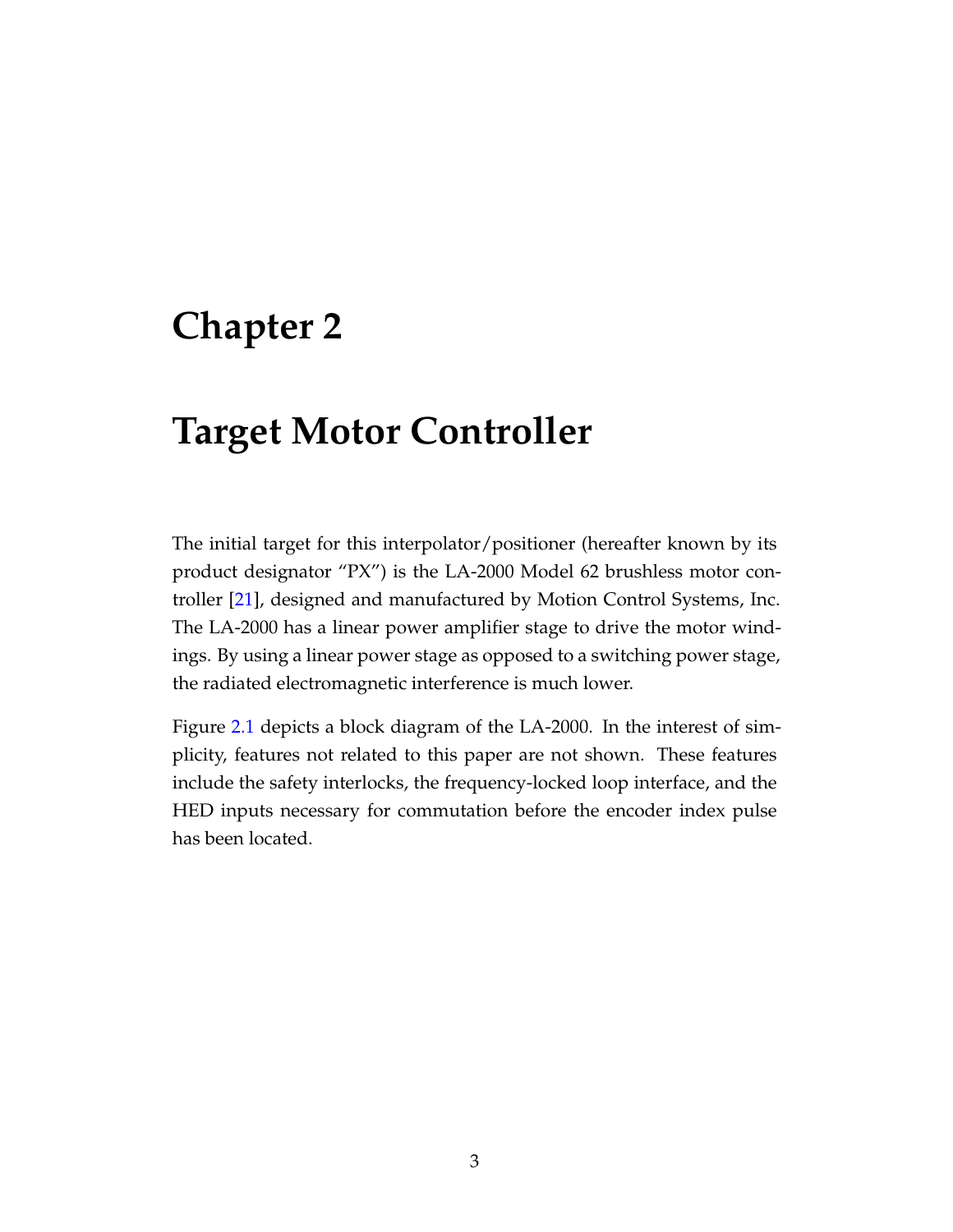

<span id="page-10-0"></span>Figure 2.1: LA-2000 block diagram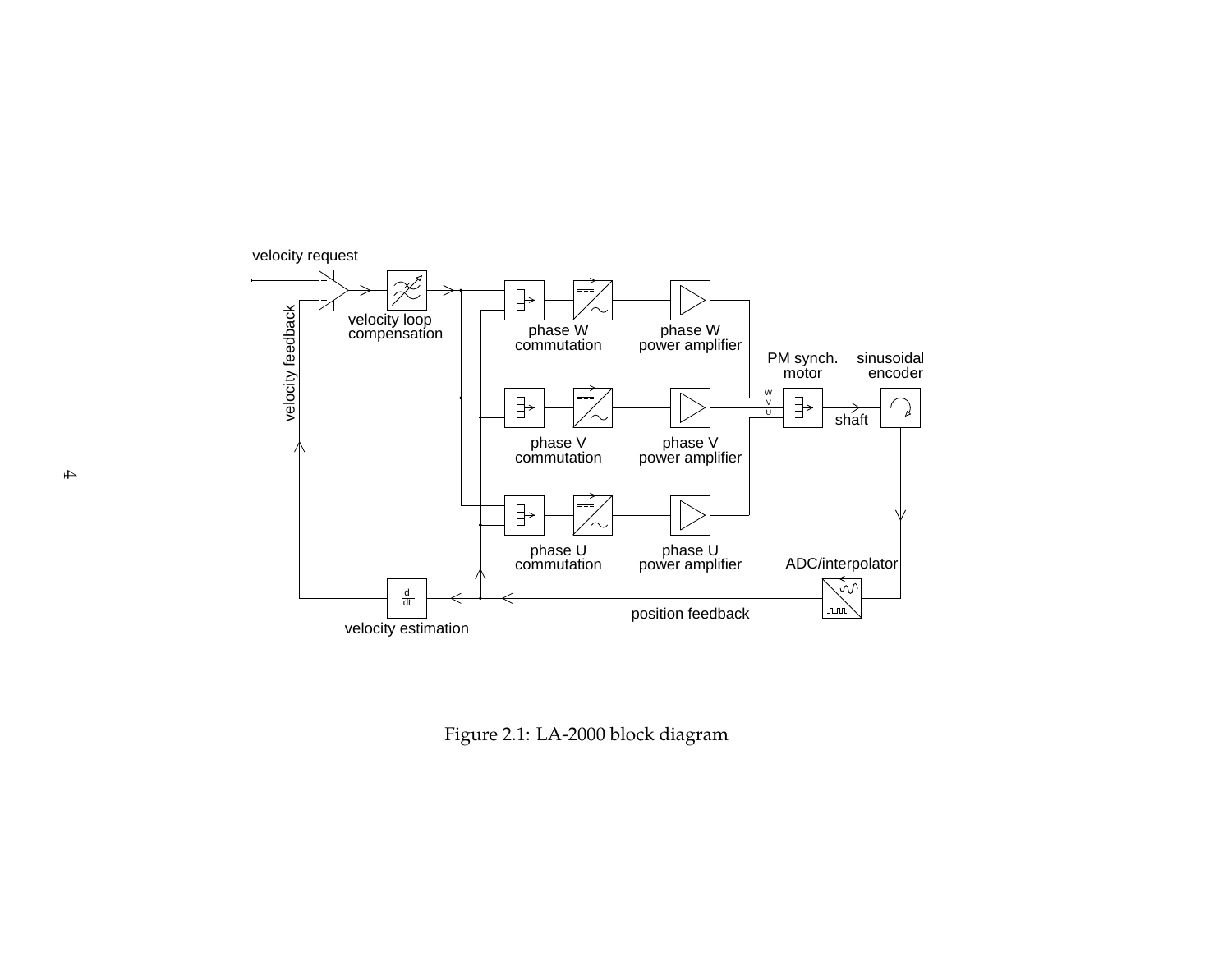Linear power stages are not especially power- or space-efficient, so the PX has also been designed to interface with the AX series [\[20\]](#page-66-1) of switching motor amplifiers. The AX line is useful for larger motors where the driven system is less susceptible to electrical switching noise from the power stage, or where a linear amplifier would be prohibitively large.

### <span id="page-11-0"></span>**2.1 Commutation**

The LA-2000 has two principle modes of commutation. At startup (and when encoder signals are not available) the controller generates six-step commutation waveforms based on the approximate electrical angle returned by Hall Effect devices embedded in the motor. During this time, the controller is receiving higher resolution angle feedback from the encoder; however, the absolute reference for the encoder is not yet known. After the motor has rotated one full turn in either direction, the controller should have detected the encoder index pulse (or north marker). When the rising edge of the index pulse is received (or the falling edge, if the motor is rotating in the opposite direction), the encoder count is reset, and all subsequent encoder updates are performed modulo the encoder line count, referenced to the now-known zero angle. Besides providing extra angular resolution, the encoder also provides the mechanical angle of the motor to the controller. Further details of the interaction between the encoder and the commutation block are provided in Section [4.](#page-19-0)

In either case, the instantaneous electrical angle is known at all times (albeit with less precision if the encoder count has not yet been reset). In a synchronous machine, the desired commutation waveform travels around the stator at the same frequency as the rotor (hence, the term "synchronous"). The velocity error (output of the "velocity loop compensation" block in Figure [2.1\)](#page-10-0) scales the commutation waveforms which are retrieved on a per-phase basis from a lookup table.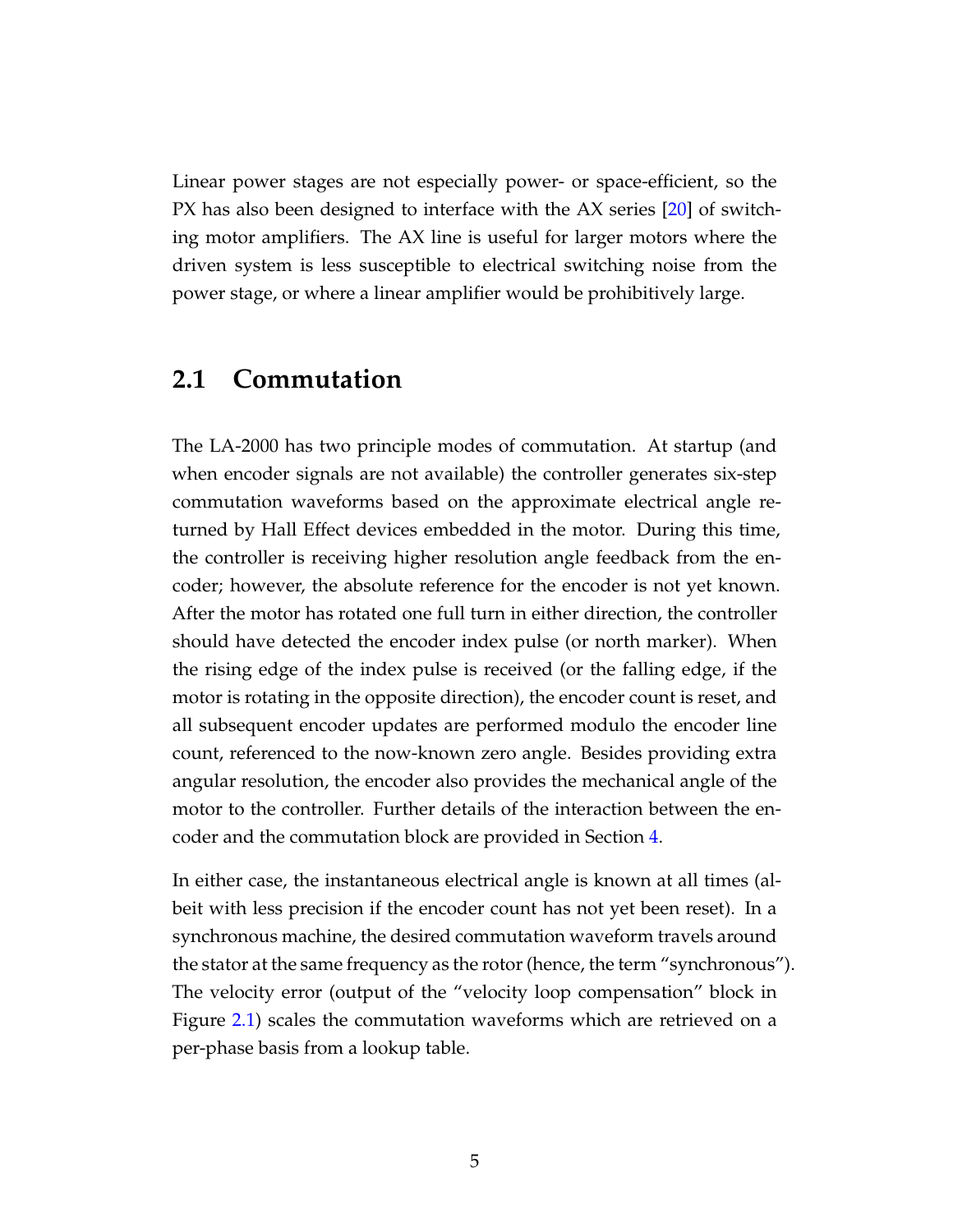### <span id="page-12-0"></span>**2.2 Power stage**

The commutation waveform is specified in terms of phase current, and so the output of the commutation block can be seen as the input to a transconductance amplifier. As with any amplifier, there are associated system dynamics, but these dynamics are an order of magnitude faster than most outer control loops, and can effectively be ignored if the current loops are properly compensated for the inductance of the attached motor.

### <span id="page-12-1"></span>**2.3 Torque regulation**

Taken together, the commutation blocks and the power stage regulate the torque produced by the motor. This is because the commutation block adjusts the relative magnitudes of the phase current requests such that the machine operates in synchronous mode, and the power stage ensures that the actual phase currents track the phase current requests.

To complete the picture, the torque request signal is simply a filtered version of the velocity error (generated by the differential amplifier in Figure [2.1\)](#page-10-0). The velocity error is simply the difference between the velocity request and the velocity feedback, which closes the control loop.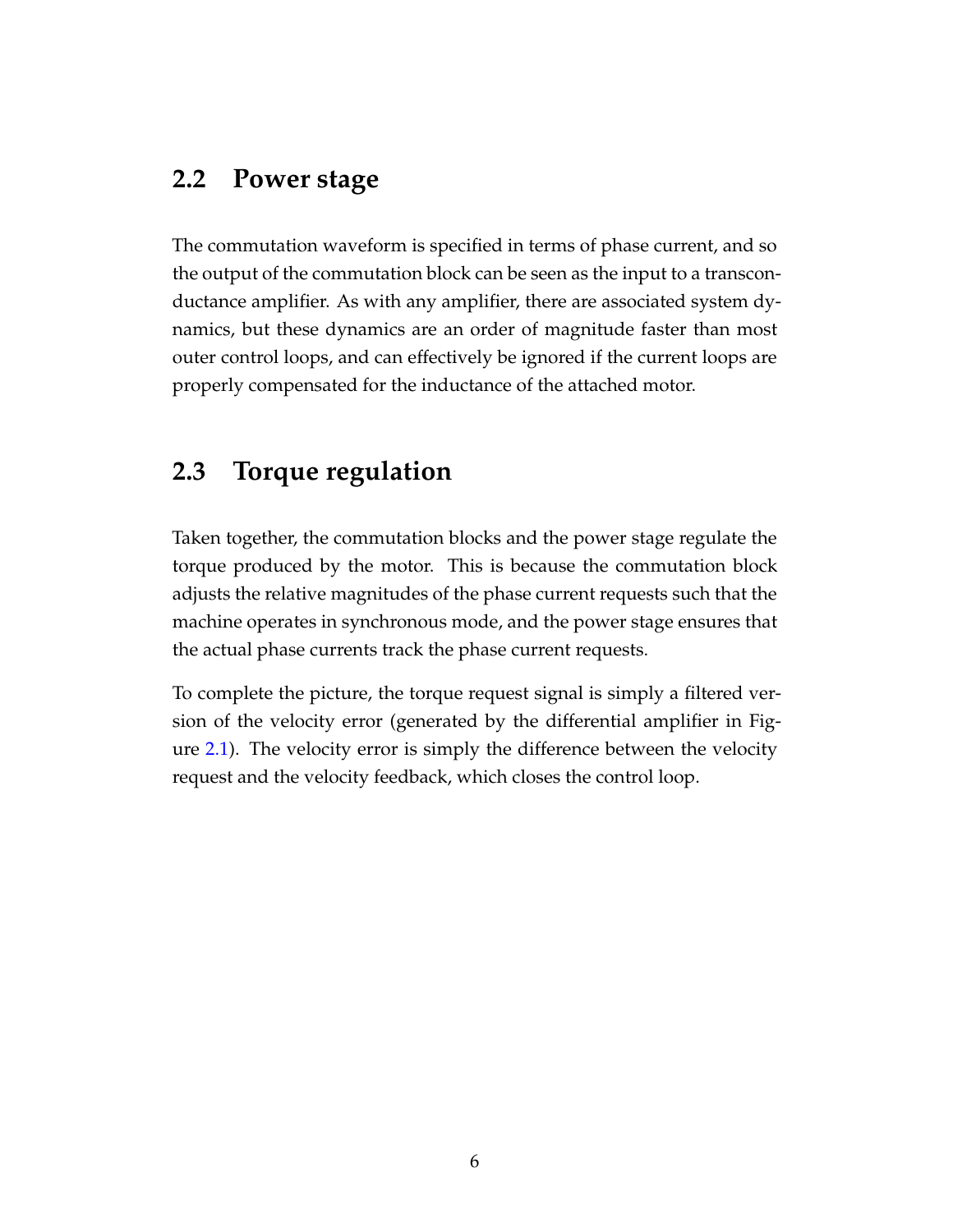## <span id="page-13-0"></span>**Chapter 3**

## **DSP Selection**

Several interpolator and positioner designs preceded this particular project, all using various members of Texas Instruments' floating-point digital signal processor families. While TI DSPs have achieved remarkable scores on general-purpose signal processing benchmarks [\[4\]](#page-64-1), real-world code written for them requires a certain amount of hand-optimization to use the hardware efficiently. This project was an opportunity to investigate alternative signal processing solutions that could be used in future products as well.

Several design criteria played a part in the selection of a suitable signal processing solution. For purposes of this discussion, the most important were the minimization of the number of firmware images needed for a single product revision, minimization of power consumption, and ease of rapid prototyping.

### <span id="page-13-1"></span>**3.1 Firmware and Processing Technologies**

Since the PX was designed to be added on to another product with a processor and FPGA, any complete system would have at least two firmware images to synchronize with whatever was in use on the positioner.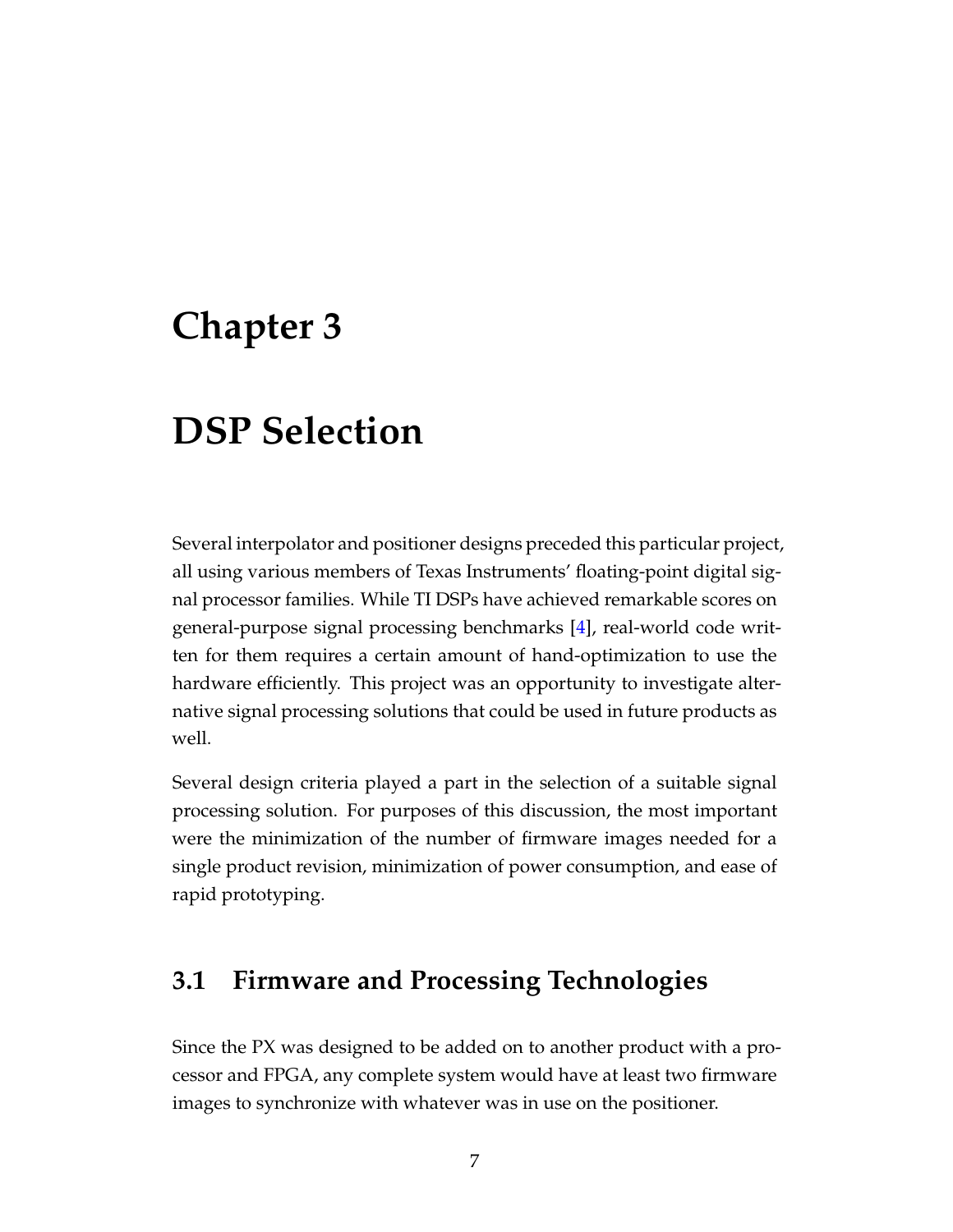To keep the number of separate firmware images to a minimum, it was decided that the interpolation and positioning calculations would be done in the same chip as communication and housekeeping functions. This could be accomplished with either an FPGA (and a few external data converters), or with a highly integrated DSP.

#### <span id="page-14-0"></span>**3.1.1 Field Programmable Gate Arrays**

Advantages of field programmable gate arrays (FPGAs) have been touted countless times in digital design literature. However, the flexibility of a "sea of gates" comes with a price: all signal processing flows must be explicitly designed (either by hand-coding in a hardware description language, or using a hardware description meta-language such as Confluence [\[17\]](#page-65-0)). The proliferation of pre-tested general-purpose DSPs frees a designer from having to reinvent the wheel when it comes to implementing (and verifying) the arithmetic operations for an FPGA processing core.

An FPGA also requires a source of configuration information, and due to the interconnect and storage constraints, neither of the processing elements on the amplifier control board could easily configure the PX FPGA.

Power consumption can also be a limiting factor in selecting an FPGA as a processing element. In many cases, the pin count of an FPGA is in rough proportion to the number of logic elements contained within. If an FPGA design uses many unmultiplexed input/output pins to eliminate bus contention, a larger chip with more pins and logic elements is required, and logic elements are wasted. This is not a critical problem during normal operation, as clocks can be gated away from unused areas of the chip. During power-up, however, the inrush current is generally proportional to the number of logic elements, and can be substantially more than the runtime current requirements.

Calculating the runtime dynamic power consumption can also be a timeconsuming, iterative process. DSP power consumption is usually much easier to estimate. In the case of fixed-point DSPs, power calculation can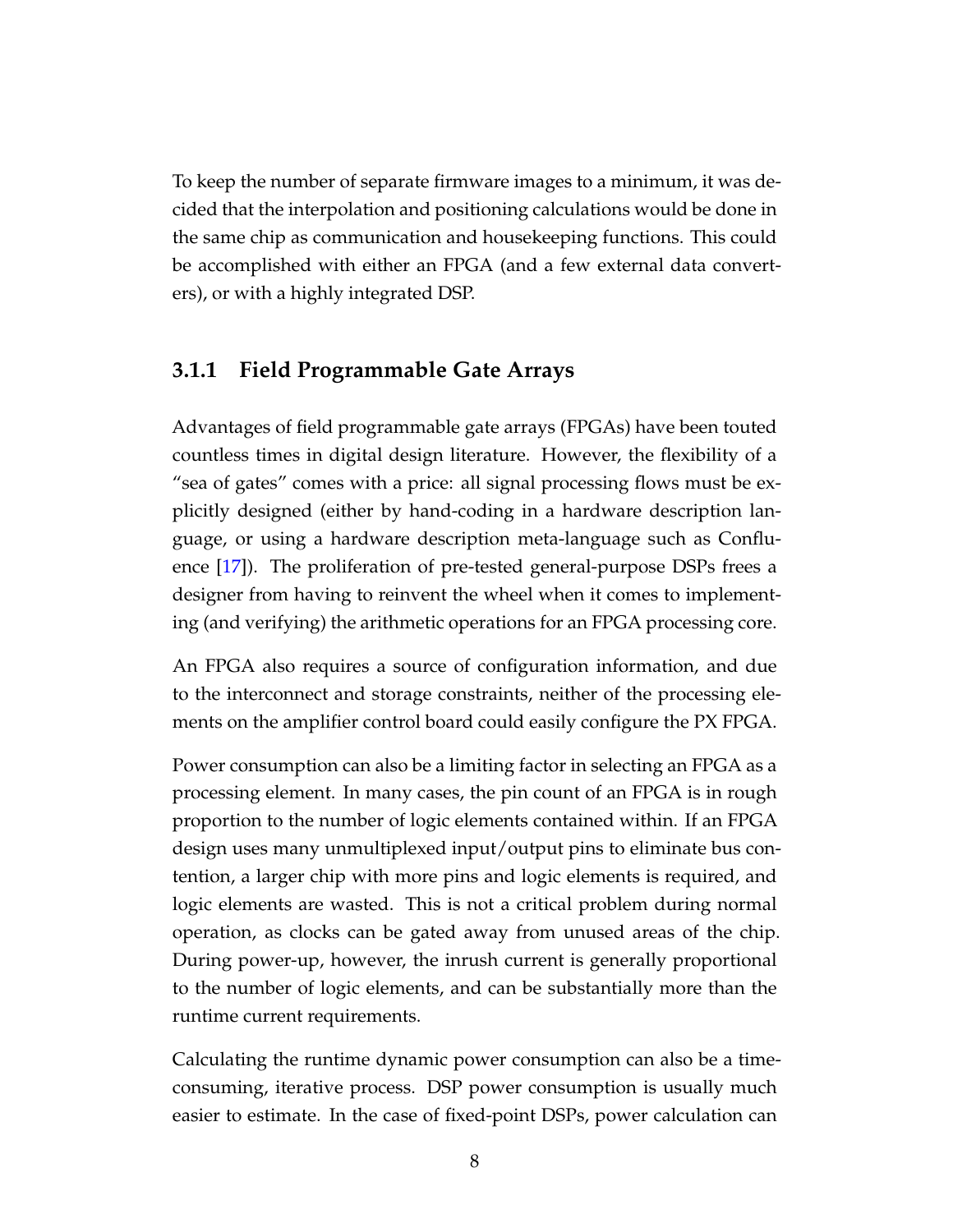be as simple as determining how much current is needed to drive the bus capacitance at the external system clock frequency, and adding in a power consumption factor proportional to the core clock frequency.

### <span id="page-15-0"></span>**3.1.2 Floating point DSPs**

Analysis of early PX system performance revealed that the interpolation and positioning routines do not lend themselves to high optimization levels. Both the 'C3x and 'C6000 DSP families have single-cycle throughput on multiply-and-accumulate (MAC) sequences, but the MAC instructions have register allocation requirements that penalize shorter loops. Long filtering operations (as seen in communications and audio/video processing applications) benefit greatly from MAC hardware, but in these cases, the register setup time (which is not a function of the filter length) is a smaller fraction of the total computation time.

Another consideration for the positioning algorithm in particular is that the worst-case execution time (WCET) must be bounded to ensure that the desired control loop update rate is met. Related to the WCET is the interrupt latency, or the amount of time between when a processor interrupt line is asserted, and when the interrupt handler begins execution. On the 'C3x (and to a greater extent, on the 'C6000), certain compiler optimizations generate sequences of instructions which cannot be interrupted. The interrupt is handled once the instruction sequence completes. However, ADC sampling timer interrupts are typically not synchronous to the control loop, and the variable delay between interrupt line assertion and the execution of the interrupt handler code introduces timing jitter into the system. Excessive jitter invalidates uniform sampling assumptions used in the main control loop.

In short, the WCET (after taking uninterruptable code sequences and interrupt latency into account) is comparable to that obtained with generalpurpose (non-DSP) microprocessors.

One possibility for future study is to implement "Approach B" in [\[8\]](#page-64-2) (pp.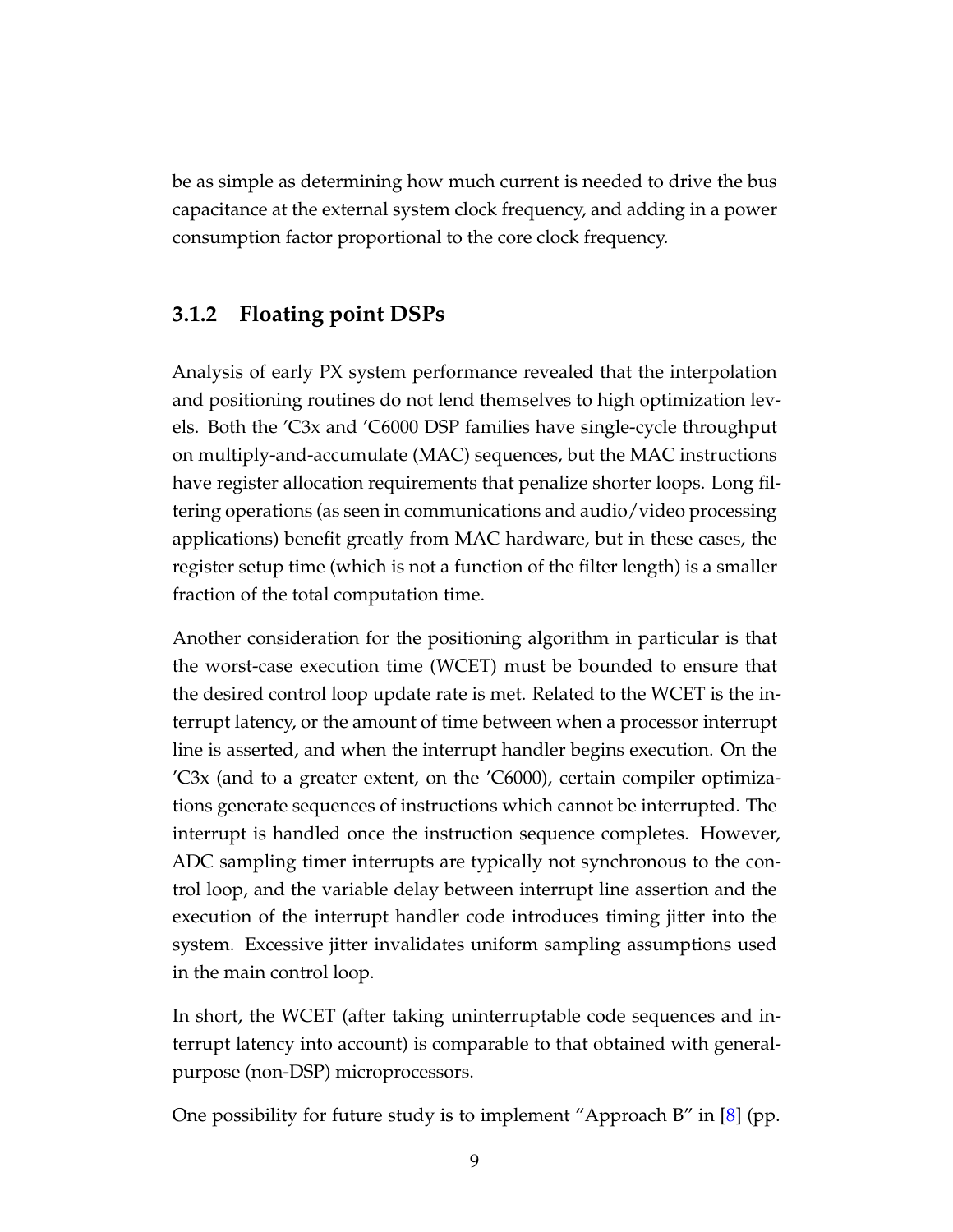16–17) by disabling the processor global interrupt flag, and enabling the appropriate interrupt enable flags. At the end of the control loop (during dead time), the interrupt flags can be polled to see which (if any) devices require service. In theory, this has the same effect as disabling and reenabling the global interrupt flag while executing critical code (and having individual interrupts just set a flag and return). On processors with deep pipelines, however, there is latency between when the global interrupt enable is changed, and when the interrupt subsystem recognizes this change.

### <span id="page-16-0"></span>**3.1.3 Fixed point DSPs**

While fixed-point DSPs lack many of the more advanced mathematical capabilities of their floating-point counterparts, they are generally simpler, and as a result, tend to achieve relatively predictable execution times.

Another benefit of the simplicity of fixed-point math is an overall savings in power. While it can be argued that more computation is necessary to achieve the same precision as with a floating-point processor, the utilization level of the floating-point hardware is usually not as great. The 'C6000 has at least eight separate functional units which can operate in parallel, and in real-world applications, it is rare to see more than four of these units active in loop kernels. This wasted hardware must be factored into the calculation of overall power consumption.

The Analog Devices ADSP-21992 was chosen over other 16-bit fixed-point DSPs for its integrated encoder interface unit and on-board analog-todigital converter (ADC). The ADC is a 14-bit simultaneous-sampling model, with two 4-input multiplexers driving the two synchronized converters.

Simultaneous sampling is almost a mandatory selection criterion in motion control ADCs because the signals can change quickly relative to the sampling period. For measuring both sinusoidal encoder outputs and motor currents, it is crucial that both channels are sampled at the same time instant (rather than in succession). If there is a constant time delay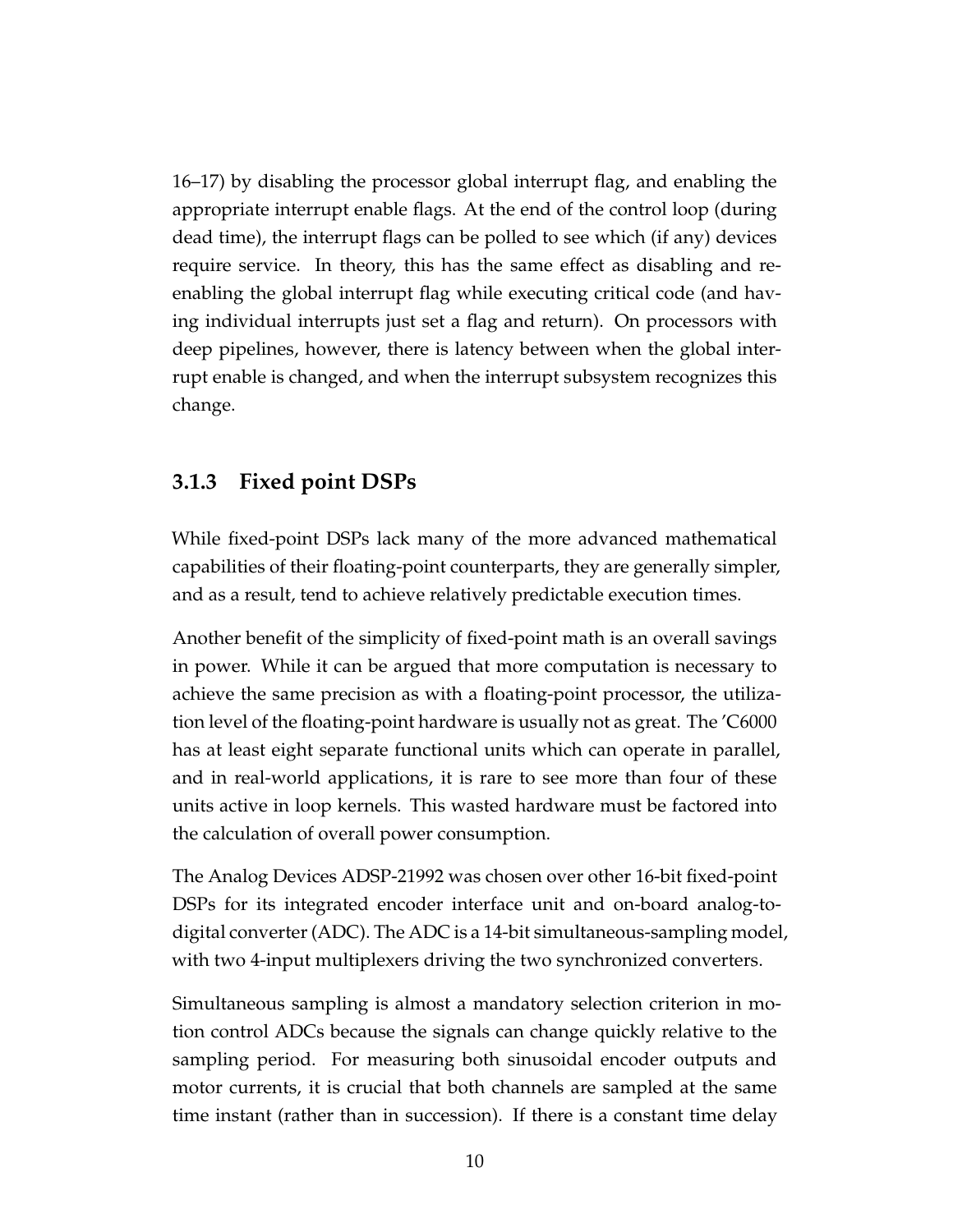between corresponding samples of each channel, then this delay should be modeled as an all-pass filter with a constant group delay. If the sampling frequency is high enough, this group delay is negligible for sampling and controlling motor currents. However, since the electrical frequency of most sinusoidal encoders is a substantial fraction of the sampling frequency, this delay can contribute to errors in the angle estimation. Since the sinusoidal encoder would typically be used for velocity estimation, it is difficult to compensate for the group delay while still providing a reliable velocity estimate.

## <span id="page-17-0"></span>**3.2 Typical processing tasks**

In addition to the calculations covered in Chapters [5](#page-28-0) and [6,](#page-43-0) a full-fledged positioning system must also handle the polynomial evaluation and control loop compensation for trajectory following.

Tyler [\[27\]](#page-66-2) presents a case study of trajectory generation necessary to reduce harmful vibrations in antenna pointing applications. Wells [\[28\]](#page-66-3) describes a multi-axis antenna trajectory generator in further detail, including example code. Both systems can be generalized beyond antenna pointing, since many general-purpose motion control systems include a motor that has a finite acceleration time (relative to the controller sampling time), and require a time-optimal solution which does not exceed system jerk, acceleration and velocity limits.

While trajectory generation and the resultant velocity profiling are desirable features for a high-performance single-axis controller, they are almost a necessity for many multi-axis systems. As an example, consider the act of drawing a diagonal line on a pen plotter. Even if the speed of the pen over the paper does not matter (path following), the velocity profiles of each axis must be matched so that one axis does not reach top speed before the other (resulting in a curve on the paper). Often, such as in machining applications, there is a portion of the path where the axes must produce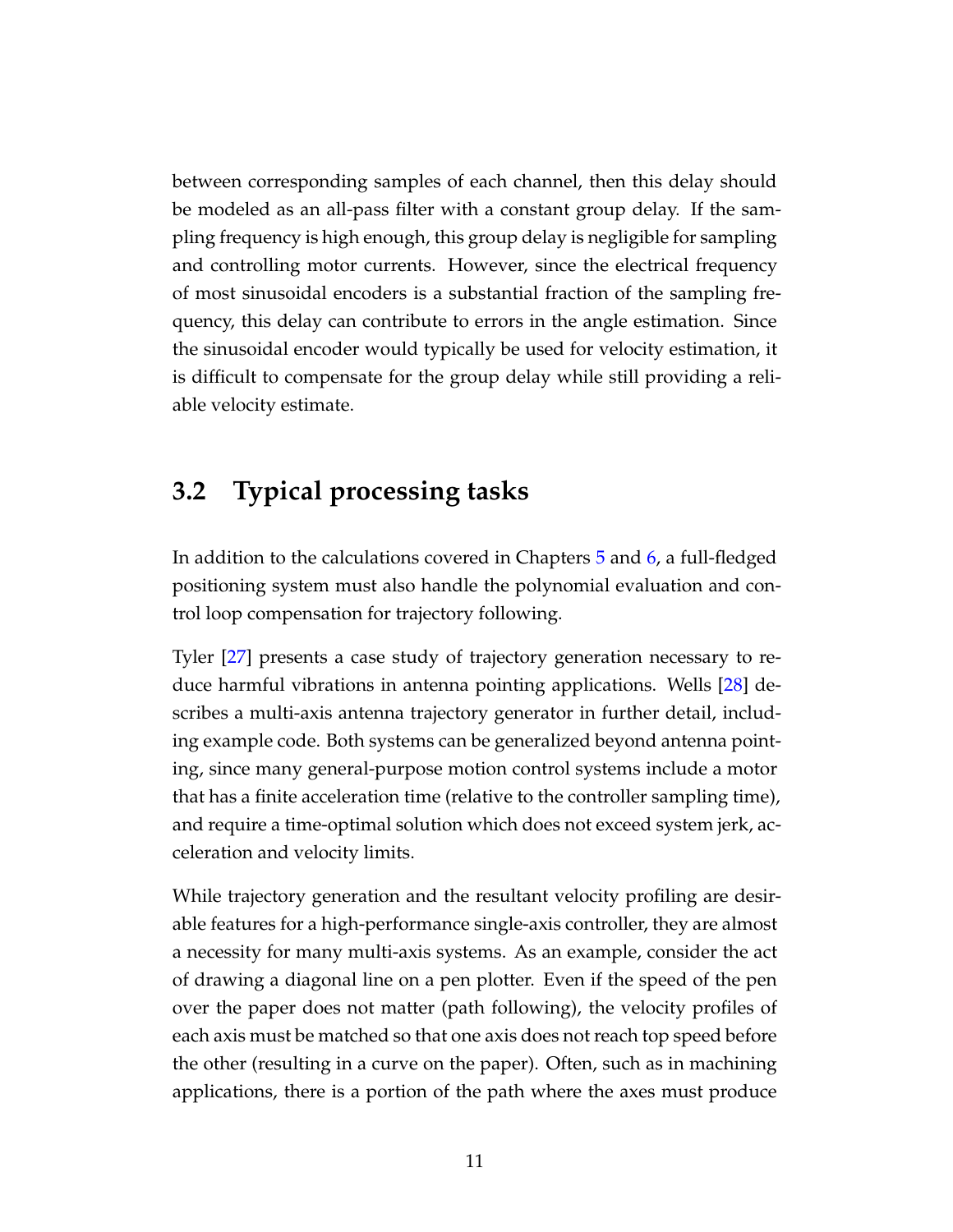uniform-velocity motion (multi-axis trajectory following). This usually involves iteratively recalculating the velocity profiles to find a solution that satisfies the system limits.

By choosing a processor for interpolation with computational power to spare, the interpolation and positioning functions could be combined without redesigning the system.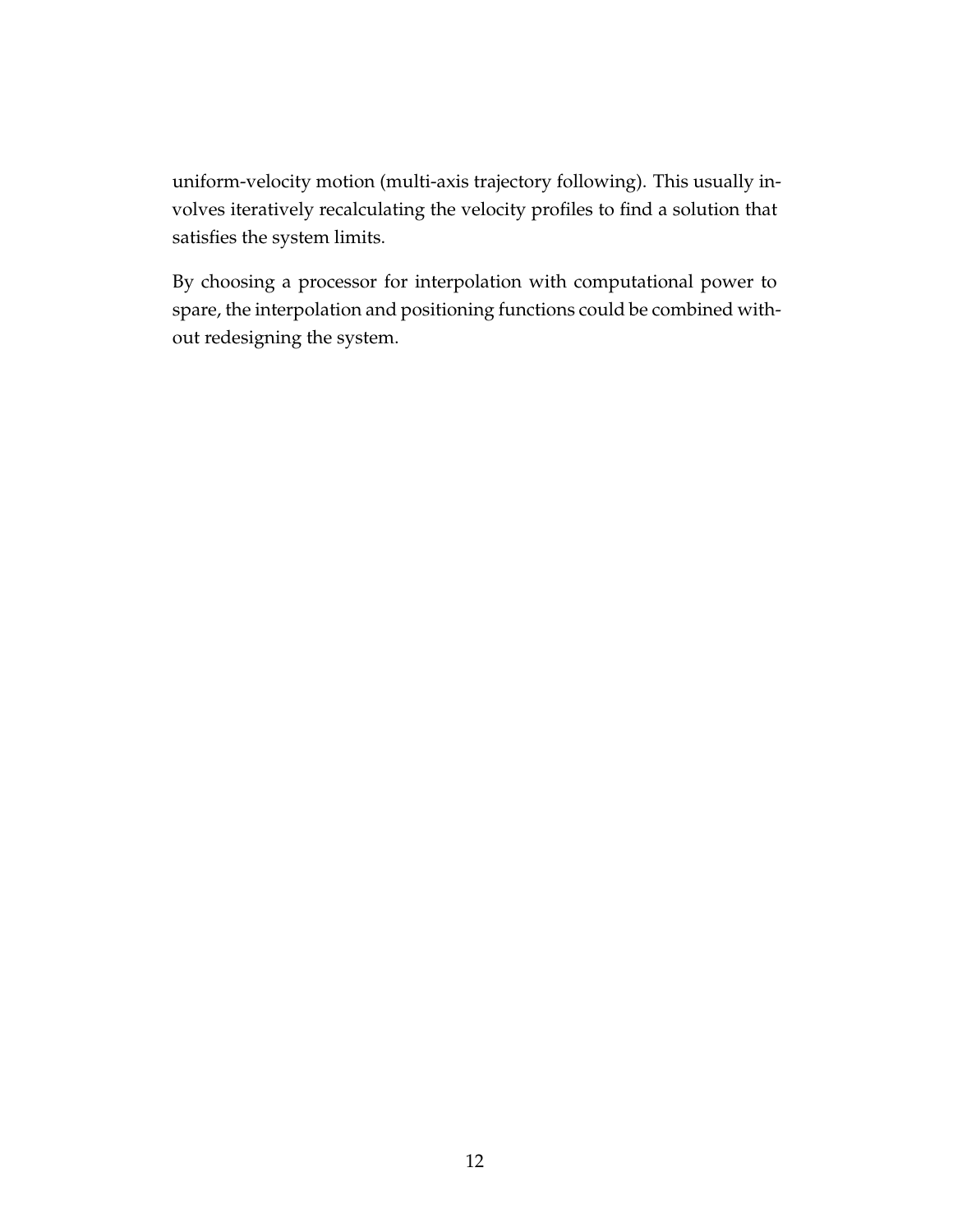## <span id="page-19-0"></span>**Chapter 4**

## **Position Feedback**

Motor controllers vary widely in their feedback requirements. A DC brush motor velocity controller may only need a relative velocity signal as generated by a tachometer or a rotary encoder. Some setups may even go as far as "sensorless" control, where the velocity estimate is derived from an observer which considers motor current and voltage. While such systems are outside the scope of this investigation, their existence becomes important in cost-sensitive, low performance velocity control applications.

Note that the terms "position" and "angle" are often used interchangeably in motion control literature. Systems which require absolute angular feedback (as opposed to relative angular velocity feedback) are generally designed such that a given motor angle maps to a position in space for the object driven by the motor. In addition, linear motors are typically designed as an "unwrapped" rotary motor [\[22\]](#page-66-4), and many manufacturers provide linear equivalents of common rotary feedback devices. The term "positioner" thus is commonly used to denote a motor electrical angle regulation system, regardless of the rotary or linear nature of the actual motor.

When velocity feedback is required, the traditional method is to use a tachometer. The tachometer is usually a DC brush motor with a specific back-EMF constant (usually expressed in units of V/kRPM). In an ana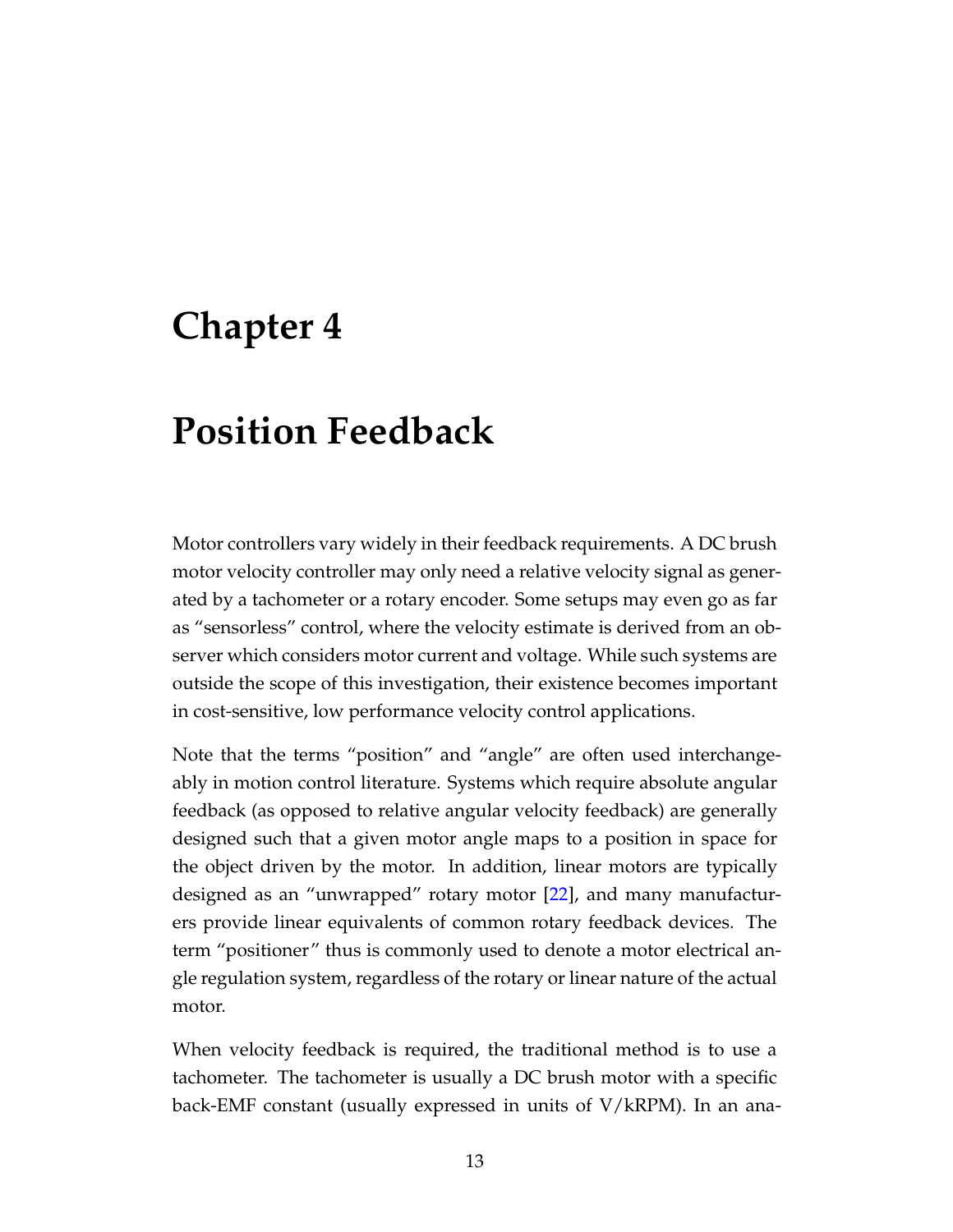log velocity loop, the tachometer signal is subtracted from the velocity request. The velocity error is passed through a compensator to generate a torque request. The time constant of the tachometer is usually neglected, and the output voltage is taken to be proportional to the actual shaft speed.

Brushless motor controllers (including those for switched reluctance, induction, and PM synchronous machines) generally require two types of rotary feedback. Some form of angular velocity estimate is needed to provide feedback for a velocity loop. Also, since commutation in these motors is not performed by a mechanical device, an absolute angular position estimate is needed as well.

The signal quality requirements of the angular position and velocity estimates are not necessarily the same. In systems with medium-to-high inertia and few poles, commutation does not need to be especially precise. As long as the system can track the electrical angle to within roughly ±45◦ , the motor will continue to rotate in the desired direction. By dividing each electrical cycle into six segments, and using Hall Effect sensors to determine the position of a rotor pole relative to the nearest stator pole, the electrical angle can be resolved to within  $\pm 30^{\circ}$ . This form of commutation is known as "six-step," and the resultant commutation waveforms can be directly generated from the torque request. (For precise commutation of three-phase induction machines, and brushless motors with sinusoidal back EMF, six-step commutation is replaced by three balanced sinusoids, scaled by the torque request, with each voltage waveform leading or lagging the previous phase waveform by 120°.)

Even if six-step commutation is sufficient, many velocity control and positioning applications require higher precision than what Hall Effect sensors can provide. Hall Effect devices are convenient for commutation, but exhibit a certain amount of hysteresis.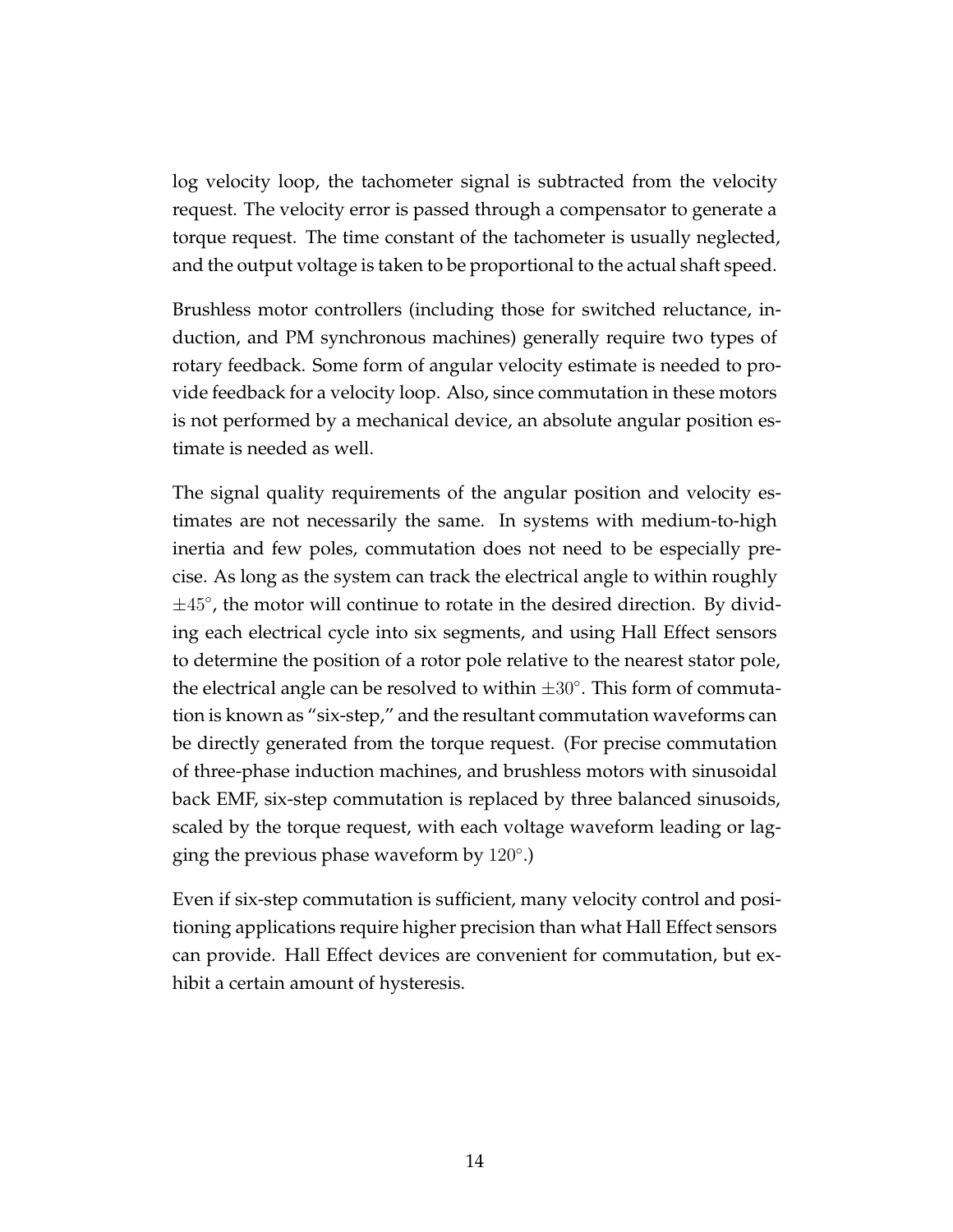### <span id="page-21-0"></span>**4.1 Resolvers**

A resolver can be modeled as a synchronous, polyphase generator. The circuit model is equivalent to a transformer with a single primary and two secondary windings, where the mutual inductance between the primary and each secondary is a sinusoidal function of the rotor angle. [\[19,](#page-65-1) [24\]](#page-66-5) The rotor winding is excited through slip rings (or a separate auxiliary transformer) with a known AC signal, and the stator pole pairs are connected to a demodulator circuit to remove the excitation signal. See Figure [4.1](#page-21-1) for a schematic diagram. In most applications, the resolver shaft rotates at the same speed as the motor shaft via a direct mounting arrangement (such as in a hollow-shaft resolver), or through a flexible coupling.



<span id="page-21-1"></span>Figure 4.1: Resolver schematic diagram

The auxiliary transformer is intended to extend the useful life of the resolver by eliminating any conducted current (and the resulting maintenance of the contacts) between the rotor and the stator. The excitation signal is applied to the primary of the auxiliary transformer (on the stator), and a signal is induced on the secondary winding, mounted on the rotor. (Before the introduction of the auxiliary transformer, this connection was made via slip rings or brushes.) This design improvement also enables resolver operation in corrosive atmospheres.

In the most common case, two stator pole pairs are used (with perpendicular magnetic axes). The excitation signal undergoes a slight phase shift between the primary and the secondary phases. A phase accumulator-based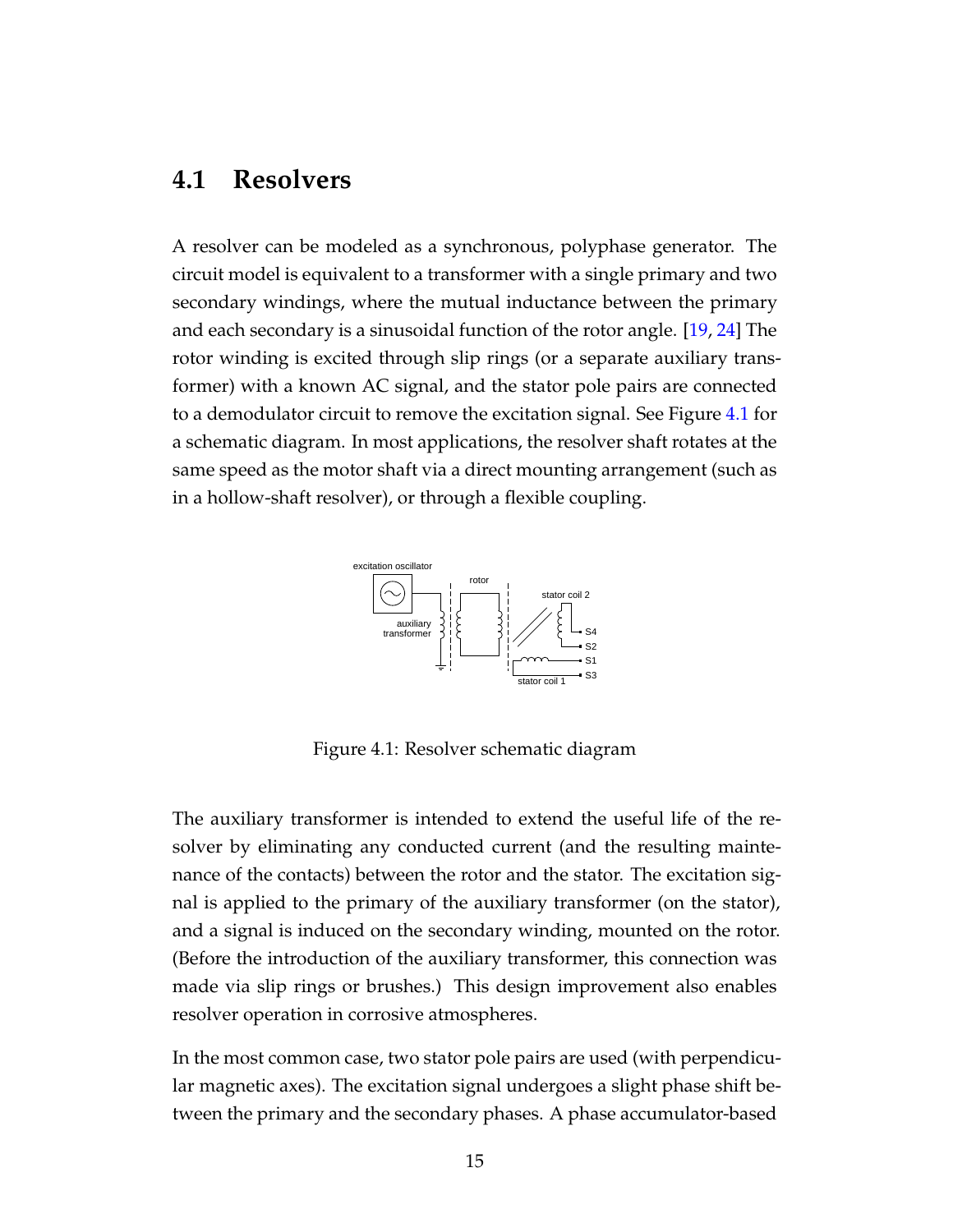PLL is typically used to track the angle of the output signal envelopes as the rotor spins.

Using the notation in [\[24\]](#page-66-5), the output relationships for Figure [4.1](#page-21-1) are as follows (where  $\omega_C$  is the carrier frequency in radians/second):

<span id="page-22-0"></span>
$$
S1 - S3 = A\sin(\omega_C \cdot t + \phi)\sin(\theta_M) \tag{4.1}
$$

$$
S4 - S2 = A\sin(\omega_C \cdot t + \phi)\cos(\theta_M) \tag{4.2}
$$

To improve noise immunity, a variation on this basic design uses three or more stator windings (each spaced 120 electrical degrees apart), and the tracking loop attempts to minimize the error from the resulting overdetermined system of equations. This configuration is not given special consideration in this analysis, since the final angular position and velocity information is essentially equivalent to the two-phase case (with a lower resultant noise floor).

The phase shift between primary and secondary (including the auxiliary transformer, if applicable) is denoted by  $\phi$  in Equations [4.1](#page-22-0) and [4.2.](#page-22-0) Since the excitation signal and phase shift are known *a priori*, the secondary phase voltages can be sampled at a point in time corresponding to the peak of the primary voltage plus the phase shift.

This method differs from conventional radio quadrature demodulation in that the modulation (primary excitation) signal is directly available to the demodulation process.<sup>1</sup> The resolver demodulation is actually a cross between the quadrature demodulation technique used for linear FM transmissions, and the sampling used for PSK decoding. [\[23\]](#page-66-6)

The biggest advantage of the resolver is that once the PLL has acquired a lock on the stator signals, the absolute angle of the motor shaft is known.

 $1$ It is interesting to note that while quadrature demodulation techniques are used for analog signals in resolvers and encoders, the index pulse on many high-end encoders is generated by optical correlation similar in principle to the digital correlation used to demodulate direct sequence spread spectrum transmissions.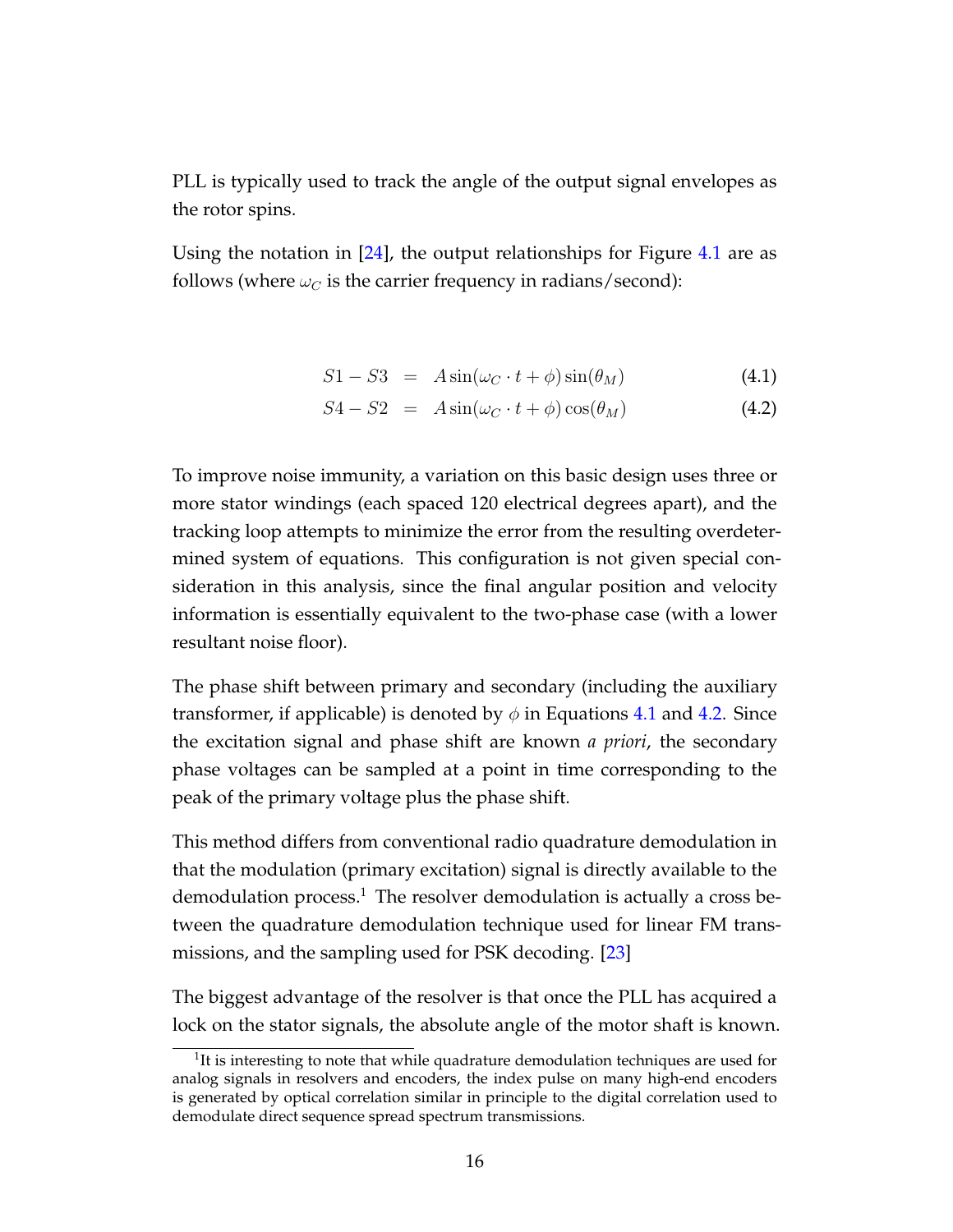Not only does this eliminate the need for a separate index pulse, but the commutation circuitry can start up instantly without resorting to any number of workarounds to determine the electrical orientation of the rotor. [\[2,](#page-64-3) [9\]](#page-65-2)

The drawbacks, however, stem mainly from the angle tracking loop in the PLL. It is difficult to compensate the tracking loop for a wide range of speeds, since the compensation depends on the excitation frequency, rotor speed, and the noise rejection requirements of the system. Resolver tracking loop compensation is especially important, since noise and aliasing of the stator signals can cause the PLL to lose its lock. Loss of lock can be destructive in high-power systems, as the commutation circuitry would then energize the wrong windings (potentially generating enough torque to exceed acceleration and jerk limits in the system). Also, the necessary loop filters introduce lag into the system, which can affect the dynamics of the outer control loops. [\[7\]](#page-64-4) Another undesirable limitation comes from the digital implementation of most modern resolver tracking loops. There is a maximum slew rate for the angle estimate, and it is measured in bits per second. When additional bits of accuracy are requested from the tracking loop (going from 12 bits to 14 or 16), the tracking bandwidth decreases. [\[24\]](#page-66-5)

Sources of error in the angle signal include mechanical imperfections which would cause a change in coupling as the rotor turns (due to an uneven air gap). The rotor excitation voltage must be large enough to satisfy the system noise margins on the stator output sensing circuitry (taking into account the overall transformation ratio, which is typically on the order of 0.5), and small enough to avoid saturating both the rotor and stator laminations. Since these errors will show up starting as first and second harmonics of the rotor mechanical frequency, the effect on overall system performance can be considerable.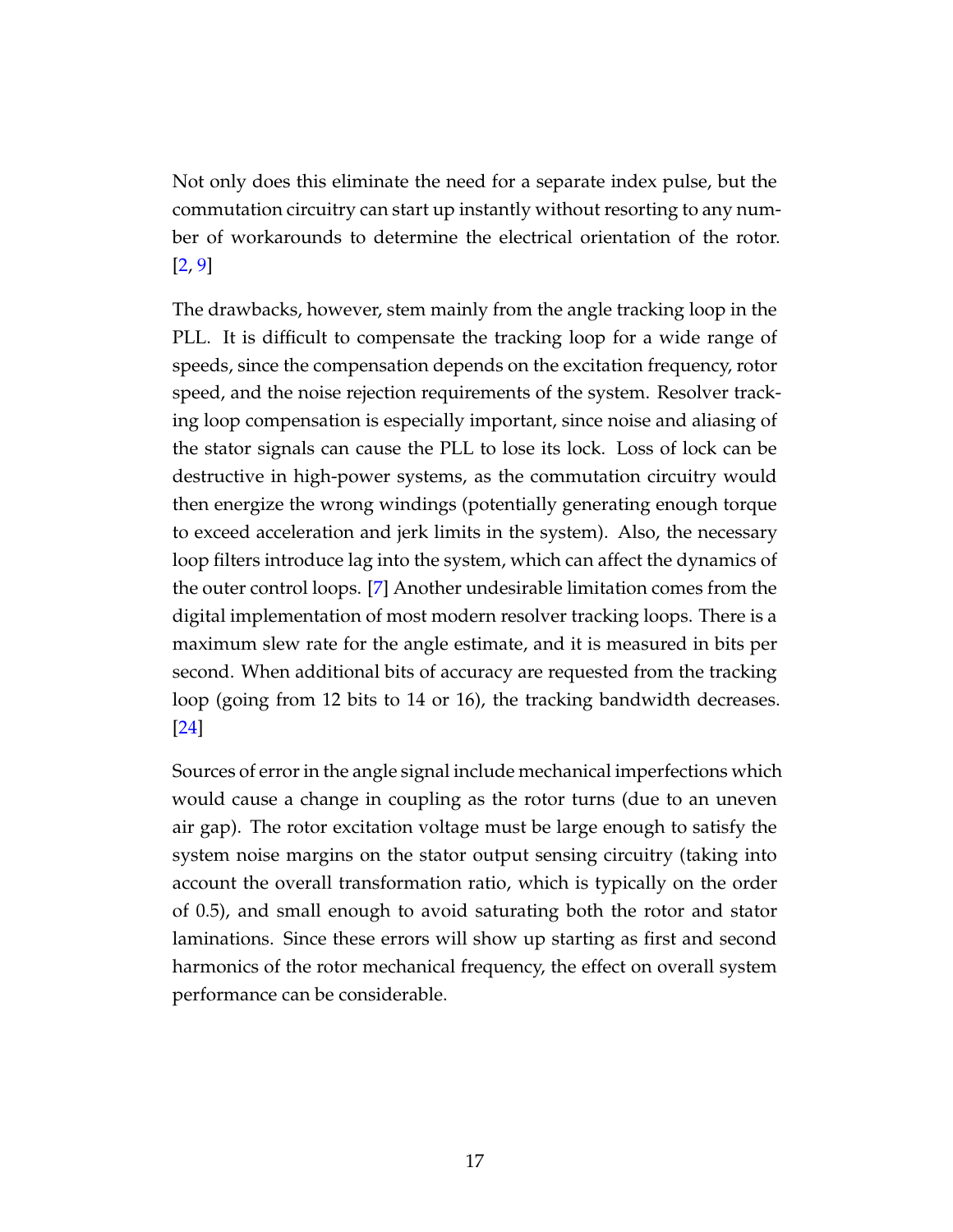### <span id="page-24-0"></span>**4.2 Quadrature encoders**

Quadrature (or incremental) encoders are an inexpensive alternative to resolvers. While the resolution of a resolver is effectively limited by the noise floor of the tracking loop, quadrature encoders are designed to produce an exact number of transitions per rotation.

Low-cost quadrature encoders (such as those found in the ubiquitous optomechanical computer mouse throughout the 1990's) generally use one slotted plastic disc, one LED, and two or more photoreceptors per axis. The plastic disc may be replaced by a punched metal or inscribed glass disc if necessitated by resolution or environmental requirements. The photoreceptors are placed such that the output square-wave signals are 90◦ out of phase (hence the term "quadrature"). Since the transitions of the outputs are never coincident with each other during normal operation, the outputs are often considered to be a two-bit Gray code.



<span id="page-24-1"></span>Figure 4.2: Quadrature encoder output sequence

For a given encoder output state, there are two valid Gray code next-state transitions. These correspond to clockwise and counterclockwise rotation, and relative position can be tracked by incrementing or decrementing a counter at each transition. The encoder can then be treated as an analog-to-digital converter, converting an analog angle to a digital position word. Quadrature encoders are thus analyzed in the context of traditional ADC specifications (such as integral and differential nonlinearity: INL and DNL) by Kavanagh in [\[15\]](#page-65-3).

One obvious disadvantage when replacing a resolver with a quadrature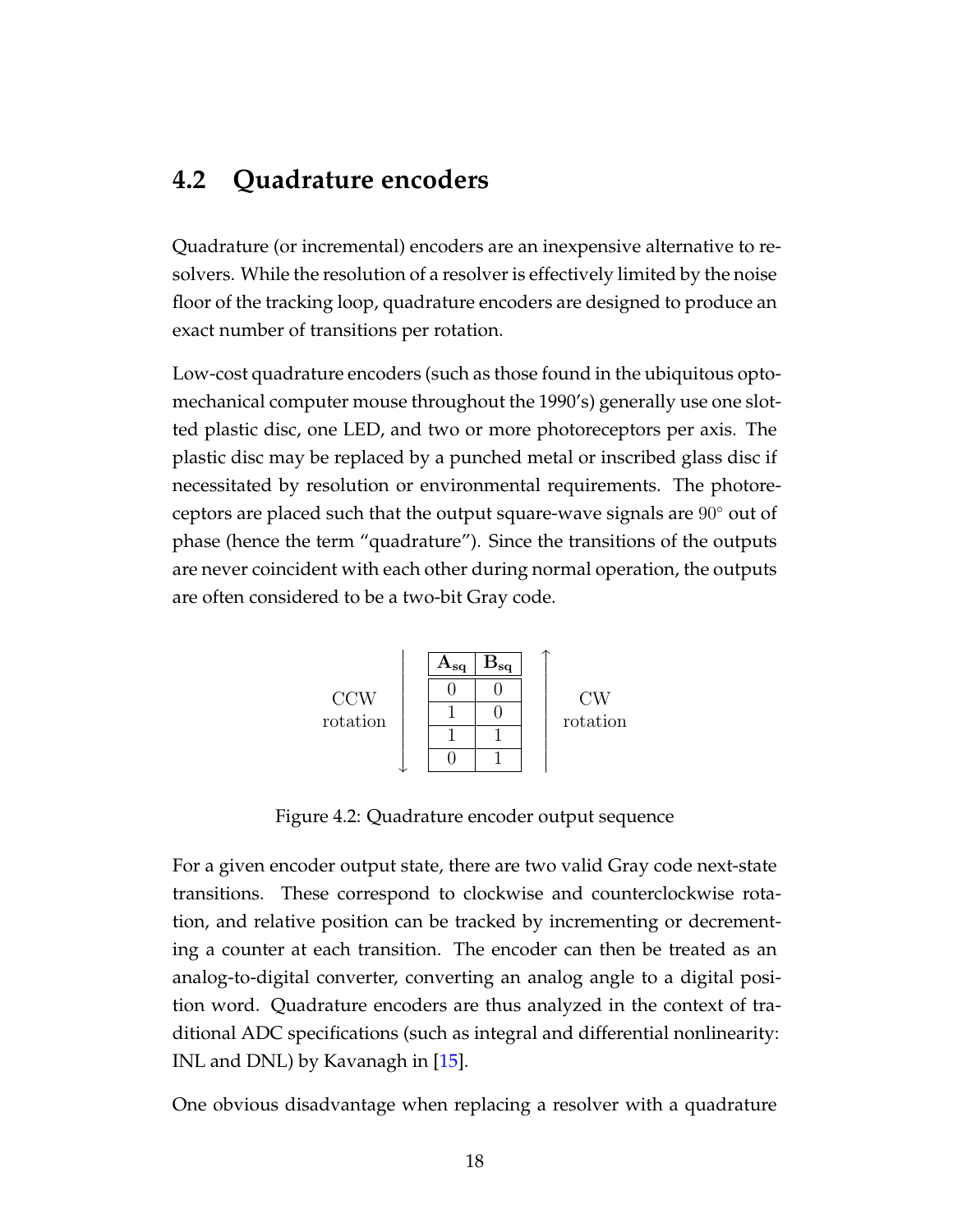encoder is the loss of absolute angle information. Some systems use additional bits, returning position information as an  $n$ -bit Gray binary code (such that the most significant bit has only one on-off transition per rotation, and each succeeding bit doubles the resolution). However, this method suffers from low overall resolution—each additional bit requires another portion of the disc radius, as opposed to quadrature outputs, where two bits can typically be generated from a single track (by displacing the second channel detectors by a distance corresponding to one quarter of an electrical degree).

By using gears to reduce the shaft speed, it is possible to push the envelope and obtain a few extra bits of precision. Care must be taken to ensure that the gears do not introduce excess backlash, which could increase uncertainty, and offset the resolution gains which the gears were intended to provide.

Another common workaround to obtain an absolute angle reference is to add an index channel which pulses once per revolution. This pulse resets a position counter, but still presents problems when trying to determine the initial rotor position (for commutation purposes) at power-up.

Entry-level encoders use open-collector outputs, and therefore require pullup resistors when interfaced to TTL or CMOS circuitry. [\[1\]](#page-64-0) Because of the time constant (and resultant low-pass filter action) associated with the pull-up resistor and the capacitance of the encoder signal cable, the upper speed limit of a quadrature encoder system typically involves a trade-off with low-speed resolution. The addition of totem-pole outputs (singleended or differential) extends this upper limit somewhat, but the system is still limited by the sampling frequency of the encoder interface circuitry.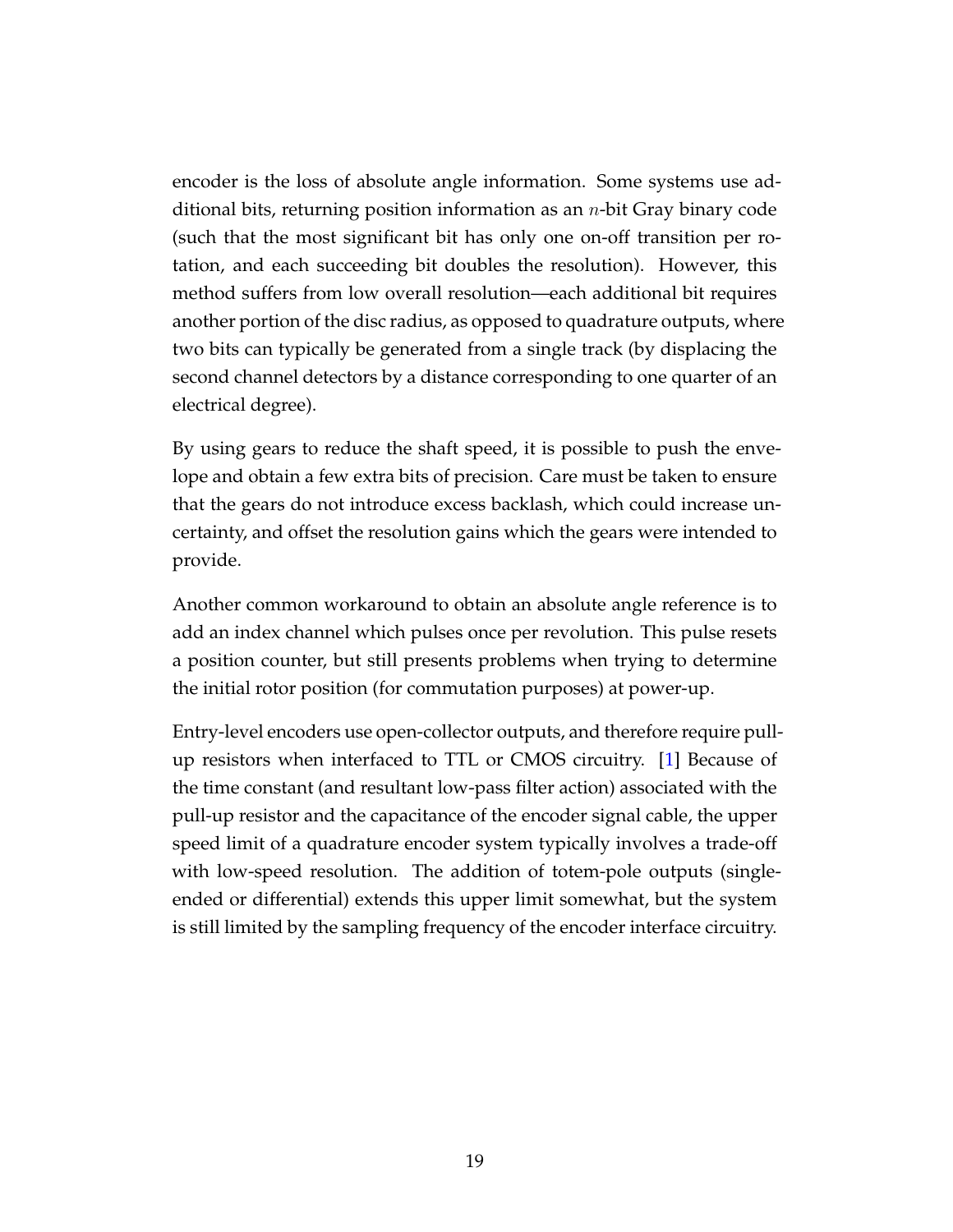## <span id="page-26-0"></span>**4.3 Sinusoidal encoders**

### <span id="page-26-1"></span>**4.3.1 Electrical and Optical Characteristics**

To overcome some of the drawbacks of quadrature encoders, the encoder optics can be modified to utilize diffraction pattern techniques in creating the output signals. Instead of a sharp on-off transition, a diffraction pattern generated by the encoder disc and a mask in front of the photoreceptor produces a pair of sinusoidally varying signals (again with a  $90^\circ$ ) phase shift). An obvious advantage over the resolver is the lack of a carrier, which eliminates the phase lag from the demodulation stage.

Typically, the signal conditioning circuitry inside the encoder contains differential drivers for the sinusoidal outputs, and the recommended termination network is accurately specified by the encoder manufacturer. When coupled to a differential receiver with a good common-mode rejection ratio, differential encoder outputs preserve signal integrity even in the presence of electrical switching noise.

As with the resolver, the analog nature of the outputs means that the output resolution is limited only by the noise floor. However, the sinusoidal encoder lends itself to dynamic resolution adjustment since there is no tracking loop to re-compensate. Simply detecting the zero crossings of the signals yields "4x" interpolation, since the number of detectable states is four times the number of lines on the encoder disc. This level of interpolation only requires discriminating between two levels on each channel, and the interpolation level can be increased with finer quantization. Since the channels are usually digitized with eight bit accuracy or greater, a variable number of low-order bits can be averaged or discarded as necessary to accommodate the noise present on each channel.

In addition, the output of zero-crossing detectors form a digital quadrature signal pair which can be processed by conventional quadrature decoding circuitry. The quadrature decoder can provide a coarse position, and the sinusoidal signal interpolator is then responsible for determining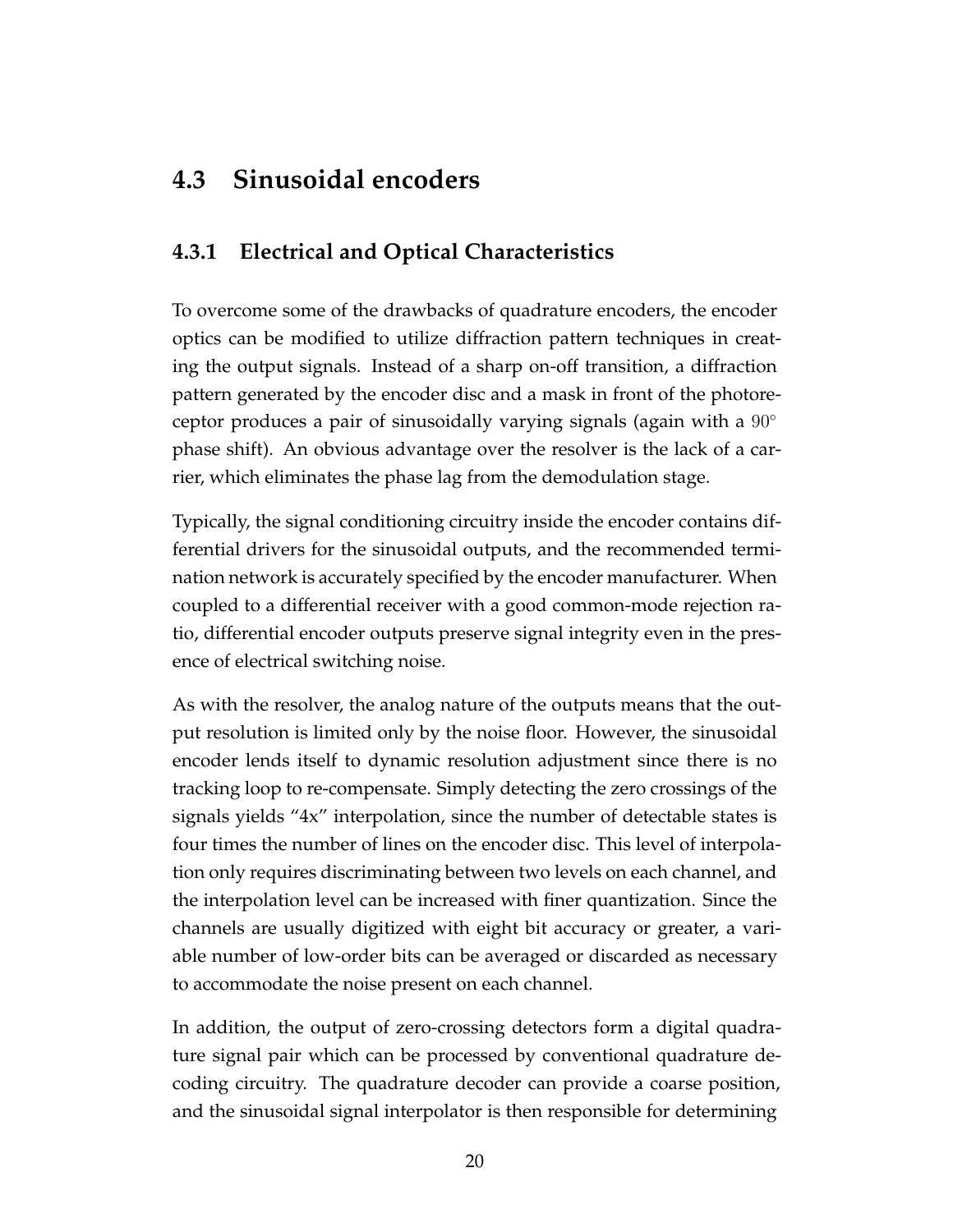the approximate error of the coarse position. As long as the conversion delays are taken into account, the encoder output frequency can be above the Nyquist rate for the interpolator ADC (although it must still remain below the ADC sample-and-hold bandwidth limit, and the maximum input rate of the quadrature decoder).

It may seem that the sinusoidal encoder and the quadrature encoder are both limited by sampling rates, and that the analog circuitry for the sinusoidal encoder would most likely be slower than a quadrature encoder. To make a fair comparison, it should be noted that the sinusoidal encoder requires a lower "line count" to achieve the same position accuracy as an incremental encoder. This is because every edge that a quadrature encoder generates would be equivalent to one quarter of a sine wave on a sinusoidal encoder. The sine wave can be digitized at its intermediate levels, yielding more potential positions. This means that the coarse position limits the sinusoidal encoder's top speed, and with fewer quadrature pulses per unit time, the top speed can be proportionally higher. At low speed, the interpolation circuitry can provide better sub-line-count accuracy since more time is available for A/D conversion on the sinusoidal channels.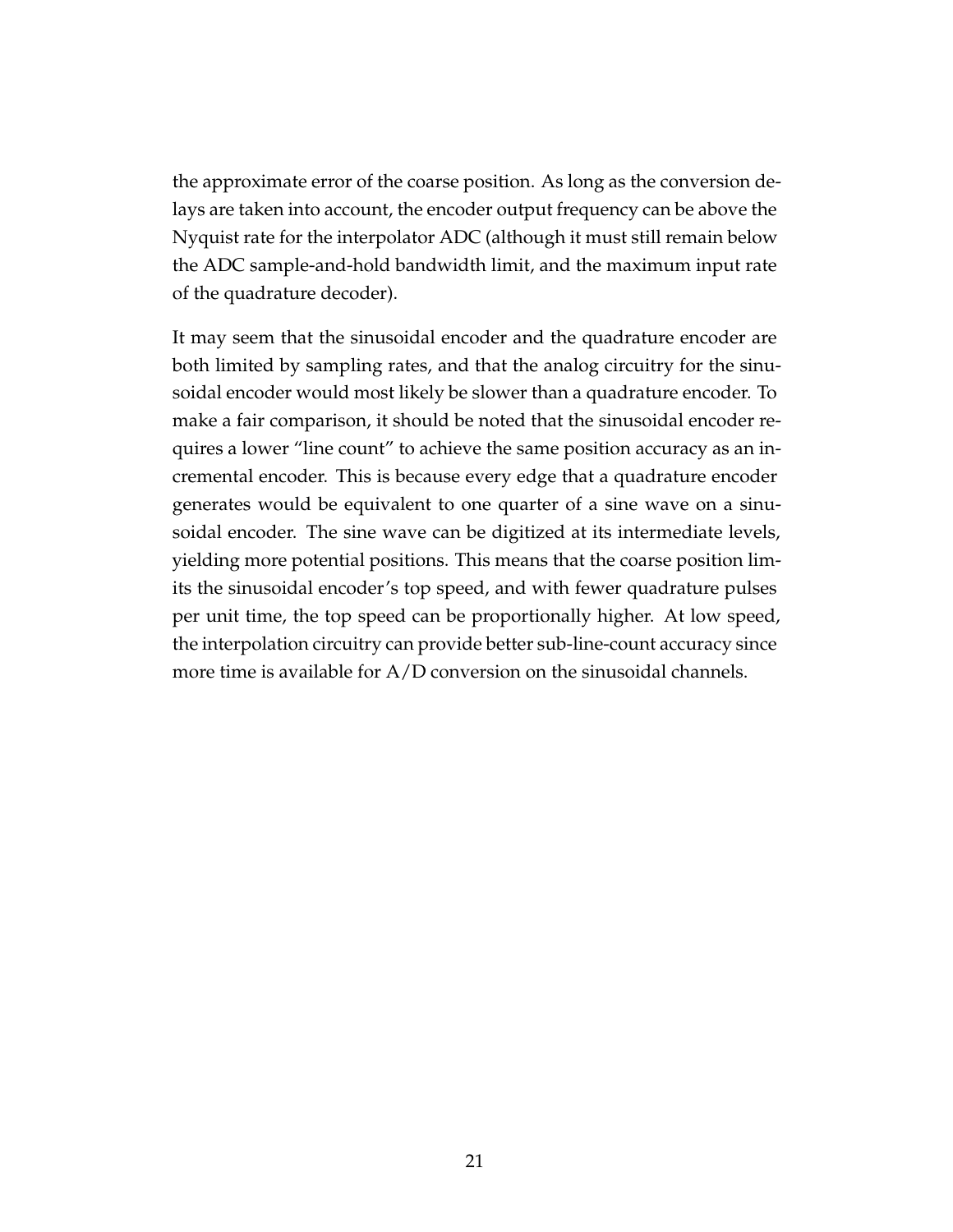## <span id="page-28-0"></span>**Chapter 5**

## **Encoder Signal Processing**

### <span id="page-28-1"></span>**5.1 Signal Non-idealities**

In an actual system, the sinusoidal encoder outputs will not be ideal. To model the system, a few variables and parameters will be introduced.

<span id="page-28-2"></span>
$$
\theta_E = N\theta_M \tag{5.1}
$$

In Equation [5.1,](#page-28-2) the relationship between the electrical and mechanical frequencies is stated.  $N$  is the number of lines per revolution on the encoder in question, and is therefore an integer. Common values include 512, 1000, 1024, 2000 and 2048, although  $N$  may be as high as 10,000 or more in larger special-purpose encoders.

It is important to remember that with a simple two-channel encoder, only  $\theta_E$  can be directly determined at any given time— $\theta_M$  must be determined by tracking the changes in  $\theta_E$  over time.<sup>1</sup>

A certain amount of analog processing must be done before digitizing the

<sup>&</sup>lt;sup>1</sup>This is what the unwrap function in Matlab does—when the difference between a pair of successive elements in an array is more than  $\pi$ , Matlab adds or subtracts  $2\pi$  to the second element to minimize the relative change in angle.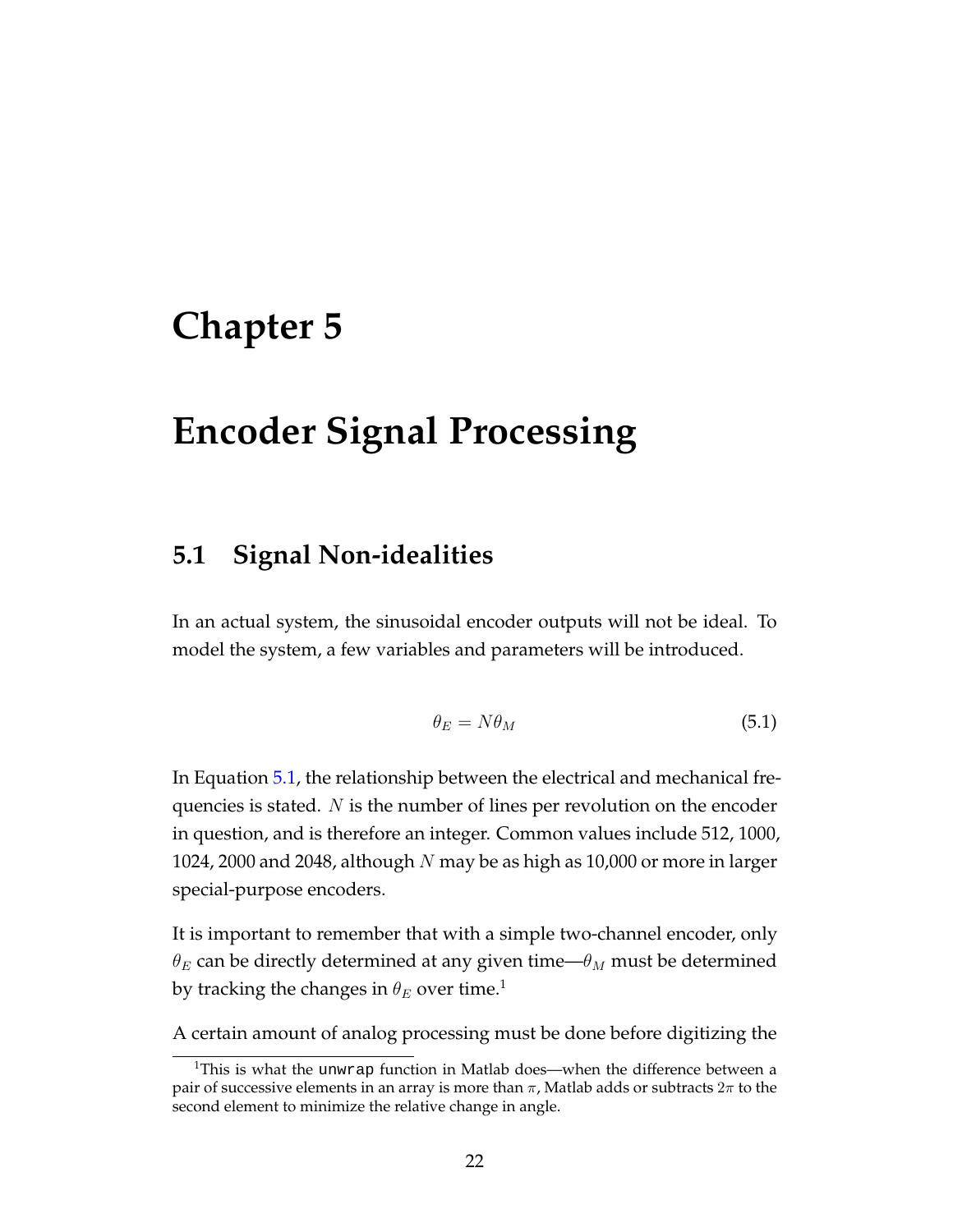$$
A(\theta_E(t)) = a_1 \cos(\theta_E(t)) + a_2 \tag{5.2}
$$

<span id="page-29-0"></span>
$$
B(\theta_E(t)) = b_1 \sin(\theta_E(t)) + b_2 \tag{5.3}
$$

#### Figure 5.1: Output equations for sinusoidal encoder

inputs. This is because most sinusoidal encoder outputs are 1 V pk-pk differential with a common mode voltage of  $2.5$  VDC.<sup>2</sup> With CMOS feature sizes shrinking, the core voltages and the resulting maximum allowable input signal magnitudes have decreased to the point where it is difficult to find a high-speed ADC chip which will allow a 2.5 V common mode voltage, let alone a 2.5 V single-ended signal.

Although TI makes a differential input ADC chip [\[26\]](#page-66-7) which can interface directly to these signal levels, it has a top sampling rate of only 6 MSPS per channel at 12 bits (for an overall throughput of 3 MSPS), and has not proved to be reliable in testing. In particular, between two and four successive samples had to be averaged to mitigate noise observed in the loworder bits. This further reduced the effective upper frequency limit. Most other high-speed ADC choices have different common mode and full-scale voltage requirements, so the incoming signals must be scaled and levelshifted.

If the ADC has single-ended inputs, the differential encoder signals can be subtracted at the input to the level-shifting network. This has been implemented as shown in Figure [5.2.](#page-30-0) Note that the feedback resistors have been chosen for a gain of slightly less than unity. This allows software gain correction to attenuate a signal which would otherwise swing past the ADC input rails.

Because of the impracticality of hand-matching component values used in the gain and level-shifting networks, it is desirable to compensate for gain and offset mismatches in software. If both channels are sampled with

 $2$ Setbacken mentions that the 1 V pk-pk standard is more prevalent in Europe; however, its popularity has increased worldwide, and few manufacturers still provide 100 mV or 2.5 V pk-pk signal output options.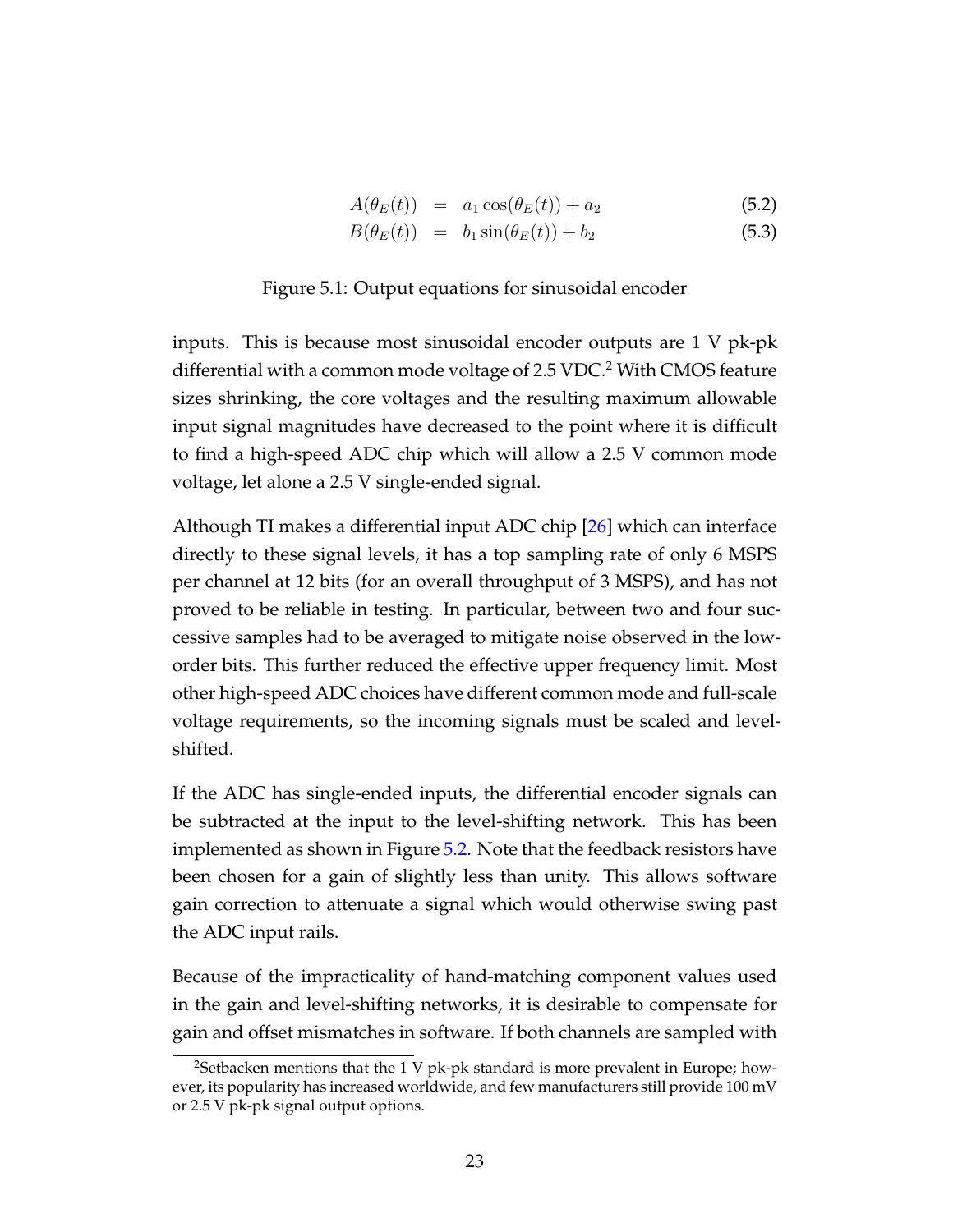

<span id="page-30-0"></span>Figure 5.2: Differential level shifter for sinusoidal encoder ADC

the same effective gain, the arctangent interpolation method (discussed in Section [5.3\)](#page-38-0) will still yield valid results. (If the gain is lower than the design point, the signals may contribute to a slightly higher output noise floor because of quantization.) However, PLL-based methods [\[7,](#page-64-4) [19,](#page-65-1) [2\]](#page-64-3) have loop gains which are dependent on normalized signal amplitudes, and performance will degrade if either or both of the channels have amplitudes which differ from the design point. With both methods, a non-zero offset in either channel will result in a certain amount of high-frequency position error.

In Figure [5.3,](#page-31-0) the A channel has been offset by 10% of the amplitude. The angle error for this plot is  $\arctan \frac{\sin \theta + 0.1}{\cos \theta} - \theta$ . Likewise, Figure [5.4](#page-31-1) shows the effect of a 20% gain mismatch, described by the following expression:  $\arctan \frac{1.2 \sin \theta}{\cos \theta} - \theta$ . Finally, a  $+10^{\circ}$  phase error (B leads A by  $100^{\circ}$ , rather than the standard  $90^\circ$ ) is shown in Figure  $5.5$ .

Various mechanical tolerances affect the quality of the sinusoidal output signals. Signal non-idealities can be divided into two main categories, based on their fundamental frequency: those related to the mechanical frequency, and those related to the electrical frequency (which is simply the mechanical frequency times the line count).

The non-idealities can be further subdivided by their relative frequency. Ignoring random noise (specifically, noise which has a low correlation to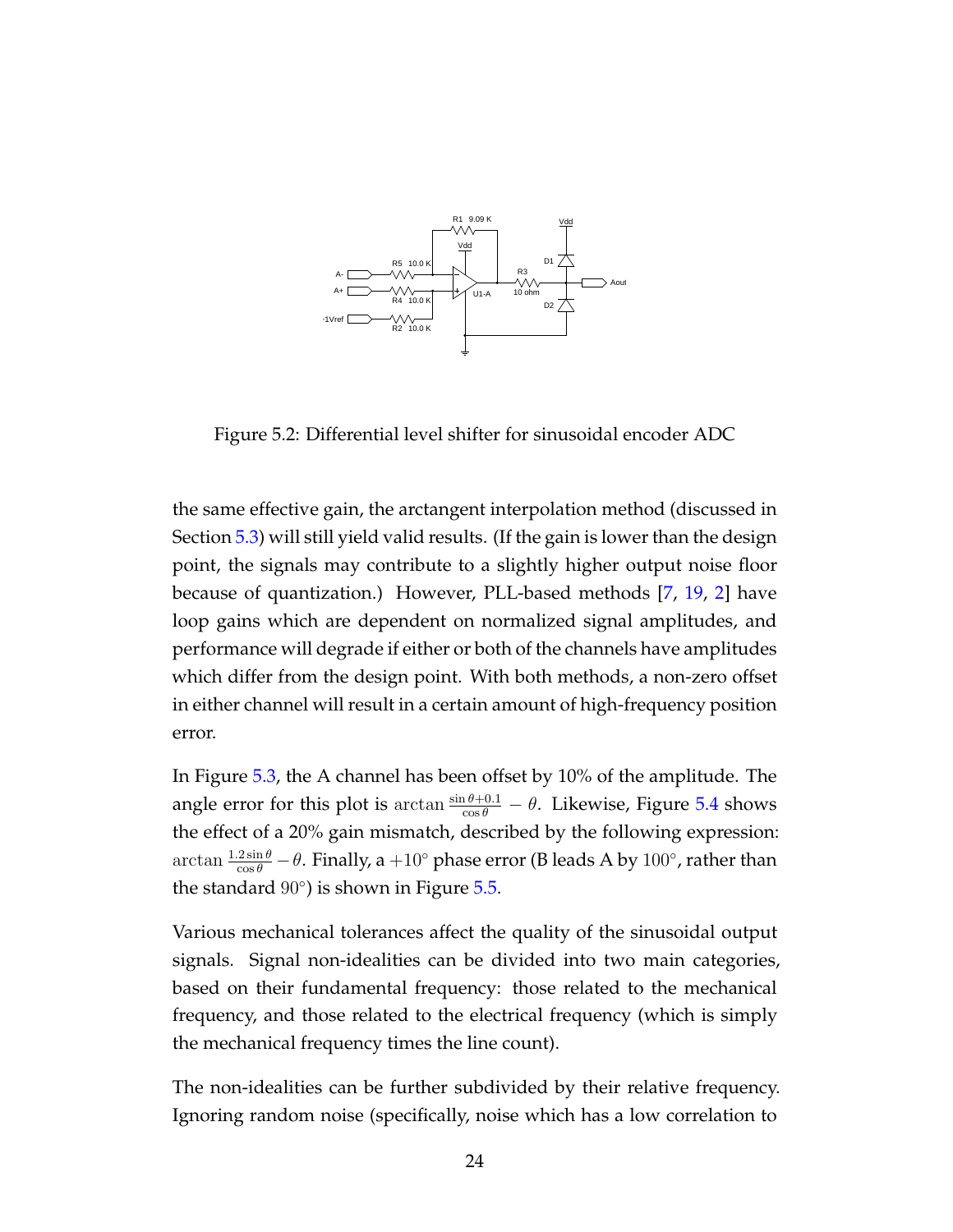

<span id="page-31-0"></span>Figure 5.3: Plot depicting effects of 10% offset on calculated angle



<span id="page-31-1"></span>Figure 5.4: Plot depicting effects of 20% gain error on calculated angle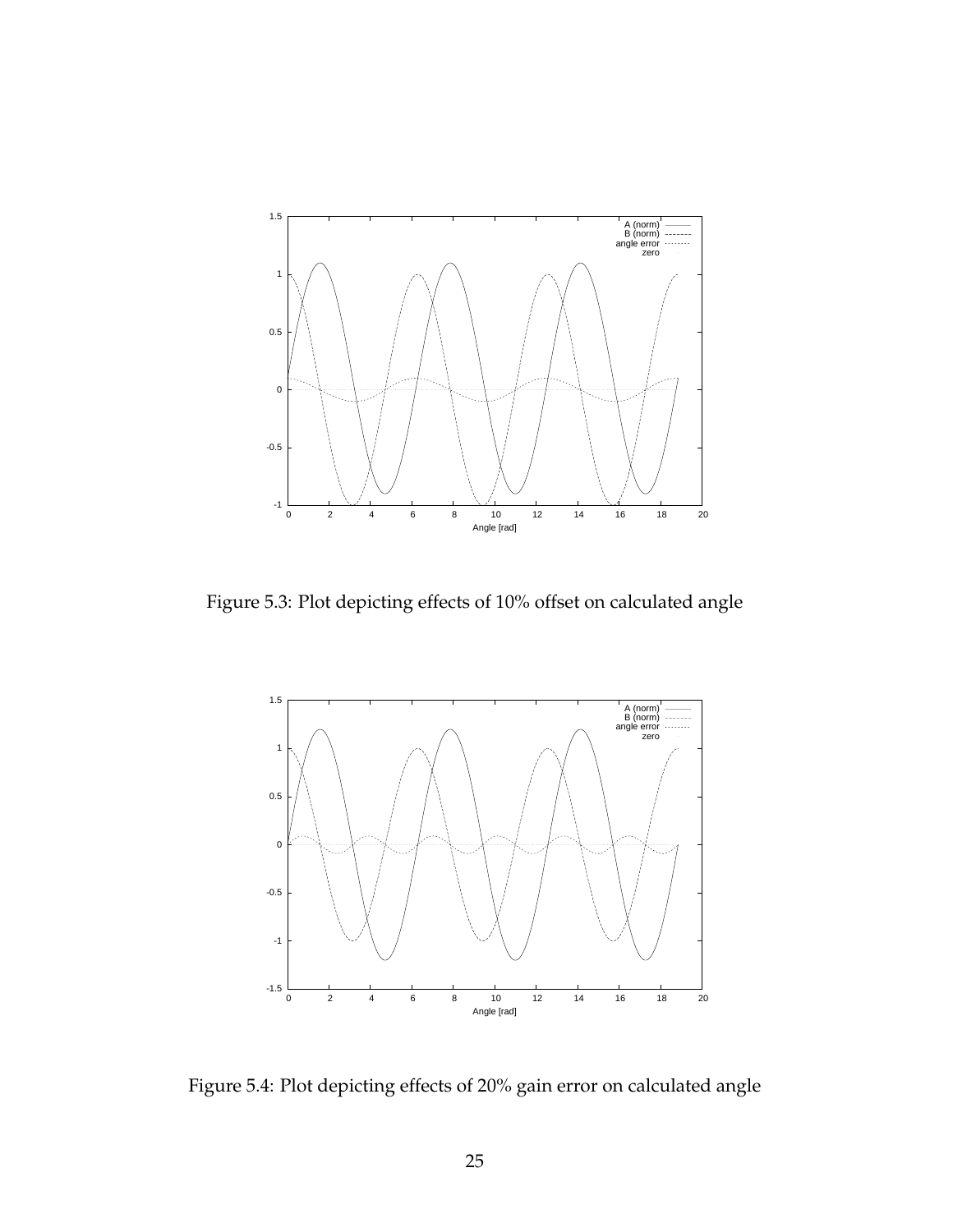

<span id="page-32-0"></span>Figure 5.5: Plot depicting effects of +10 degrees phase error on calculated angle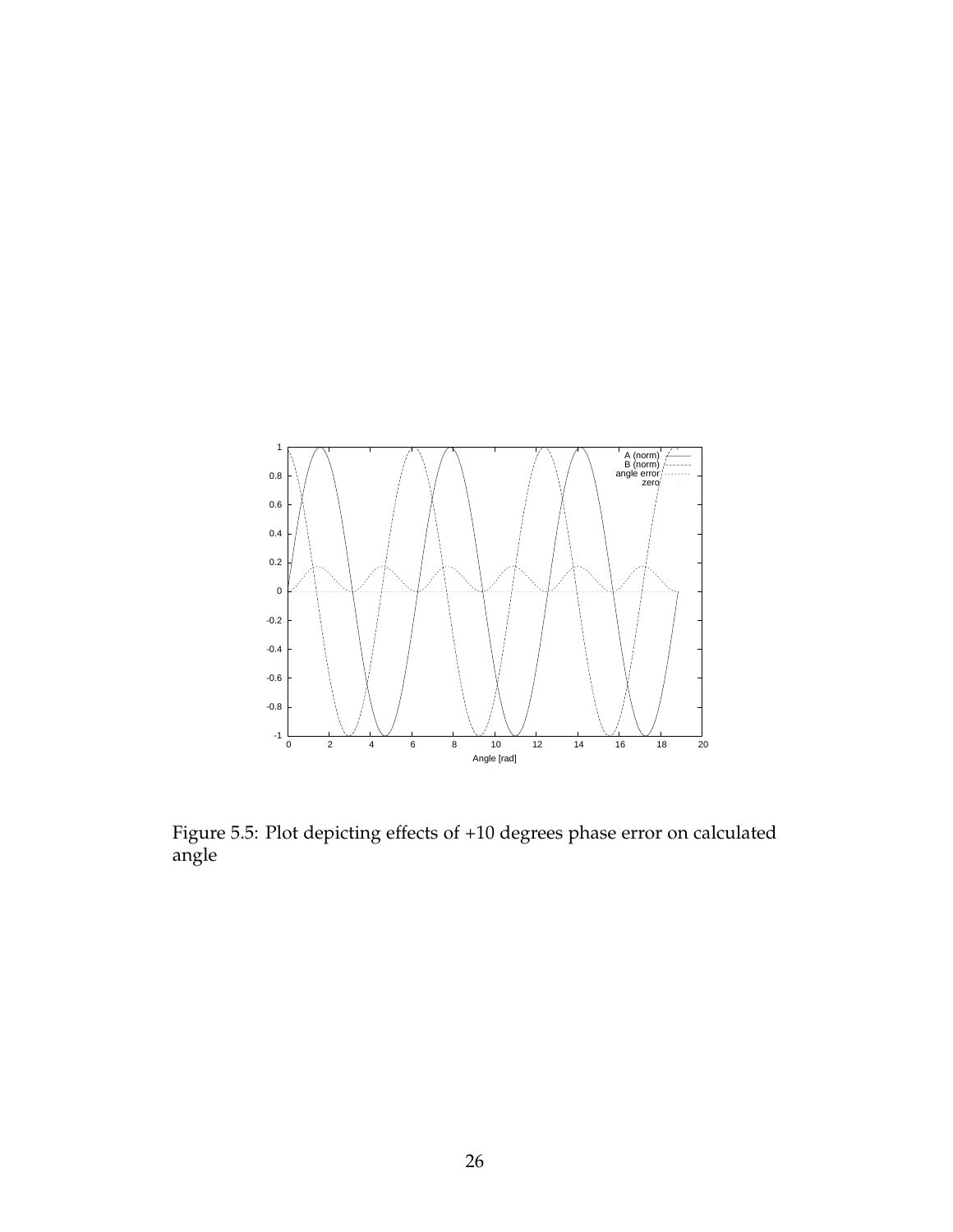the electrical or mechanical frequency of rotation), the deviation of the calculated angle will have predominant components of either the fundamental or the first harmonic of the electrical or mechanical frequency. For the electrical frequency, the fundamental is denoted as "1E," and the first harmonic is "2E."

When considering the effects of the various nonidealities, it should be noted that gain and phase errors produce 2E disturbances, while an offset error produces a 1E disturbance. Also, the angle error resulting from both gain and offset errors has a zero mean (over one electrical rotation), where the phase error yields a biased error waveform.

The nature of the system unknowns (due to component values) is such that there is a slight temperature correlation, but over the life of the system, the parameters are not expected to drift significantly. A reasonable solution is to perform offline adaptation of parameters when the system is being tested. If necessary, the adaptation algorithm could be optimized for inclusion in the system diagnostic routines for use after the factory burn-in procedures.

## <span id="page-33-0"></span>**5.2 Gain, Phase and Offset Correction**

### <span id="page-33-1"></span>**5.2.1 Data collection**

Ideally, the outputs from a sinusoidal encoder are equal in amplitude, centered around a known common-mode offset, and have a phase difference of 90°. Thus, the ideal outputs would trace a perfect circle (with constant angular velocity) in the  $A-B$  plane as the encoder shaft rotates.

Two sinusoidal encoders were used to obtain real-world data. Both were manufactured by Heidenhain Gmbh., and each had a resolution of 2048 cycles per revolution. (A third sinusoidal encoder with 5000 CPR was available, but some interface issues were encountered during data collection.)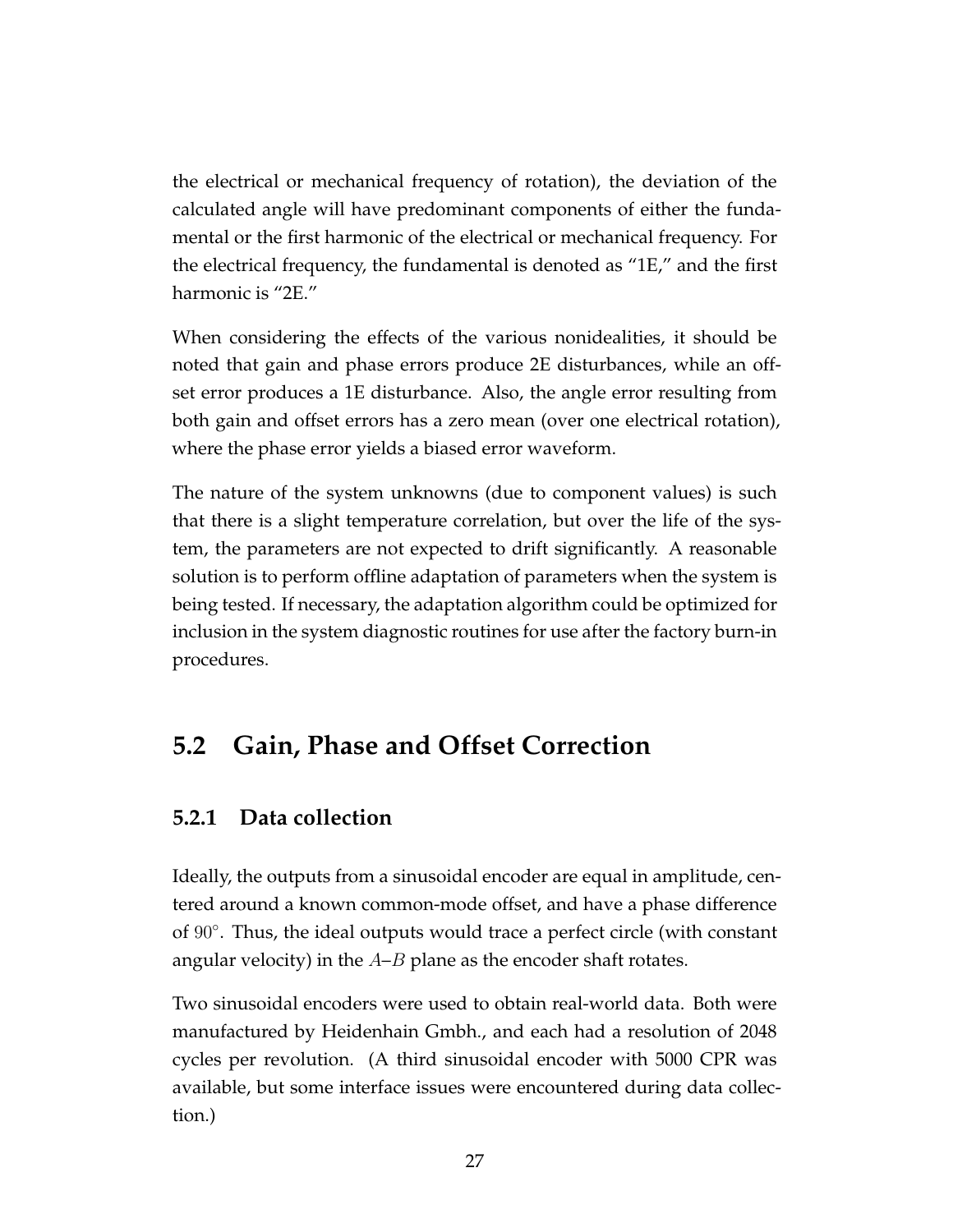

<span id="page-34-0"></span>Figure 5.6: Lissajous plot of ABT spindle encoder outputs at various speeds



<span id="page-34-1"></span>Figure 5.7: Lissajous plot of PI spindle encoder outputs at various speeds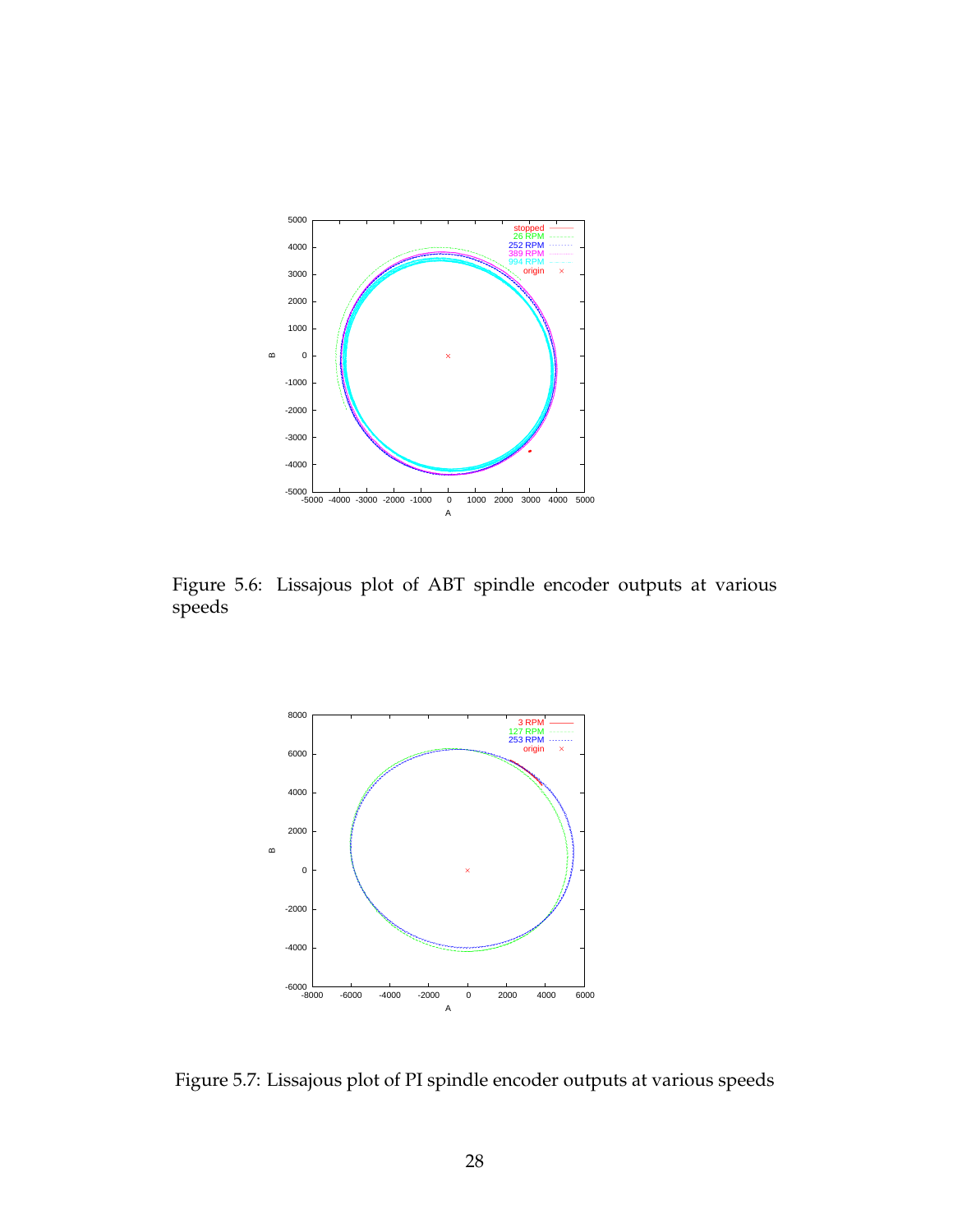Both encoders were mounted on air-bearing spindles. One spindle was manufactured by Air Bearing Technologies (ABT), and the encoder was aligned well axially. The second spindle, manufactured by Professional Instruments (PI), required a custom adapter and shims to mount the encoder, and as such, produced signals with more 1E error than the encoder on the ABT spindle. The signals obtained from each at various rotational speeds are plotted in Figures [5.6](#page-34-0) and [5.7,](#page-34-1) respectively.

It can be seen from the figures that the signals are attenuated at higher speeds. On the ABT spindle, the fastest speed plotted corresponds to an output frequency of 23 kHz. At this frequency, an attenuation of a few percent is not uncommon, and this is noted on the Heidenhain datasheets.

The data collection process was limited to roughly 2000 samples at a time. This stemmed from a limitation in the memory available on the DSP platform, and the problem could have been mitigated with a different board layout. However, using the ADSP-21992 direct memory access (DMA) engine to fill external memory with ADC samples may trigger some silicon errata which were still present in the chip as late as November 2003. Lab tests showed that using the DMA engine to fill internal memory was the only way to reliably maintain a constant sample rate.

An alternative to DMA is to poll the ADC subsystem, precisely determine the time of each sample, and factor the resulting time delta into velocity calculations. This method is much harder to implement, as most discrete observers are designed for a constant sampling time. A variable sampling time would necessitate recalculating gains on-the-fly, and is probably not worth the extra effort.

It should also be noted that hardware was not in place to synchronize the start of sampling to a specific mechanical angle. Therefore, an electrical angle (equivalent to a geometric angle when plotted in this form) may correspond to any of 2048 different mechanical angles. An improvement on this setup should include some form of trigger to start sampling at a given mechanical angle (such as on a rising or falling edge of the index pulse).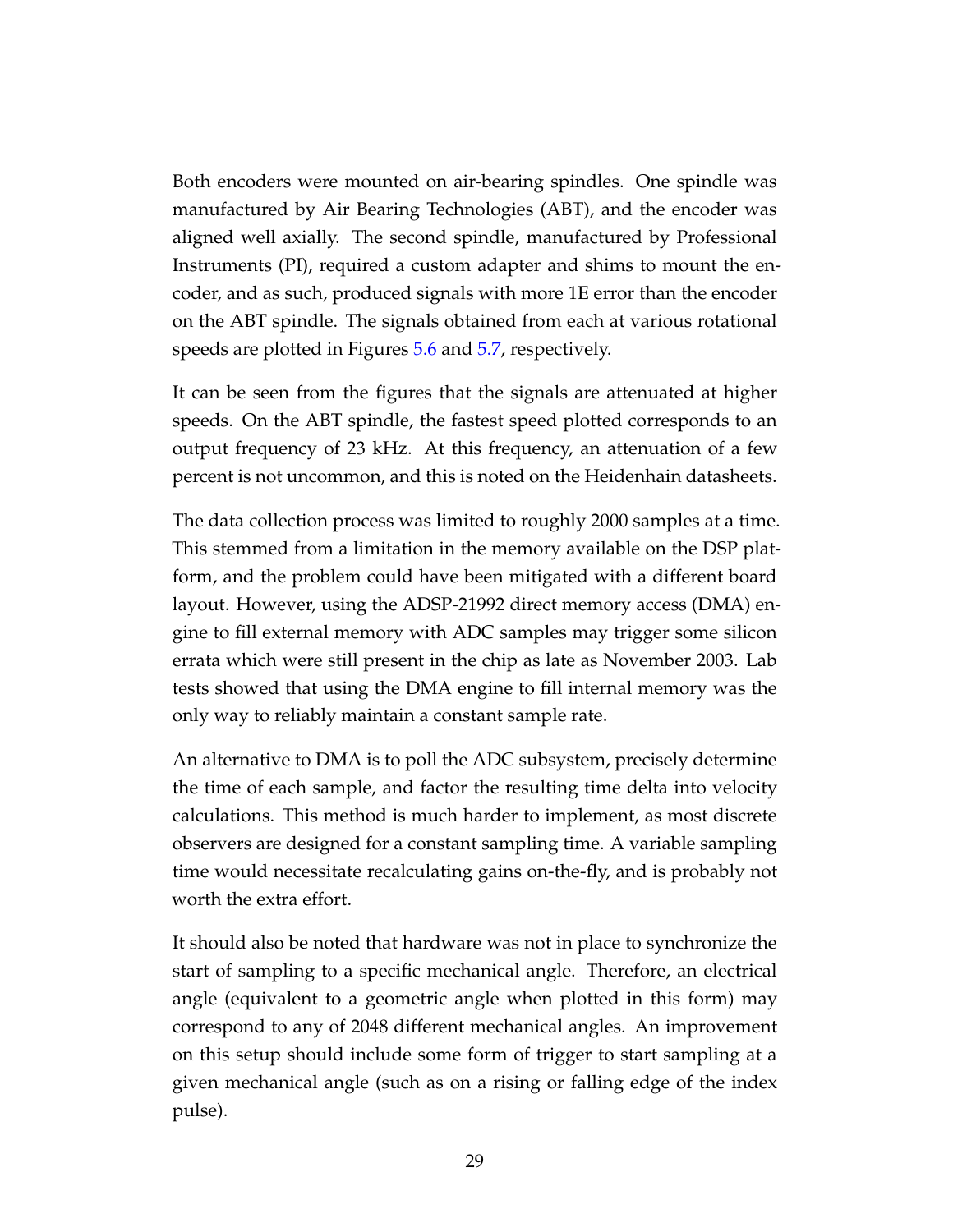Because the mechanical angle is unknown, and because the sampling period is relatively small compared to the period of rotation, compensating for gain and offset errors may only cancel out errors in the electrical angle, and may miss the "big picture" by not canceling mechanical angle errors. This situation cannot be completely analyzed without the sort of synchronization mentioned in the preceding paragraph (or the use of a much larger sample buffer).

One advantage of the smaller buffer size is that for most cases, the speed of the spindle over the buffer sampling period can be assumed to be constant. A timer-counter unit was used to ensure that the average speed (over a 200 ms interval) was regulated to within 1% before the sampling took place. In some cases, the spindle inertia was increased by rigidly coupling it to larger objects with higher moments of inertia. This was intended to mitigate the drag from windage and cogging of the spindle motor. For further study (especially for mapping and correcting 1M disturbances), a high-inertia setup such as the one described in Kavanagh's papers would be preferred.

#### <span id="page-36-0"></span>**5.2.2 From ellipse to circle**

In order to correct for errors in the input signals, the most direct way would be to find the transfer function of the nonidealities, and apply the inverse transfer function to the measured signals.<sup>3</sup> Since the locus of the ideal signals is a circle, and a distorted circle can be approximated by an ellipse, it makes sense to consider methods to fit a set of points to an ellipse.

Assuming the existence of an ellipse which fits the data well, it is a trivial matter to find a 2-dimensional transformation which shifts, rotates and scales an ellipse to be a circle. When this transformation is applied to the

 $3$ Although gain and offset are linear operations, phase error is not. On the other hand, if the phase error is so large that a small-angle approximation cannot be made, then the signal is probably uncorrectable.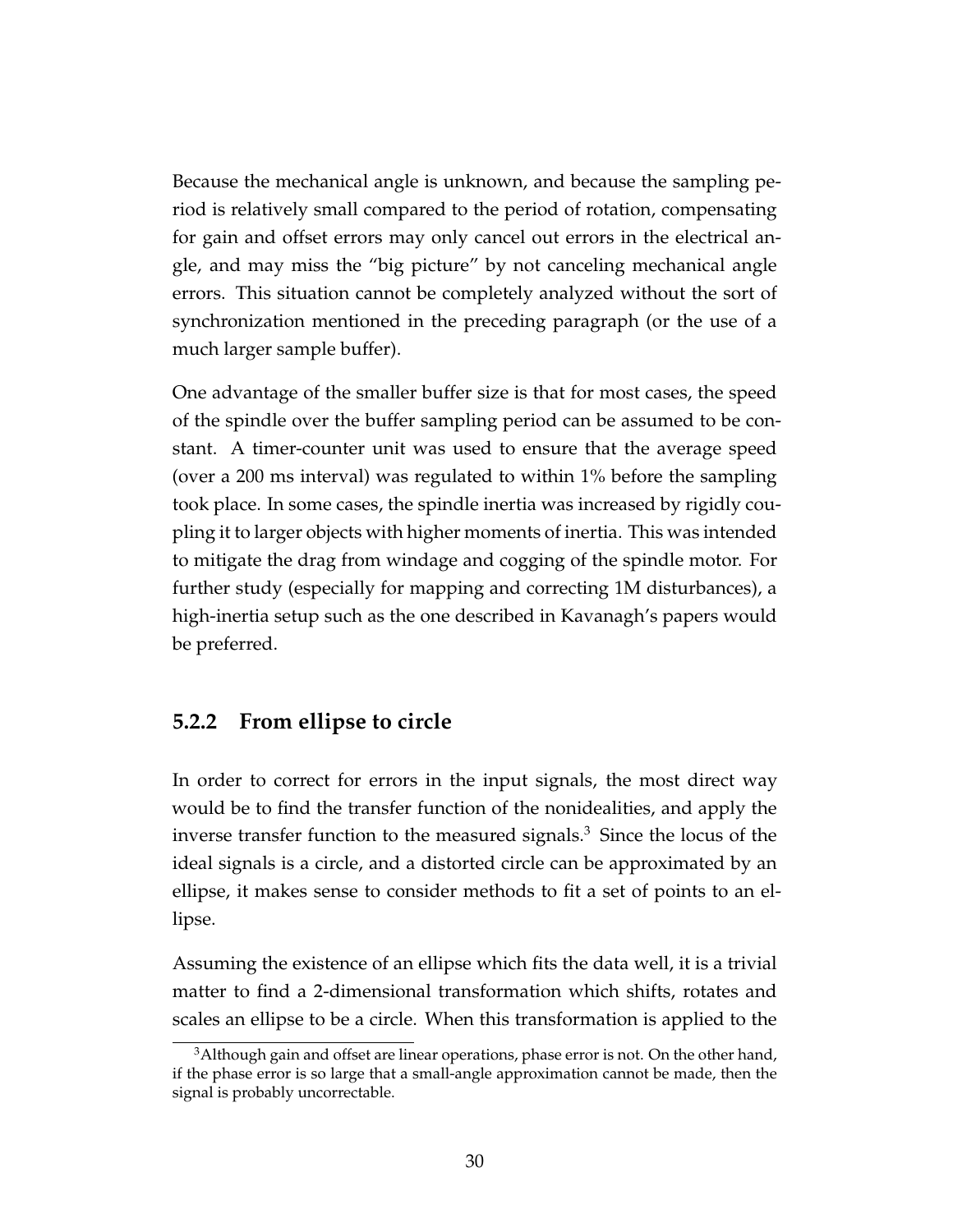input signals, the high-frequency errors shown in Section [5.1](#page-28-1) are greatly reduced.

### <span id="page-37-0"></span>**5.2.3 Iterative ellipse-fitting methods**

A survey of existing iterative ellipse-fitting methods is presented in [\[11\]](#page-65-4). Most concentrate on the problem of somehow reducing the sum of the distance between each point and the proposed ellipse. Some methods even constrain the solution to a circle, which will not allow correction of gain mismatches between the two channels.

The advantage of least-squares iterative methods is that the error term can be used to take an early exit from the loop when the error is sufficiently low. Conversely, since the execution time is not bounded, excessive noise may prevent the method from converging in a timely fashion.

In addition, Fitzgibbon points out that solutions to some classes of iterative methods may converge to conic sections other than circles or ellipses. In the context of correcting the inputs, these solutions (parabolic or hyperbolic, in particular) are useless because they cannot be used for extrapolation.

#### <span id="page-37-1"></span>**5.2.4 Non-iterative method**

The Fitzgibbon method (an adaptation of which appears in Section [B.2\)](#page-57-0) departs from convention by replacing the iterative search with an eigenvector calculation. By constraining the parameter search to an ellipse, the algorithm is designed not to be led astray by data sets which appear to fit other conic sections.

The gain\_offset\_corr.m routine (Section  $B.1$ ) uses the output of fitellipse.m to correct gain and offset errors in the input signals.

The effect of this correction can be seen in Figure [5.8.](#page-38-1) For purposes of visual comparison, the inputs have been normalized such that the average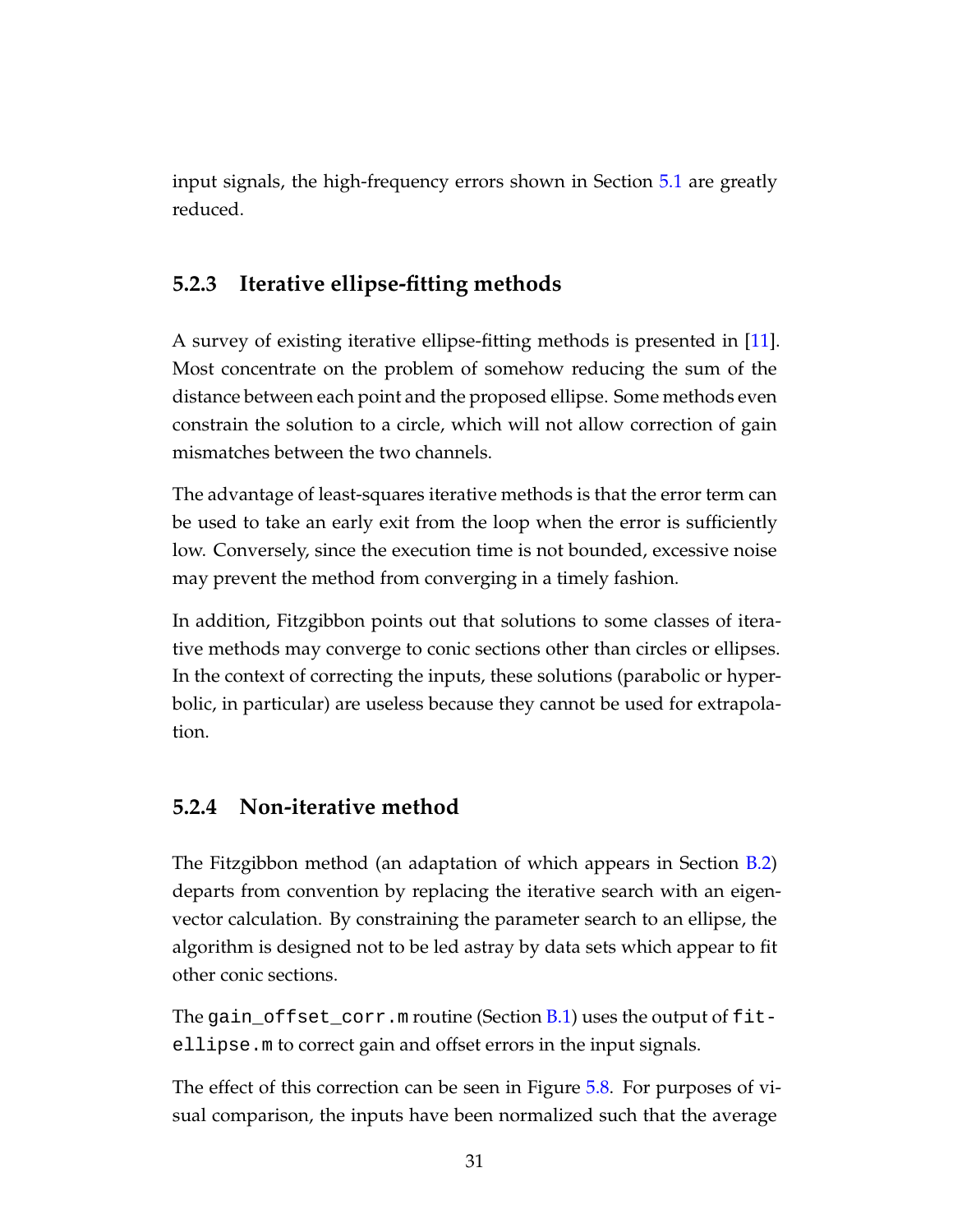

<span id="page-38-1"></span>Figure 5.8: Plot of normalized encoder inputs and corrected outputs

of the major and minor radii are equal to one (since the outputs are normalized to an average of radius one by definition).

Because only the mean radius of the encoder inputs has been forced to zero, noise is still present, and the average signal-to-noise ratio is unchanged. Figure [5.9](#page-39-0) shows what is effectively the radius error in the signal locus (i.e., the distance from corrected sample point to the origin, minus one).

### <span id="page-38-0"></span>**5.3 Arctangent position feedback**

Using the arctangent function to resolve angles results in a highly nonlinear system. However, as it is essentially a rectangular-to-polar coordinate transformation, certain approximations can be made to analyze the system.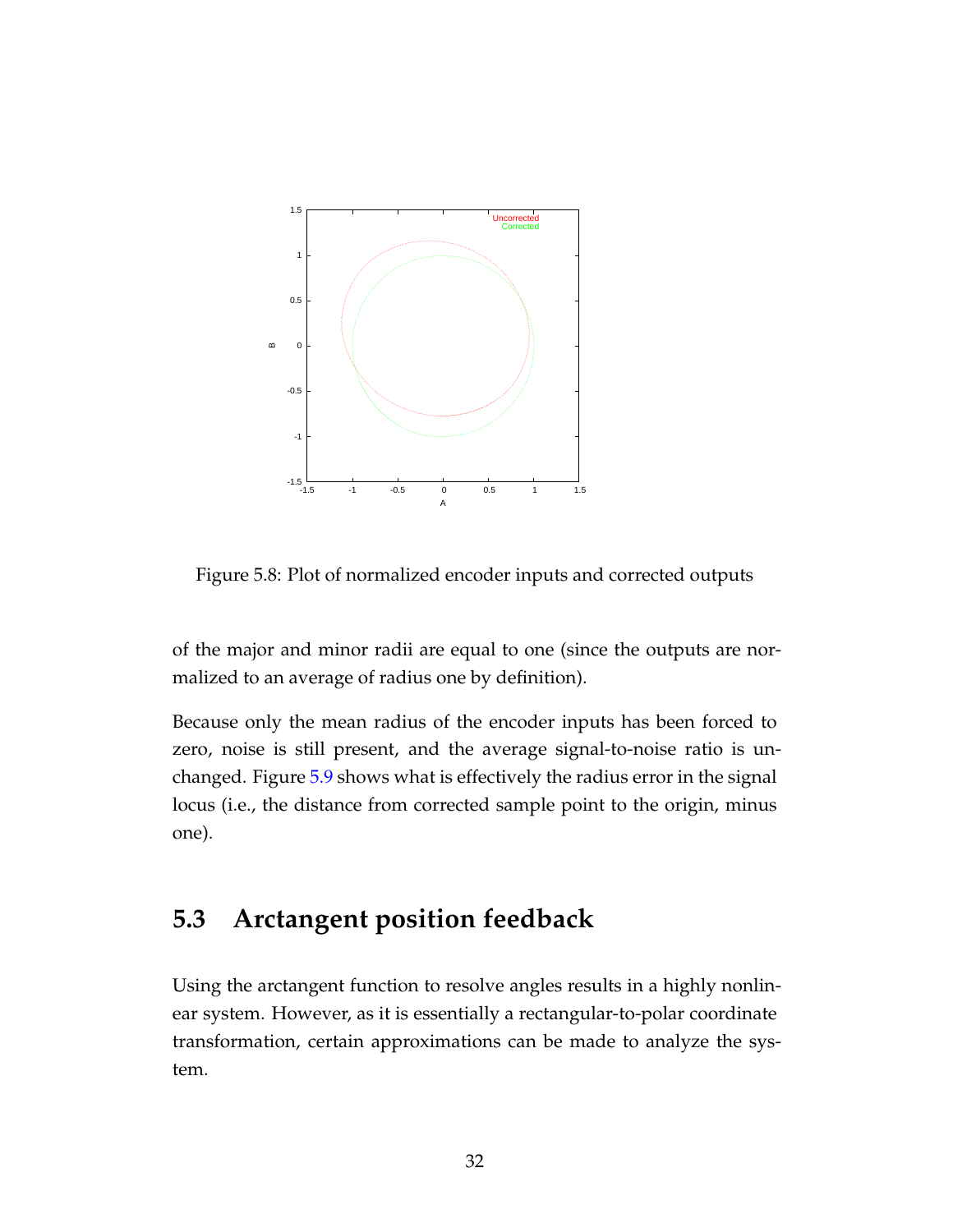

<span id="page-39-0"></span>Figure 5.9: Plot of noise on corrected encoder outputs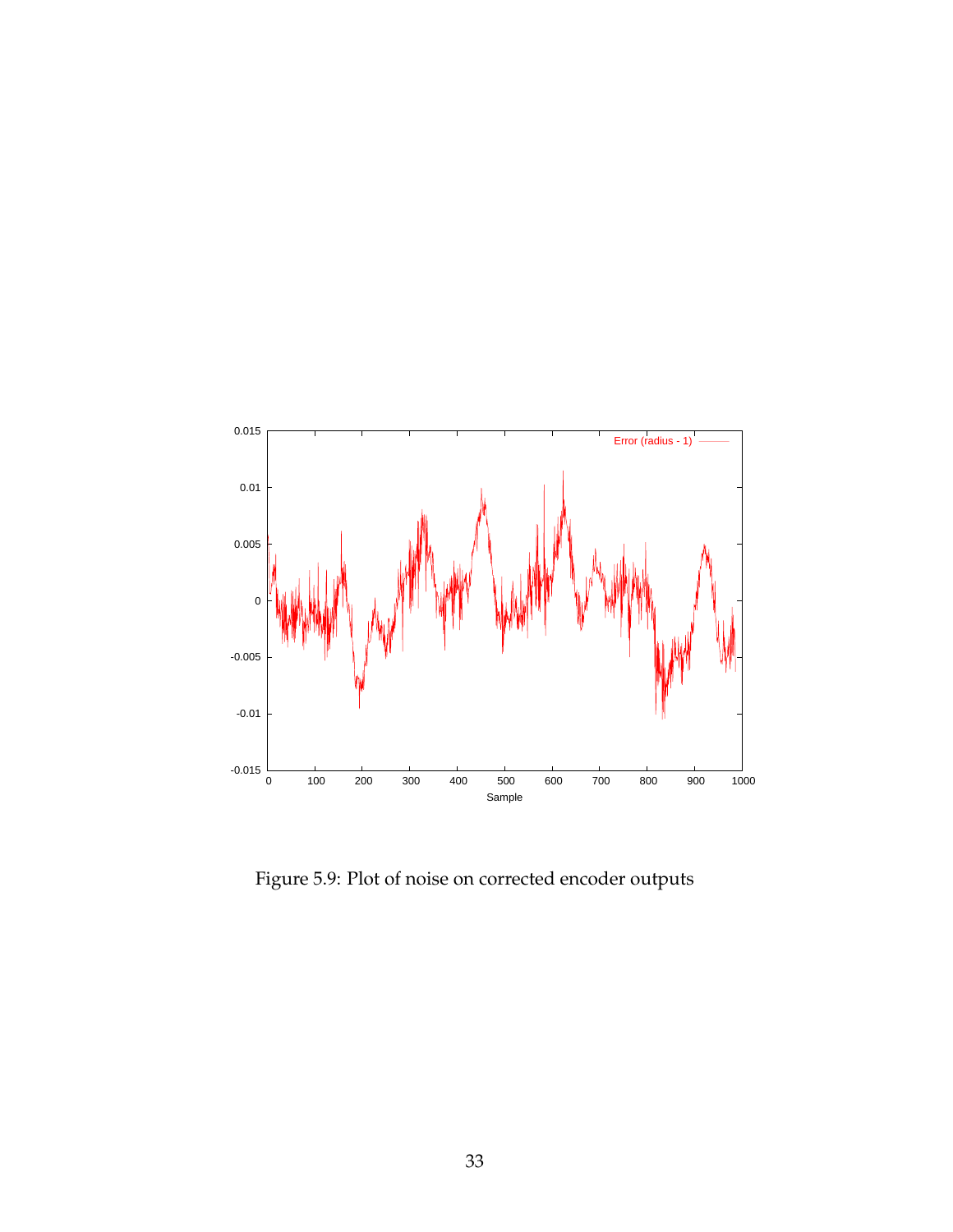### <span id="page-40-0"></span>**5.3.1 Sinusoidal signal preprocessing**

It is tempting to use a high-pass filter to remove any DC offset in the encoder signals. While this would work well for constant-velocity operation, one of the primary motivations for sinusoidal encoder interpolation is positioning precision. When using a high-pass filter, for an arbitrary break frequency, there exists a rotational speed which produces sinusoidal signals with a frequency below the filter breakpoint. After passing low-speed feedback signals through a high-pass filter, the inputs to the arctangent function would become so small as to be meaningless. With a fixed-point FIR filter, both signals would eventually fall into the quantization domain for a zero output. In a typical four-quadrant arctangent, the inputs are divided (the larger by the smaller), and this particular scenario would result in division by zero.

Another approach to remove DC offset is to perform parameter adaptation on a pair of offset signals. Ljung points out on page 363 the necessity of persistence of excitation for the parameters to converge [\[18\]](#page-65-5), but persistence of excitation is not guaranteed if the interpolation system is permitted to operate around zero speed. Unless provisions are made to block adaptation once the speed drops below a certain point, the parameters will naturally adapt to cancel the "offset" generated by a constant angular input, and effectively result in the same erroneous operation described in the previous paragraph.

The major difficulty in controlling parameter adaptation is that the criteria for adaptation would all depend on the output of the adaptive filter. A possibility for future work would be to incorporate a speed estimate from the binary quadrature signals, but many sources on quadrature encoder velocity estimation point out the difficulties in resolving low speeds in the presence of noise, as summarized in [\[29\]](#page-66-8).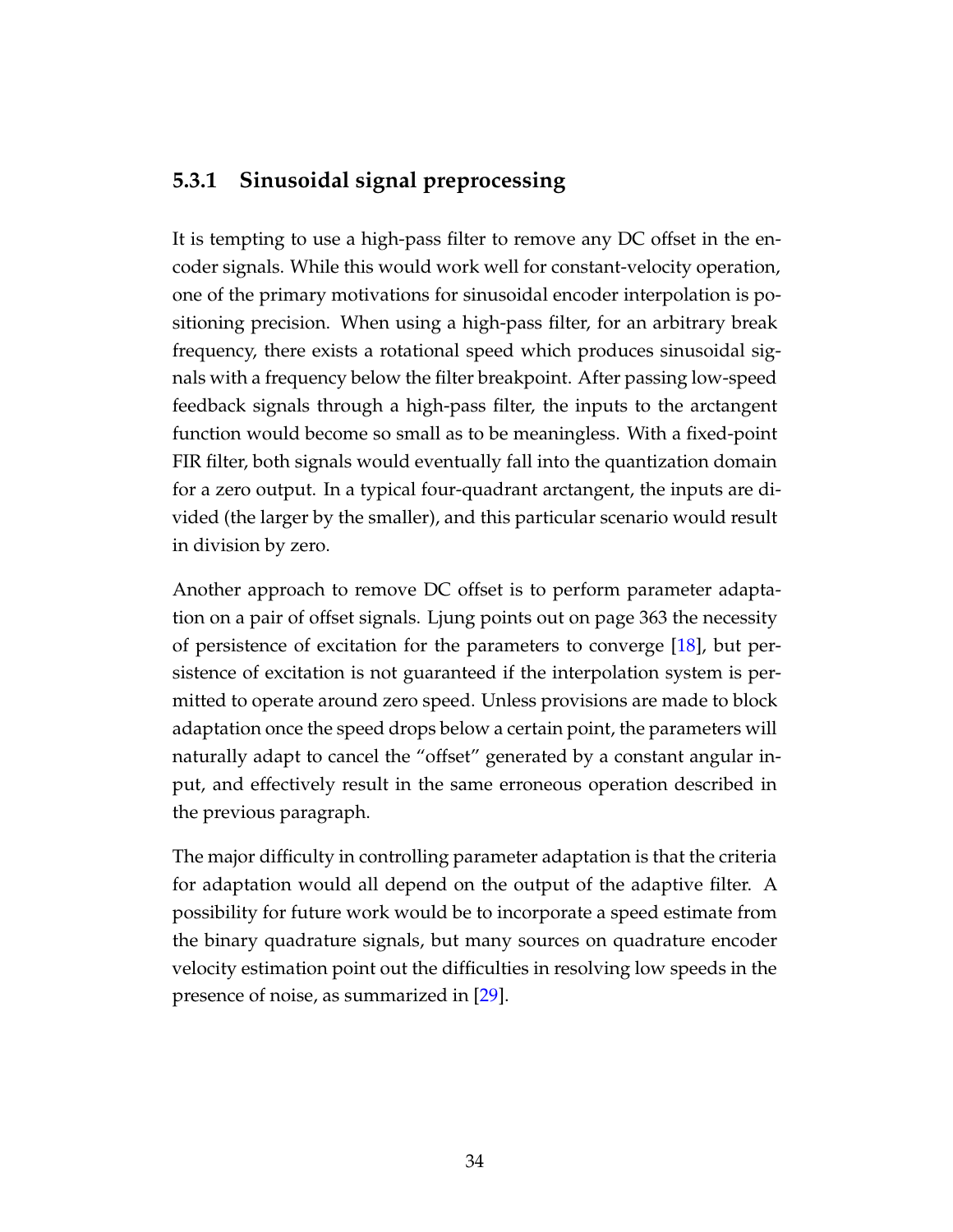#### <span id="page-41-0"></span>**5.3.2 Position Estimation**

Once the sinusoidal input signals have been prepared for processing, they are passed to the arctangent function. For instantaneous position estimation, the result of the arctangent is the electrical angle estimate.

Because the electrical angle is not especially useful if the mechanical angle is not tracked as well, electrical angle wraparound at  $\pm 2\pi$  must be detected. By scaling the electrical and mechanical angles by  $k$  such that  $\theta_E \cdot k \in [0, 2\pi \cdot k] = 2^M$  (where M is a natural number), the binary representation of  $\theta_E$  can be combined via Boolean operators with the estimate of  $\theta_M$  obtained from edge-counting.

#### <span id="page-41-1"></span>**5.3.3 Velocity Estimation**

Given a series of position estimates, the most straightforward way to estimate velocity is by a first-order backwards differentiation. A constant sampling time is assumed ( $\Delta t = T = 1/f_s$ ).

$$
\omega(t) = \frac{d}{dt}\theta \doteq \frac{\theta(t) - \theta(t - \Delta t)}{\Delta t}
$$
\n(5.4)

Neglecting wraparound, the following equation substitutes in the arctangent method described in the previous section:

<span id="page-41-2"></span>
$$
\hat{\omega}(z) \cdot T = \frac{d}{dt} \left( \arctan\left(\frac{A}{B}\right) \right) \tag{5.5}
$$

$$
= \arctan\left(\frac{A}{B}\right) - \arctan\left(\frac{Az^{-1}}{Bz^{-1}}\right) \tag{5.6}
$$

Using trigonometric identities as proposed in [\[13\]](#page-65-6), Equation [5.6](#page-41-2) can be rewritten as follows: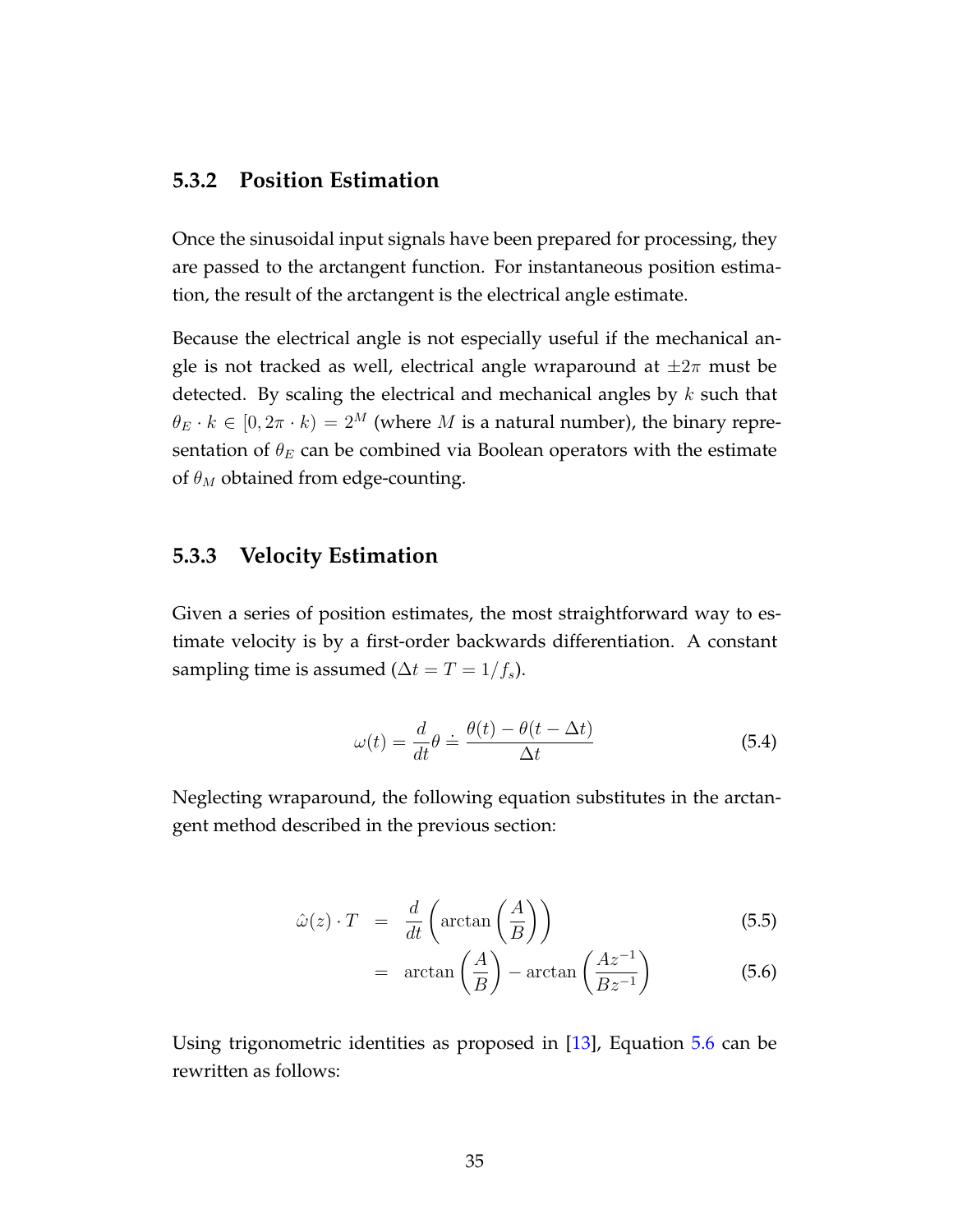<span id="page-42-0"></span>
$$
\hat{\omega}(z) \cdot T = \arctan\left(\tan\left[\arctan\left(\frac{A}{B}\right) - \arctan\left(\frac{Az^{-1}}{Bz^{-1}}\right)\right]\right) \tag{5.7}
$$

$$
= \arctan\left(\frac{A \cdot Bz^{-1} - B \cdot Az^{-1}}{B \cdot Bz^{-1} + A \cdot Az^{-1}}\right) \tag{5.8}
$$

The advantage of Equation [5.8](#page-42-0) over [5.6](#page-41-2) is that if the encoder output frequency is below the Nyquist frequency, the velocity estimate has a more reasonable bound, assuming  $\arctan(\frac{y}{x})$  is a four-quadrant arctangent such as the ISO Standard C library  $\alpha$  tan2(y, x) function.

<span id="page-42-1"></span>
$$
\left|\arctan\left(\frac{y_2}{x_2}\right) - \arctan\left(\frac{y_1}{x_1}\right)\right| < 2\pi \tag{5.9}
$$

$$
\left|\arctan\left(\frac{y}{x}\right)\right| < \pi \tag{5.10}
$$

The implication of these relationships is that for a simulation involving the backwards differentiation technique of Equation [5.6,](#page-41-2) a workaround such as the MATLAB unwrap function must be employed. Otherwise, the velocity estimate (in units of radians per sample) may be off by a factor of  $2\pi$ .

If the implementation performs the velocity estimation modulo  $2\pi$  (such as by mapping the domain and range of the arctangent to an integral power of two, per the suggestion for position estimation in the previous section), then the unwrap command is not necessary. This is an important optimization, since the modulo arithmetic comes at no added cost (for a judiciously chosen power-of-two modulus), and the unwrap function involves a conditional test. The conditional test has the potential to change the program flow (which flushes the pipeline on most superscalar processors), and therefore should be avoided in timing-critical applications such as the velocity estimator.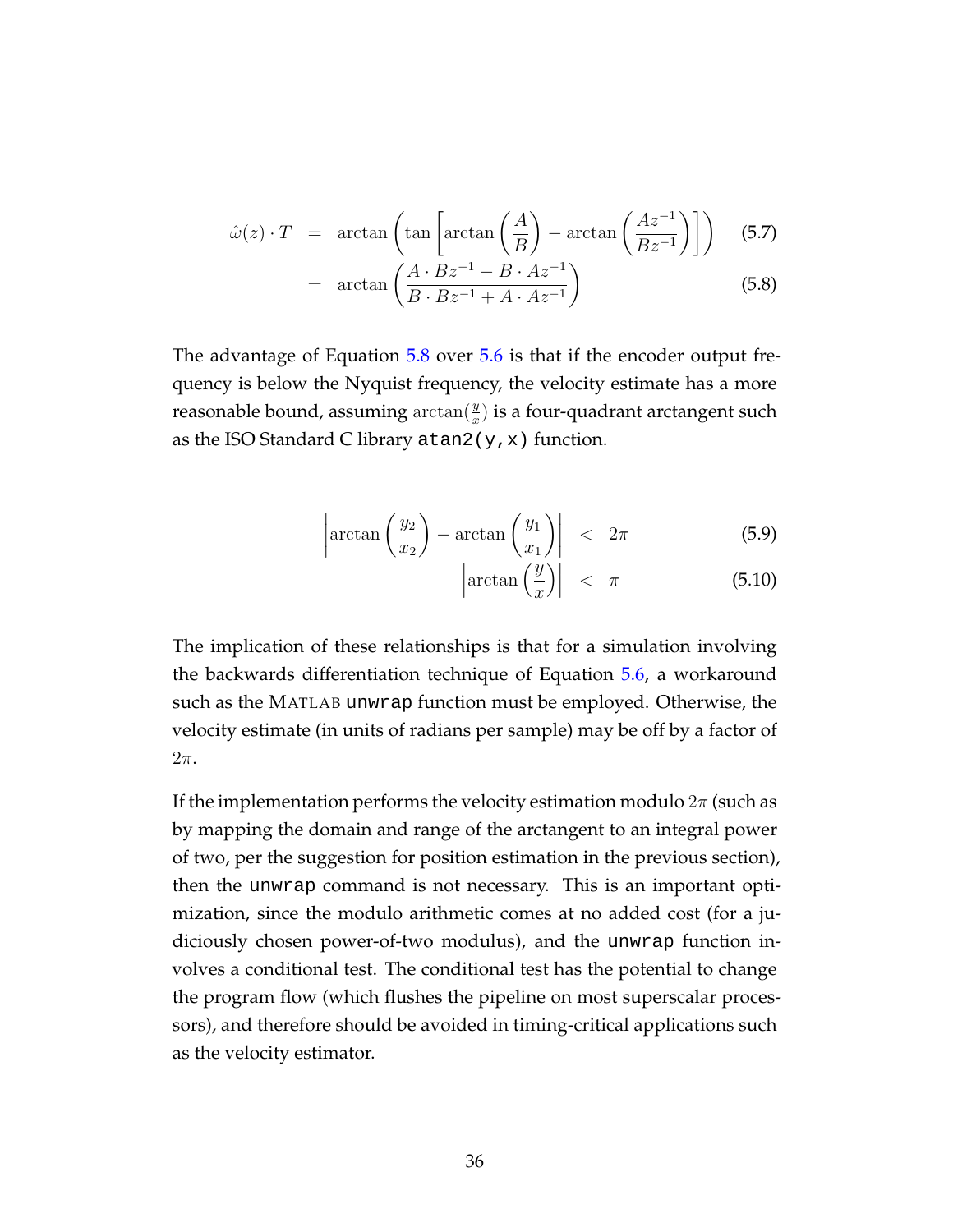## <span id="page-43-0"></span>**Chapter 6**

## **Observers**

## <span id="page-43-1"></span>**6.1 Filtering the arctangent angle estimate**

The angle estimate obtained from the arctangent method is still fairly noisy for use as an input to a differentiator to obtain a velocity feedback signal. To obtain cleaner feedback signals, an observer can be employed.

One of the benefits to the observer approach is that the observer gains can be tuned to fit the system. For instance, if it is known that the inertia of the load (plus expected disturbances) will not allow the system to accelerate or decelerate beyond a certain limit, then the filtering action of the observer can be increased accordingly. On the other hand, if it is known that the system may be subject to large torque disturbances, then the observer tracking gain may need to be increased.

In any case, the addition of an observer provides added flexibility to compensate for a wide range of load conditions and feedback quality. As an added bonus, in a second-order observer, the two state variables can be chosen to be position and velocity estimates. This configuration makes the error variable an approximation of acceleration. In this manner, the velocity and acceleration estimates, which would ordinarily be computed by a discrete-time derivative, are now generated as byproducts of observ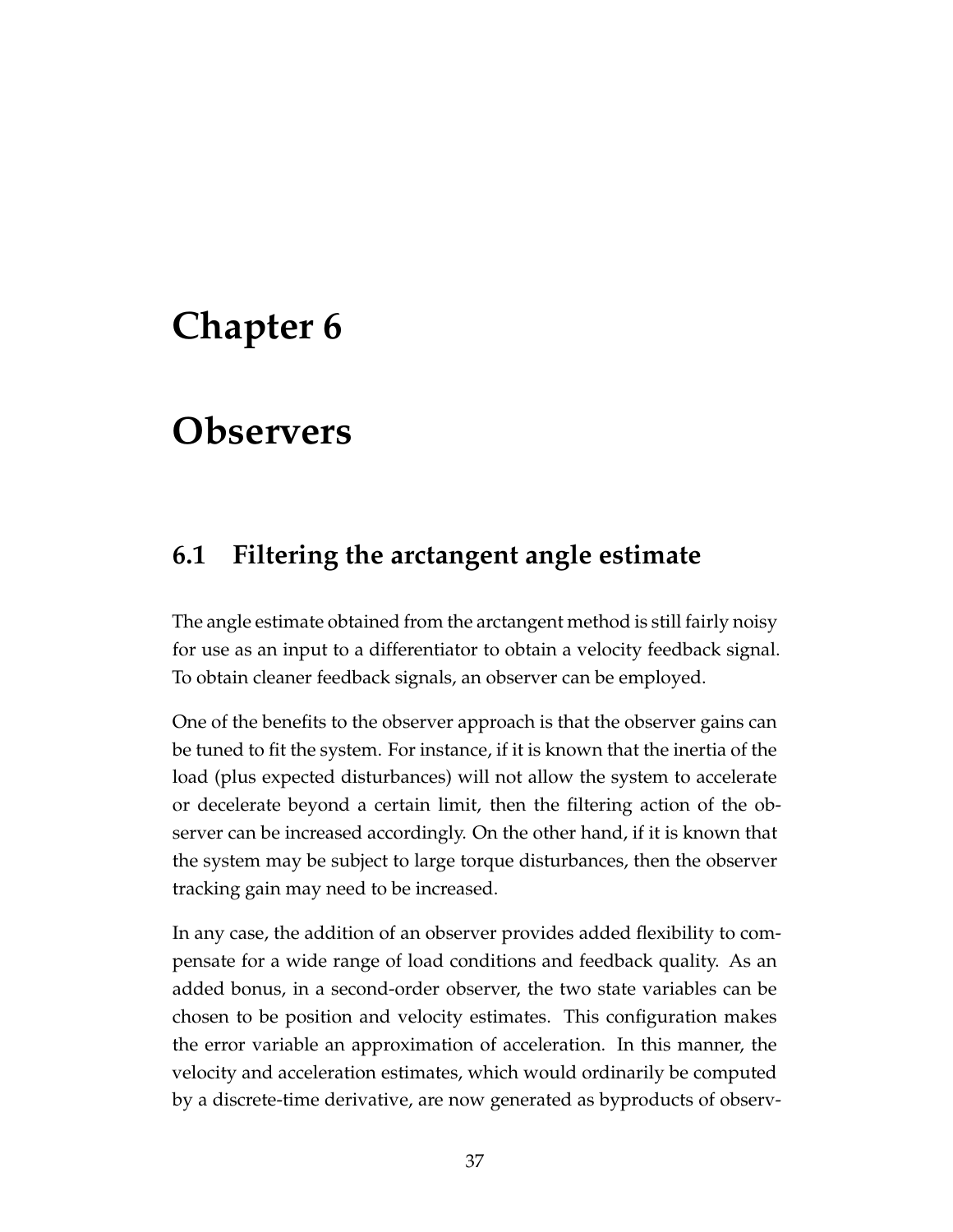ing the position input.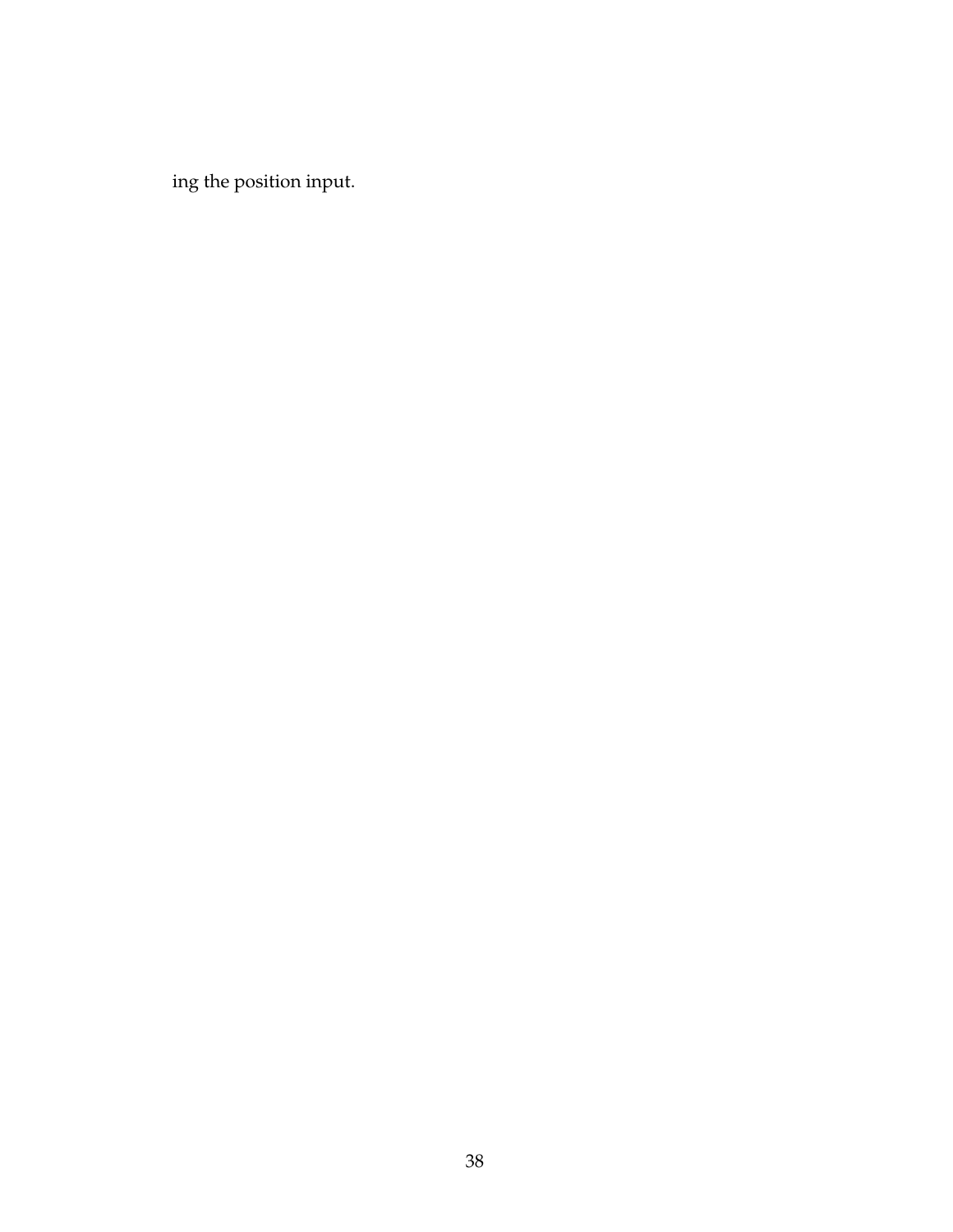

<span id="page-45-0"></span>Figure 6.1: Structure of arctangent angle observer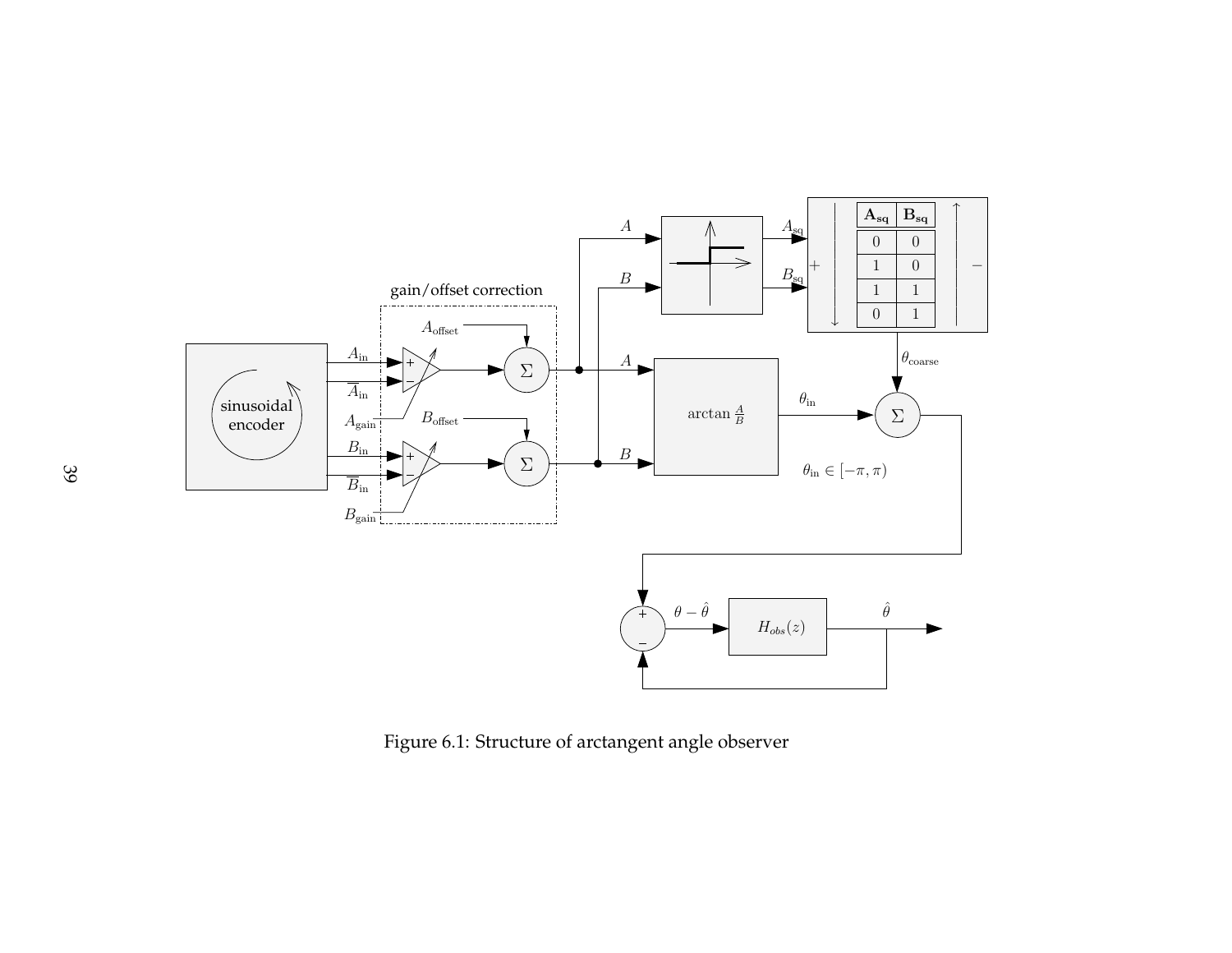

<span id="page-46-0"></span>Figure 6.2: Second-order observer structure  $\left(H_{obs}(z)\right)$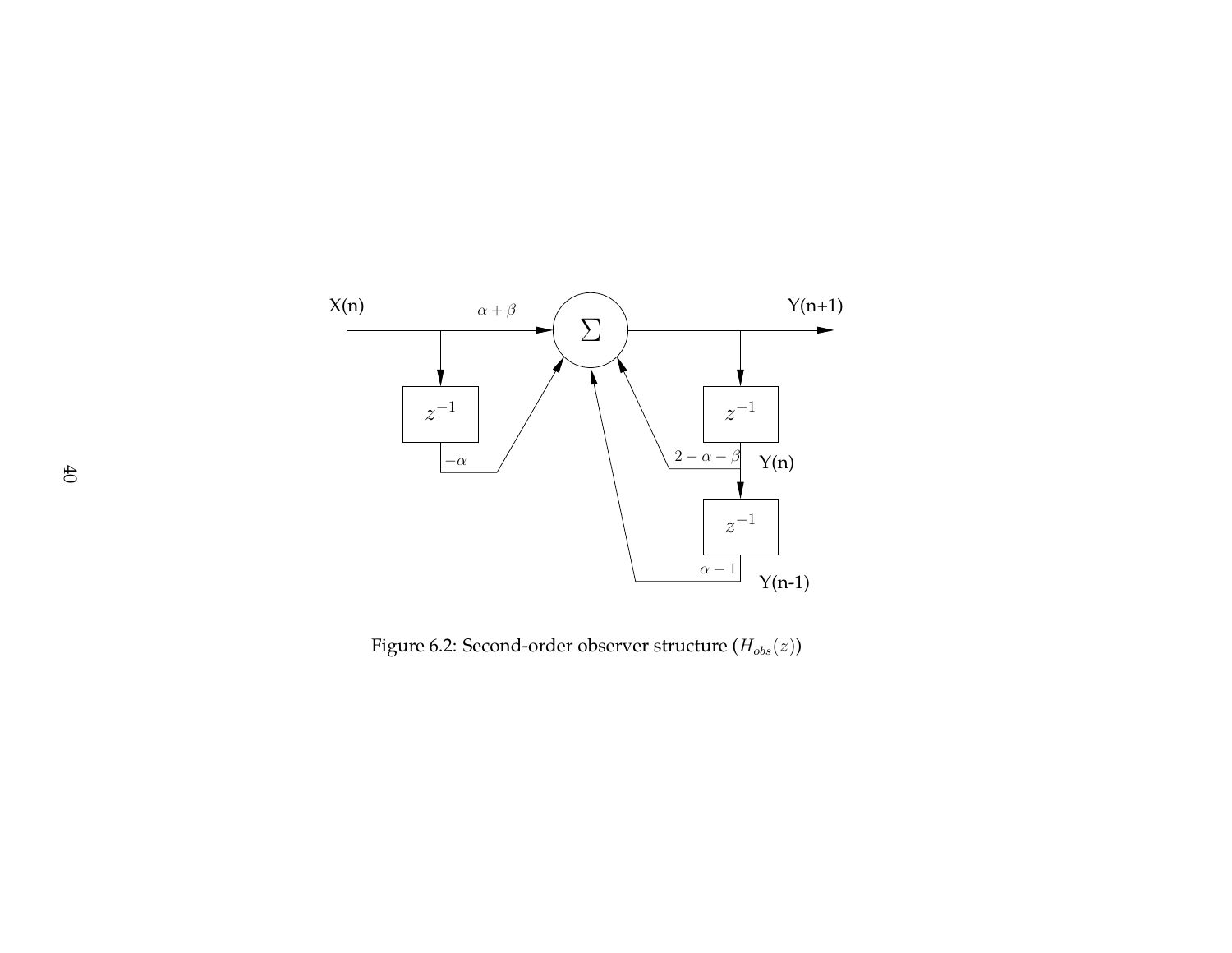<span id="page-47-0"></span>

Figure 6.3: Re-structured second-order observer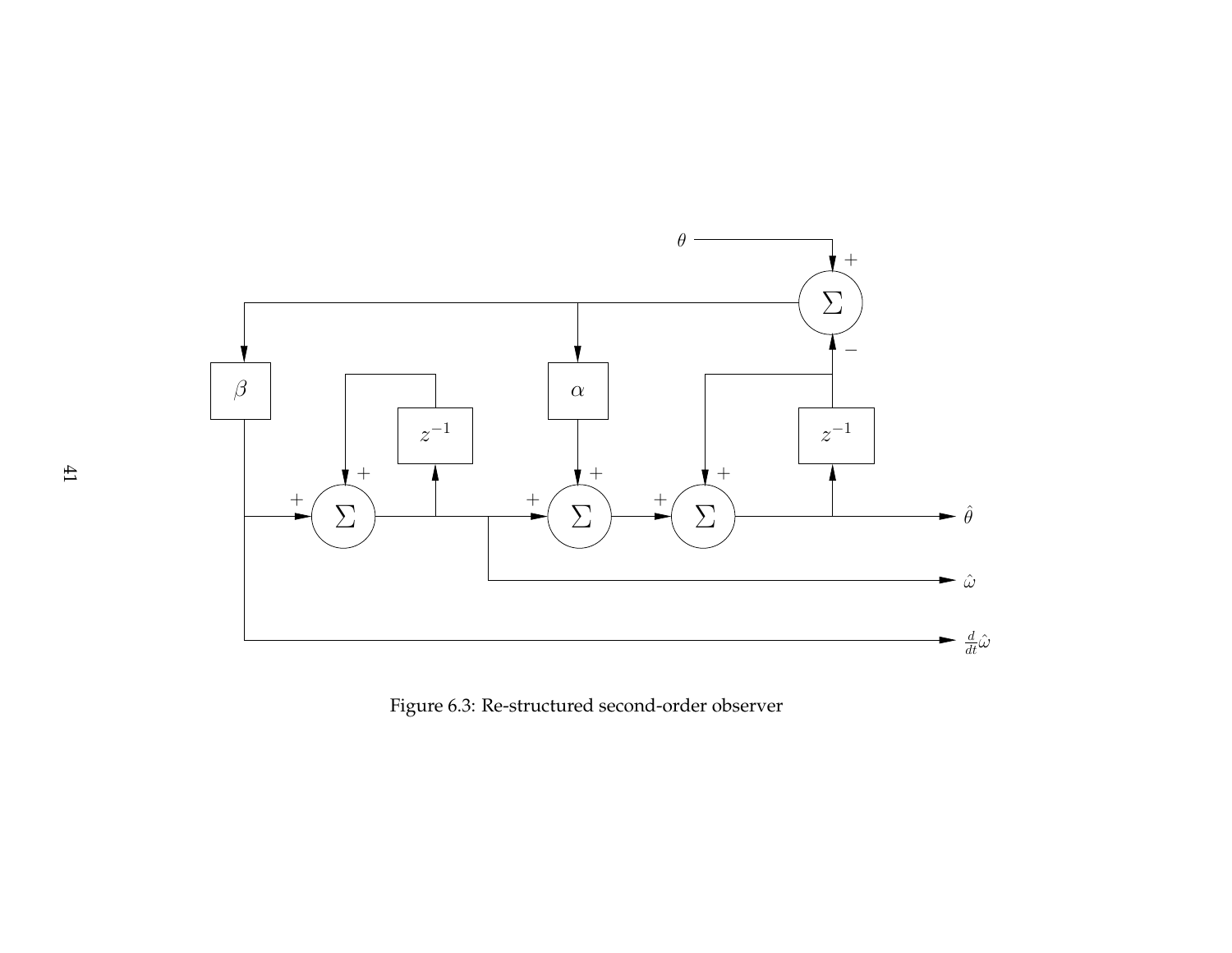### <span id="page-48-0"></span>**6.2 Direct estimation of the angle via cross-multiplication**

Another method of using an observer is to perform cross-multiplication of the input signals with the sine and cosine of an angle estimate, and to assume that the small-angle approximation of sin  $\theta \sim = \theta$  holds (for  $\theta$  near zero). As mentioned previously, the position estimate will contain 1E and 2E components if the gains are mismatched. However, the dynamics of the observer will also be affected if the gains are not equal to unity. Unlike the arctangent angle method, there is no ratio calculation involved, so for larger input signal gains, the observer error feedback signal will be proportionally larger. Because the signal is not known *a priori*, adaptation is difficult without resorting to an on-line normalization of the input signals. Such a normalization would, on most platforms, involve more calculations than the arctangent observer described in the previous section.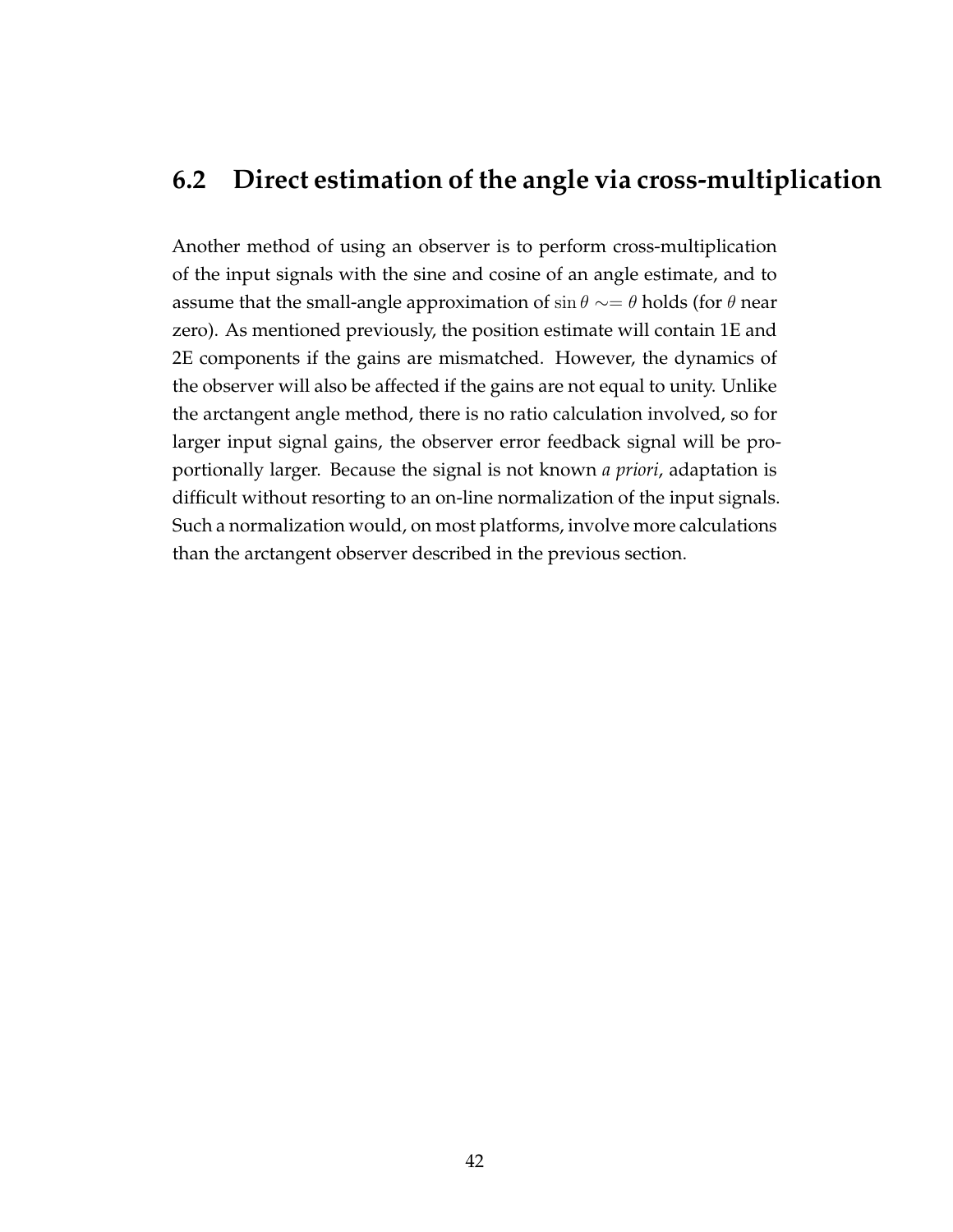## <span id="page-49-0"></span>**Chapter 7**

## **Conclusion**

### <span id="page-49-1"></span>**7.1 Summary of Findings**

This thesis has shown that it is possible to correct 1E and 2E errors in sinusoidal encoder signals by making use of ellipse-fitting techniques. It also provides a context for analyzing such periodic errors, such that with more capable hardware, it would be possible to extend such corrective techniques to 1M and 2M errors (once the electrical errors have been minimized).

During the course of this work, special attention was paid to the eventual implementability of algorithms on a low-power fixed-point DSP. While it is probably true that the featured ellipse-fitting algorithm is not especially suited for such a processor, any on-line adaptation of the system does not need to be performed very often (given the source of the errors). The adaptation could be executed as a low-priority background task, with the other real-time calculations executing as interrupt handlers. On the other hand, proof-of-concept code showed the chosen DSP is well-suited for the calculations necessary to perform the corrections on-line, even if the adaptation is performed elsewhere.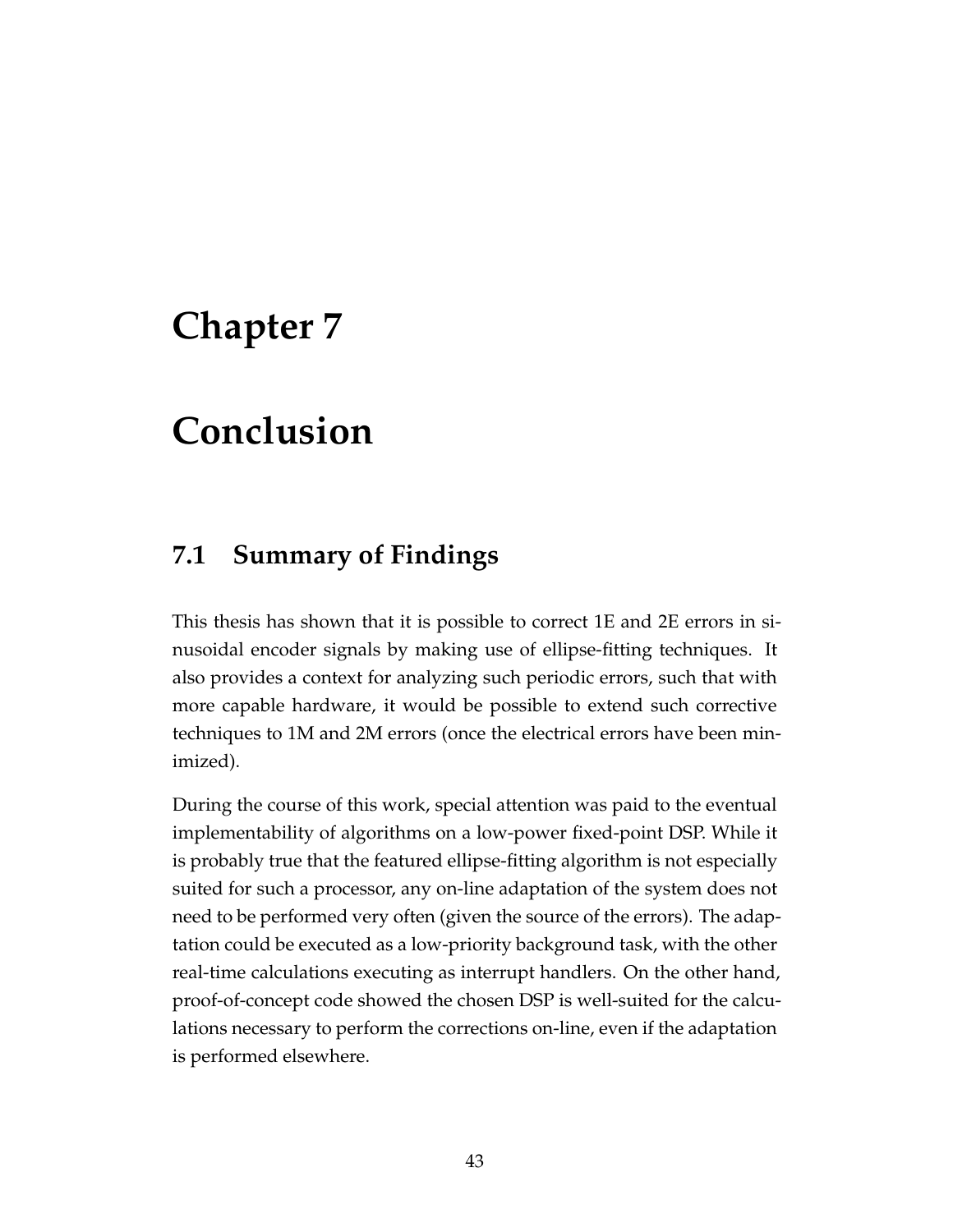## <span id="page-50-0"></span>**7.2 Future Work**

### <span id="page-50-1"></span>**7.2.1 Interfacing to Quadrature Encoder Inputs**

The aforementioned algorithms are appropriate for an interpolation system which is integrated with the motor controller. That is, the interpolated position is directly available to the motor control loops, and it is not transformed to an alternate representation.

There is a precedent in the motion control industry to provide standalone interpolation systems which interface to a quadrature encoder input on a motor controller. In this scenario, the motor controller would be programmed for the interpolated line count: the actual encoder line count times the interpolation factor.

Advantages include the elimination of the system integration phase in the motor controller design (assuming the motor controller already has an encoder interface unit), and the ability to bypass the interpolation unit in the feedback path to eliminate it as a source of potential error when debugging the system.

However, this introduces two potential performance concerns. First, the interpolator must reconstruct (in real time) a quadrature pulse train at the interpolated electrical frequency. Second, the motor controller must convert the quadrature pulse train into its own preferred representation of the motor position.

#### <span id="page-50-2"></span>**7.2.1.1 Pulse Train Reconstruction**

On the interpolator itself, its position and velocity estimates must be used to shape the simulated quadrature encoder outputs such that the quadrature decoding system will infer the correct motor position, and perhaps more importantly, motor velocity. The basic issue at hand is how to space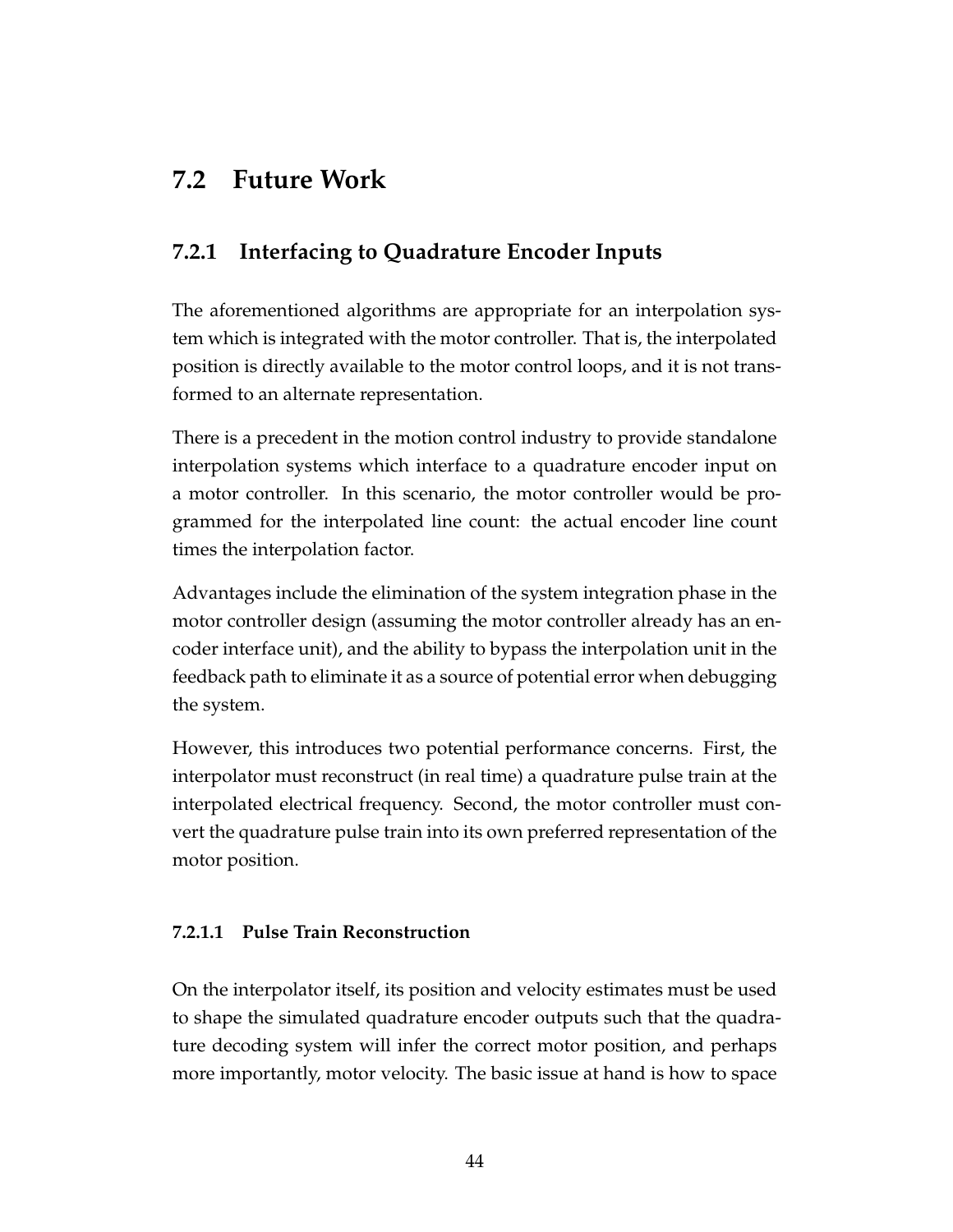the transitions with the least amount of processing power, and yet without exceeding the maximum allowable jitter on the encoder interface inputs.

The most straightforward implementation is to create a discrete observer which executes a periodic task in the interpolation system. At each iteration, the task subtracts the current position from the last position, and gates a clock to a quadrature encoder simulator until the simulator has generated enough encoder edges such that the motor controller position counter matches that of the interpolator. This task then sleeps until the next control cycle. The simulated encoder pulses are thus generated in bursts.

The primary drawback of this approach is evident if the control cycle periods of the interpolator and motor controller are similar in magnitude. Assume a constant motor velocity, and a 50% duty cycle for the duration of the simulated encoder pulse bursts. Depending on how the control cycles overlap, the motor controller instantaneous velocity may fluctuate between several values (depending on how many encoder pulse bursts are observed in the preceding control cycle).

By making use of the interpolator's velocity estimate, it is possible to space the simulated encoder output edges such that the instantaneous velocity is almost constant. Many of the design requirements for such a spacing algorithm are similar to those of Bresenham's line algorithm [\[6\]](#page-64-5), which seeks an optimal solution (in both error minimization, and computation time) for the placement of pixels to approximate a line segment on a gridded (integer) coordinate system. Instead of dealing in  $x$  and  $y$  coordinates, the interpolator is determining the discretized times (mapped to the  $x$  axis) at which the quadrature state machine should advance (corresponding to a step along the  $y$  axis).

Bresenham's algorithm is designed to optimize the rasterization of lines with angles between 0° and 45°, noninclusive. Horizontal, vertical and 45◦/135◦ diagonal lines are degenerate cases, and the remaining angles can be transformed into the aforementioned range through symmetry. While Bresenham solved the problem in the context of plotter path generation,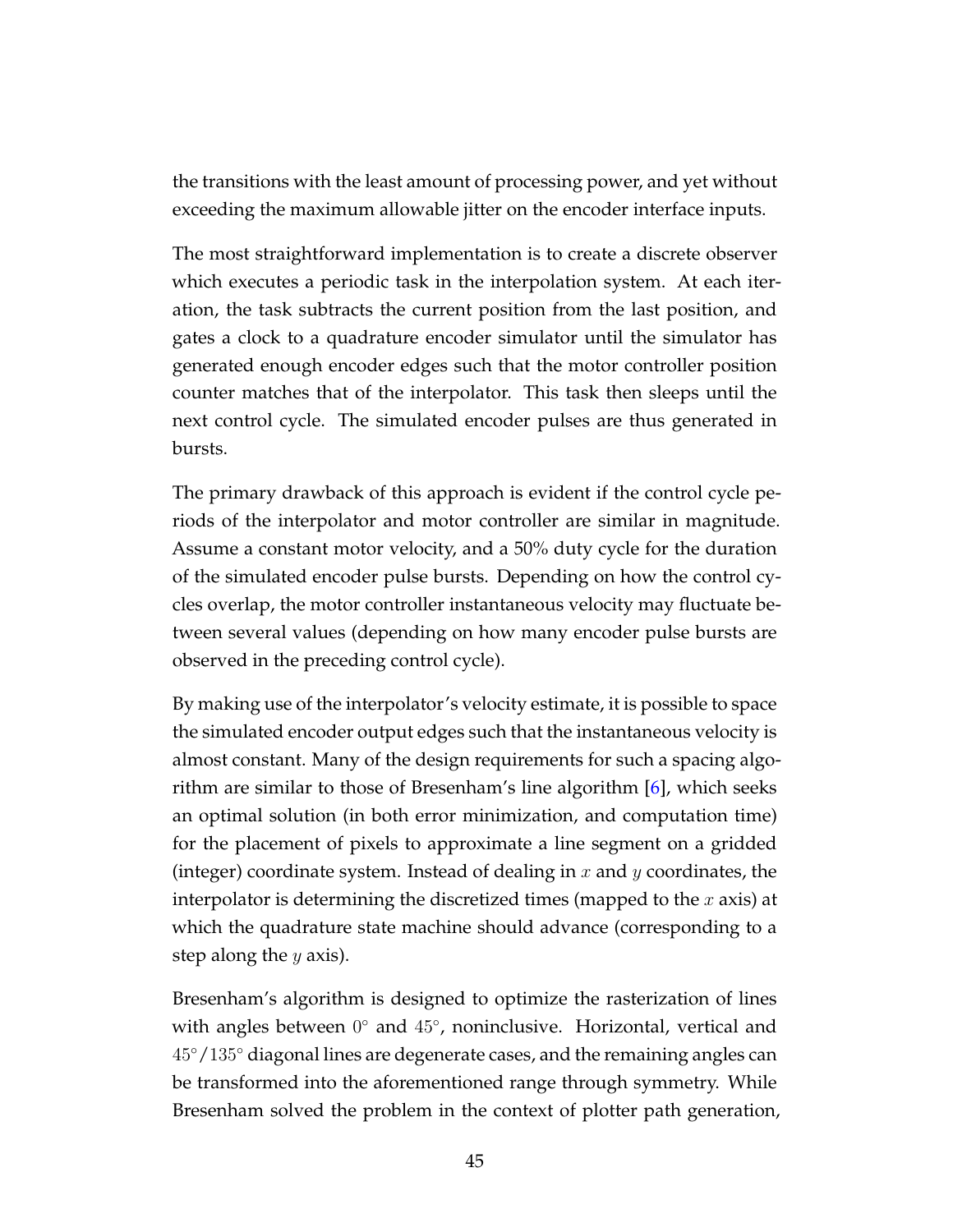his solution as applied to encoder simulation minimizes the least-squares distance from the ideal line in time-position space. It also has the advantage of eliminating multiplication or division which might ordinarily be necessary to perform the least-squares regression.

However, this reveals an issue with pulse train reconstruction at high speed. If the sinusoidal encoder velocity is high enough, the electrical frequency (coupled with a high interpolation factor) could mean that the ideal encoder pulse train is above the frequency capabilities of the interpolator output. The velocity observer can be implemented with saturation arithmetic (and an unsaturated position accumulator) such that short bursts of high velocity can be tolerated (e.g. from feedback noise when running near the velocity limit). However, the observer would not be able to catch up until long after the velocity dips below the upper limit. This is because the error signal is effectively being integrated, and the integrator must wind down at the top speed of the simulated encoder.

#### <span id="page-52-0"></span>**7.2.1.2 Pulse Train Decoding**

While the effects are mild in comparison to the trouble caused by regenerating the encoder pulse train, the decoding stage adds yet another delay to the feedback path.

#### <span id="page-52-1"></span>**7.2.2 Merging Coarse/fine Position Data**

In [\[7\]](#page-64-4), the authors propose that the coarse position data (obtained by converting the sinusoidal encoder outputs to square waves, and decoding the quadrature transitions) should be merged with the fine position data (from the arctangent method, for instance) by simply replacing the two low-order bits of the coarse position with the two upper bits of the fine position. The assumption is that no matter how bad the noise is on the fine position, the upper two bits of the fine position should be valid.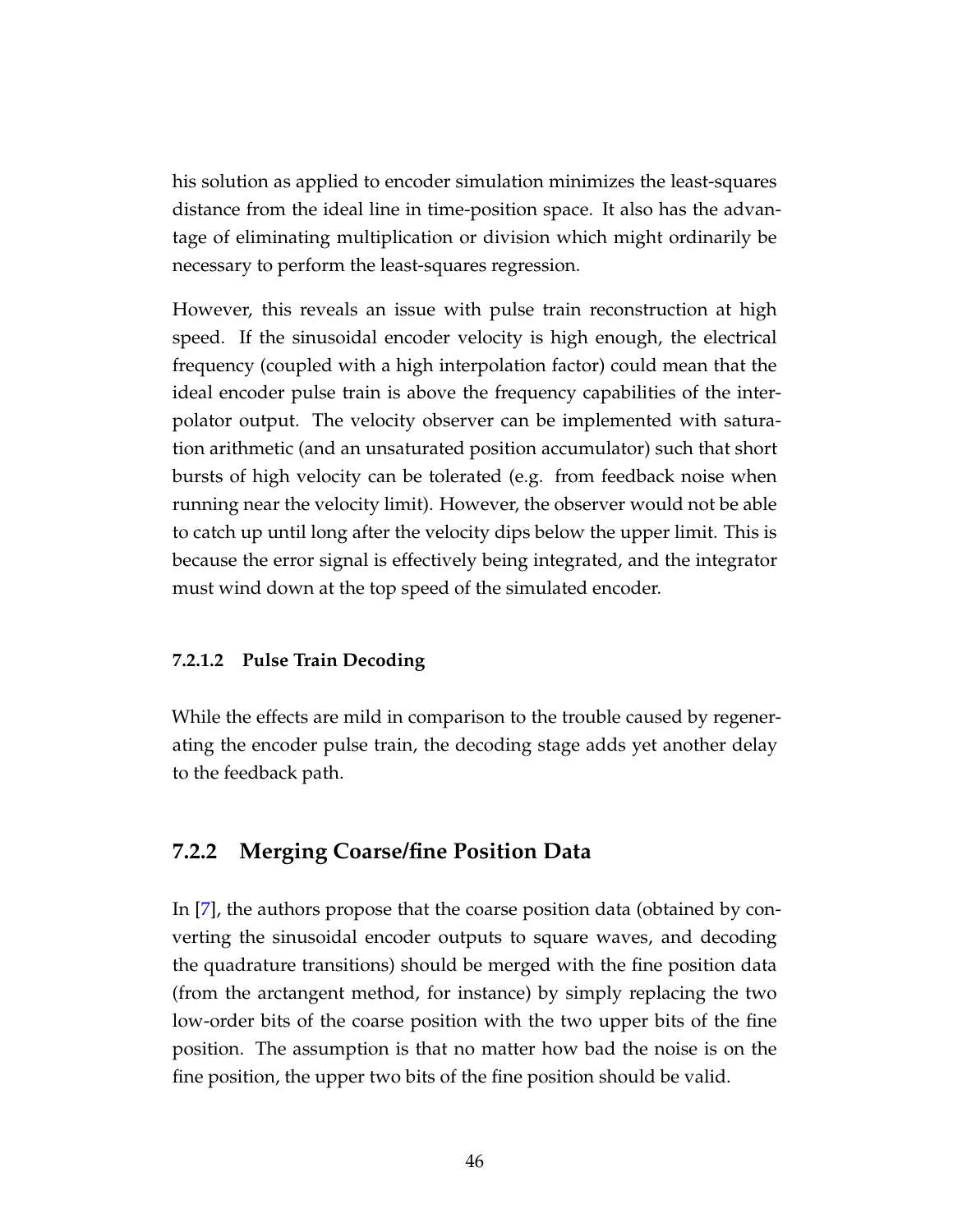Preferring the fine position bits over the corresponding coarse position bits implies that there is either some advantage to using the fine position, or both sets of bits are equally valid (and one was chosen to simplify a given implementation of the system).

If the fine position bits are preferable, this would suggest that the loworder coarse position bits are somehow less reliable. However, if this is the case, then the whole premise of using the coarse position bits is invalid, since the overflow from counting the low-order bits is used to determine the state of the remaining coarse position bits.

On the other hand, if the overlapping coarse and fine position bits carry the same information most of the time, then an algorithm is needed to decide which of the overlapping bits to use. This algorithm could be extended to detect failure of either the quadrature encoder interface circuitry, or the sinusoidal signal processing section.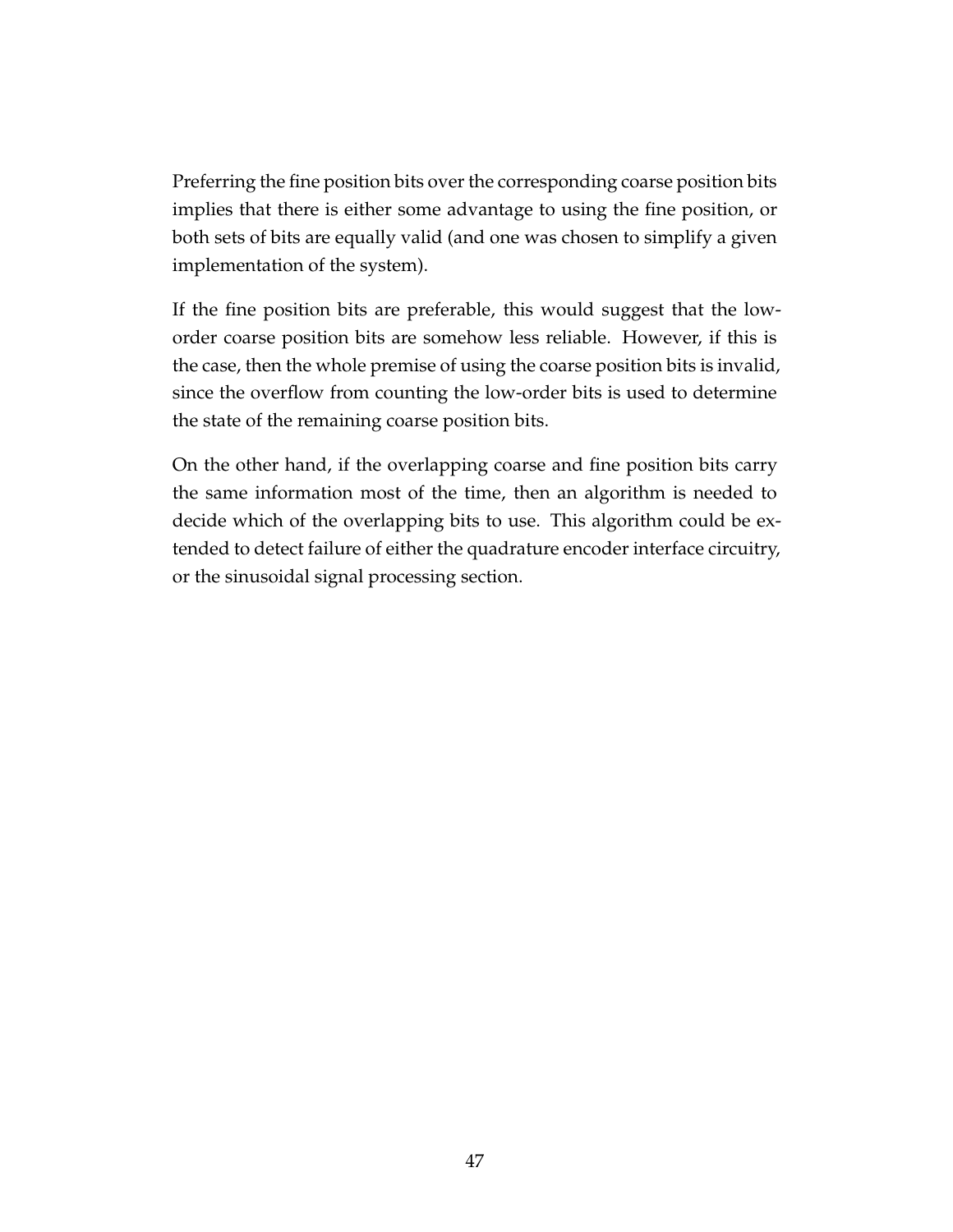# <span id="page-54-0"></span>**Appendix A**

# **Derivation of arctangent backwards-difference formula**

The backwards difference formula for estimating the derivative of an angle computed from an arctangent is presented without proof in [\[13\]](#page-65-6). The following derivation was performed relying heavily on the identities and tables in [\[12\]](#page-65-7).

Most of the derivation is straightforward; however, following the steps of the derivation allows the reader to see exactly where the range of the expression is reduced from  $[-2\pi, 2\pi)$  to  $[-\pi, \pi)$ , and what this implies about the useful domain of this expression.

Unless otherwise noted, all instances of arctan refer to the four-quadrant principal arctangent  $\arctan \frac{y}{x}$  which takes into consideration the signs of  $y$ and  $x$ .

Equation [A.1](#page-55-0) is the original expression from Section [5.3.3.](#page-41-2) Since each operand of the subtraction operation has a range of  $[-\pi, \pi)$ , the result covers the range  $[-2\pi, 2\pi)$ .

The range of the tan function is  $(-\infty, \infty)$ . However, on a manifold of  $[-2\pi, 2\pi)$ , the tan function does not have a unique inverse, owing to wraparound which occurs outside the domain  $(-\pi, \pi)$ . Because the domain of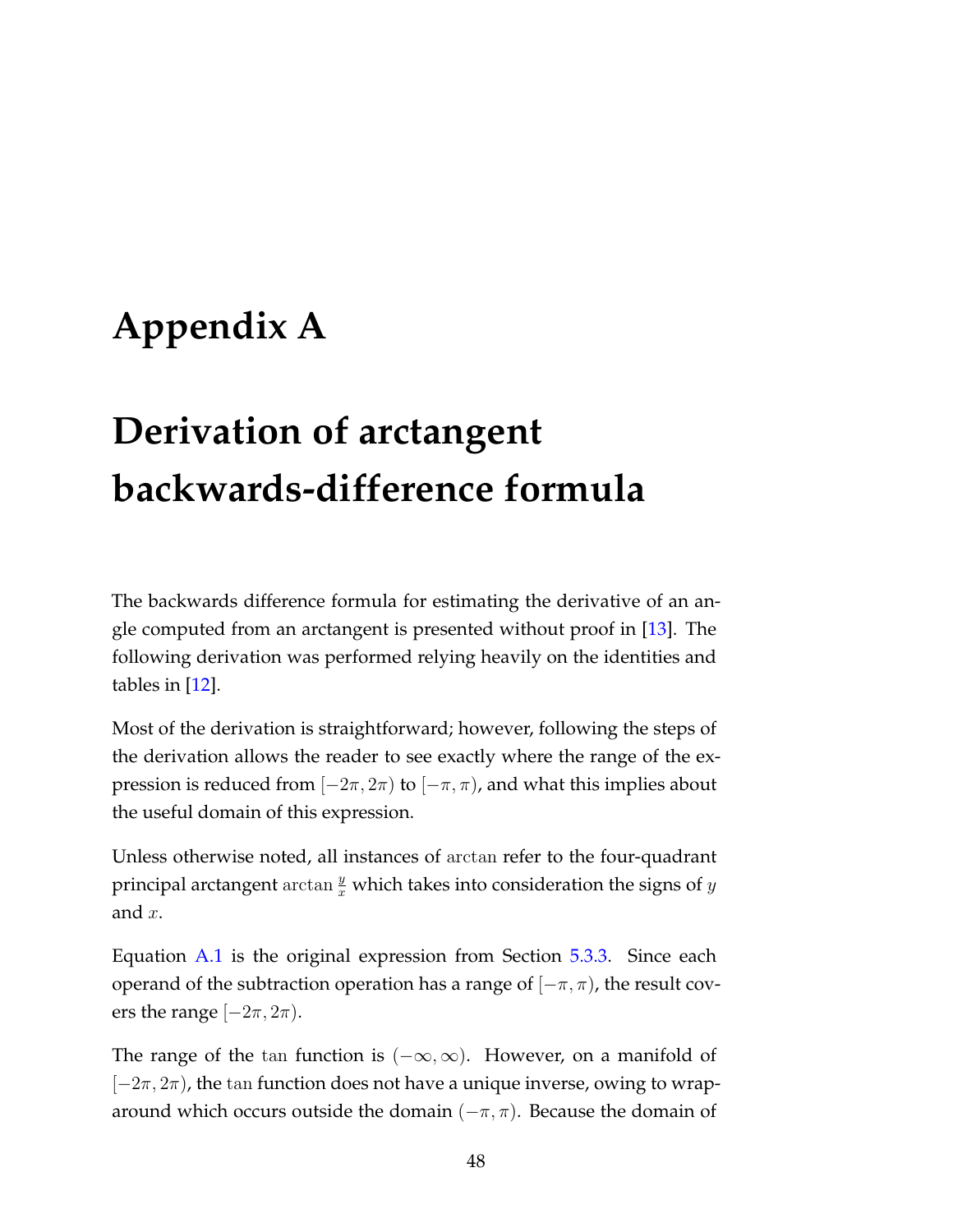the outer arctan function is the wrapped range of the tan function, the range of the expression is therefore limited to  $[-\pi,\pi).$ 

The wraparound manifests itself as an upper bound on the trackable electrical frequency, as discussed in Section [5.3.3.](#page-42-1)

$$
\arctan\frac{A}{B} - \arctan\frac{Az^{-1}}{Bz^{-1}}\tag{A.1}
$$

<span id="page-55-0"></span>
$$
= \arctan\left[\tan\left(\arctan\frac{A}{B} - \arctan\frac{Az^{-1}}{Bz^{-1}}\right)\right]
$$
(A.2)

$$
= \arctan\left[\tan\frac{1}{2}\left(2\arctan\frac{A}{B} - 2\arctan\frac{Az^{-1}}{Bz^{-1}}\right)\right]
$$
(A.3)

$$
= \arctan\left[\frac{\sin\left(2\arctan\frac{A}{B}\right) - \sin\left(2\arctan\frac{Az^{-1}}{Bz^{-1}}\right)}{\cos\left(2\arctan\frac{A}{B}\right) + \cos\left(2\arctan\frac{Az^{-1}}{Bz^{-1}}\right)}\right] \tag{A.4}
$$

$$
= \arctan\left[\frac{2\sin\left(\arctan\frac{A}{B}\right)\cos\left(\arctan\frac{A}{B}\right)-2\sin\left(\arctan\frac{Az^{-1}}{Bz^{-1}}\right)\cos\left(\arctan\frac{Az^{-1}}{Bz^{-1}}\right)}{2\cos^2\left(\arctan\frac{A}{B}\right)-1+2\cos^2\left(\arctan\frac{Az^{-1}}{Bz^{-1}}\right)-1}\right] (A.5)
$$

$$
= \arctan\left[\frac{2\left(\frac{A}{\sqrt{A^2+B^2}}\right)\left(\frac{B}{\sqrt{A^2+B^2}}\right)-2\left(\frac{Az^{-1}}{\sqrt{(Az^{-1})^2+(Bz^{-1})^2}}\right)\left(\frac{Bz^{-1}}{\sqrt{(Az^{-1})^2+(Bz^{-1})^2}}\right)}{2\left(\frac{B}{\sqrt{A^2+B^2}}\right)-2\left(\frac{Bz^{-1}}{\sqrt{(Az^{-1})^2+(Bz^{-1})^2}}\right)-2}\right](A.6)
$$
\n
$$
= \arctan\left[\frac{\frac{AB}{A^2+B^2} - \frac{Az^{-1}Bz^{-1}}{(Az^{-1})^2+(Bz^{-1})^2}}{(Bz^{-1})^2}\right] \tag{A.7}
$$

$$
\arctan\left[\frac{\frac{A^2+B^2}{B^2} \frac{(Az^{-1})^2 + (Bz^{-1})^2}{(Bz^{-1})^2}}{\frac{B^2}{A^2+B^2} - \frac{(Bz^{-1})^2}{(Az^{-1})^2 + (Bz^{-1})^2} - 1}\right]
$$
(A.7)

$$
= \arctan\left[\frac{AB((Az^{-1})^2 + (Bz^{-1})^2) - Az^{-1}Bz^{-1}(A^2 + B^2)}{B^2((Az^{-1})^2 + (Bz^{-1})^2) + (Bz^{-1})^2(A^2 + B^2) - (A^2 + B^2)((Az^{-1})^2 + (Bz^{-1})^2)}\right](A.8)
$$

$$
= \arctan\left[\frac{AB(Az^{-1})^2 + AB(Bz^{-1})^2 - A^2Az^{-1}Bz^{-1} - B^2Az^{-1}Bz^{-1}}{B^2(Bz^{-1})^2 - A^2(Az^{-1})^2}\right] \tag{A.9}
$$

$$
= \arctan\left[\frac{ABz^{-1}(BBz^{-1}-AAz^{-1})-BAz^{-1}(BBz^{-1}-AAz^{-1})}{(BBz^{-1}+AAz^{-1})(BBz^{-1}-AAz^{-1})}\right] \tag{A.10}
$$

$$
= \arctan\left[\frac{ABz^{-1} - BAz^{-1}}{AAz^{-1} + BBz^{-1}}\right] \tag{A.11}
$$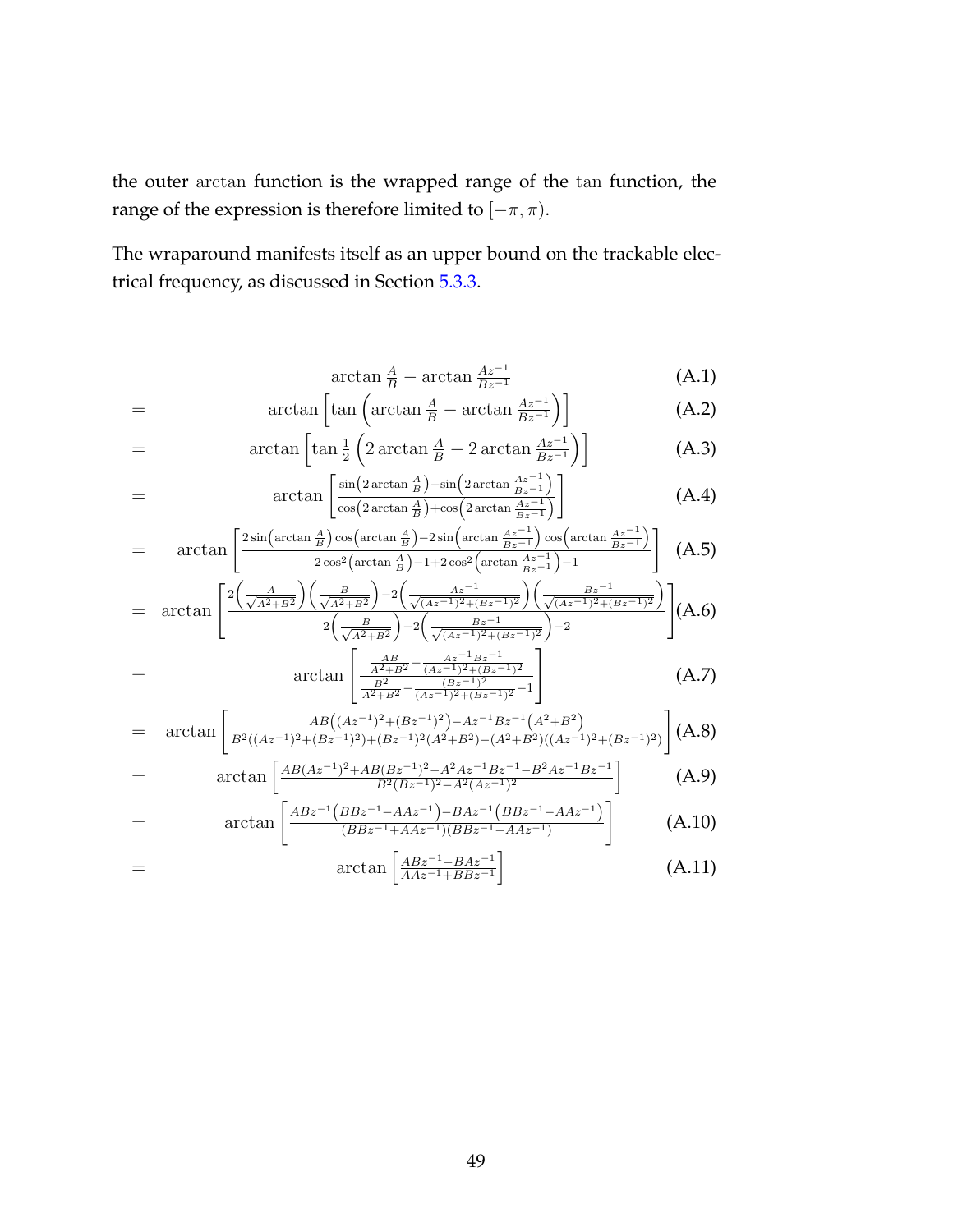## <span id="page-56-0"></span>**Appendix B**

## **Source Code**

The following source code was developed for GNU Octave [\[10\]](#page-65-8), which is a mathematical language mostly compatible with MATLAB from The MathWorks.

Usage information on all of the Octave functions can be obtained at runtime by simply typing "help name-of-function" (if the Octave files are in the current directory).

### <span id="page-56-1"></span>**B.1 gain\_offset\_corr.m**

This routine takes the ellipse parameters calculated in Appendix **[B.2](#page-57-0)** and performs the inverse transformation on the input data points.

```
function [Anew,Bnew] = gain_offset_corr (A, B, par)%% usage: [Anew,Bnew] = gain offset corr (A,B,par)
  %%
  %% Using par obtained from the fitellipse function, correct the gain
  %% and offset of the input data.
```
*%% par = [uCentre, vCentre, Ru, Rv, thetarad];*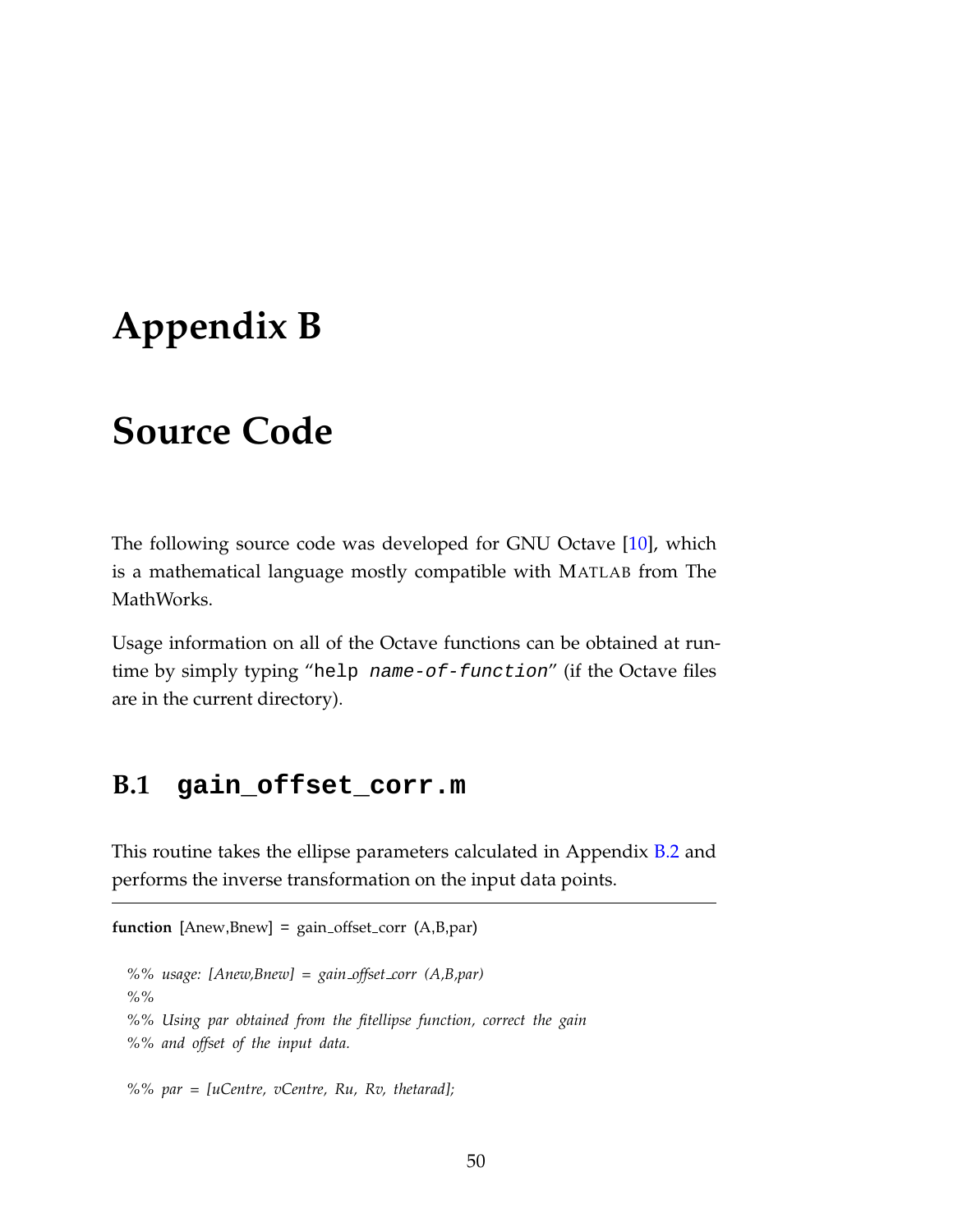```
%% Order of operations in fitellipse is scale (radii), rotate, translate 10
 %% (so we undo them in reverse order).
 A = A - par(1);B = B - par(2);rot = -par(5);
 new = [A, B]^*[ cos(rot), sin(rot);
            −sin(rot), cos(rot)];
 Anew = new(:,1) / par(3);Bnew = new(:,2) / par(4); 20
endfunction
```
### <span id="page-57-0"></span>**B.2 fitellipse.m**

Fitzgibbon et al. first published their circle fitting algorithm in 1999, but Dr. Fitzgibbon's web page [\[11\]](#page-65-4) includes a refined version of the code which the authors claim to be more numerically stable when implemented in C.

The code reproduced here is slightly different than Dr. Fitzgibbon's version, incorporating a number of minor syntax changes for execution in Octave. These changes are denoted by the following comment sequence:  $'$ %%%'

**function**  $a = \text{fitellipse}(X, Y)$ 

*% FITELLIPSE Least-squares fit of ellipse to 2D points. % A = FITELLIPSE(X,Y) returns the parameters of the best-fit % ellipse to 2D points (X,Y). % The returned vector A contains the center, radii, and orientation % of the ellipse, stored as (Cx, Cy, Rx, Ry, theta radians) % % Authors: Andrew Fitzgibbon, Maurizio Pilu, Bob Fisher % Reference: "Direct Least Squares Fitting of Ellipses", IEEE T-PAMI, 1999* 10 *% % @Article{Fitzgibbon99, % author = "Fitzgibbon, A.˜W.and Pilu, M. and Fisher, R.˜B.",*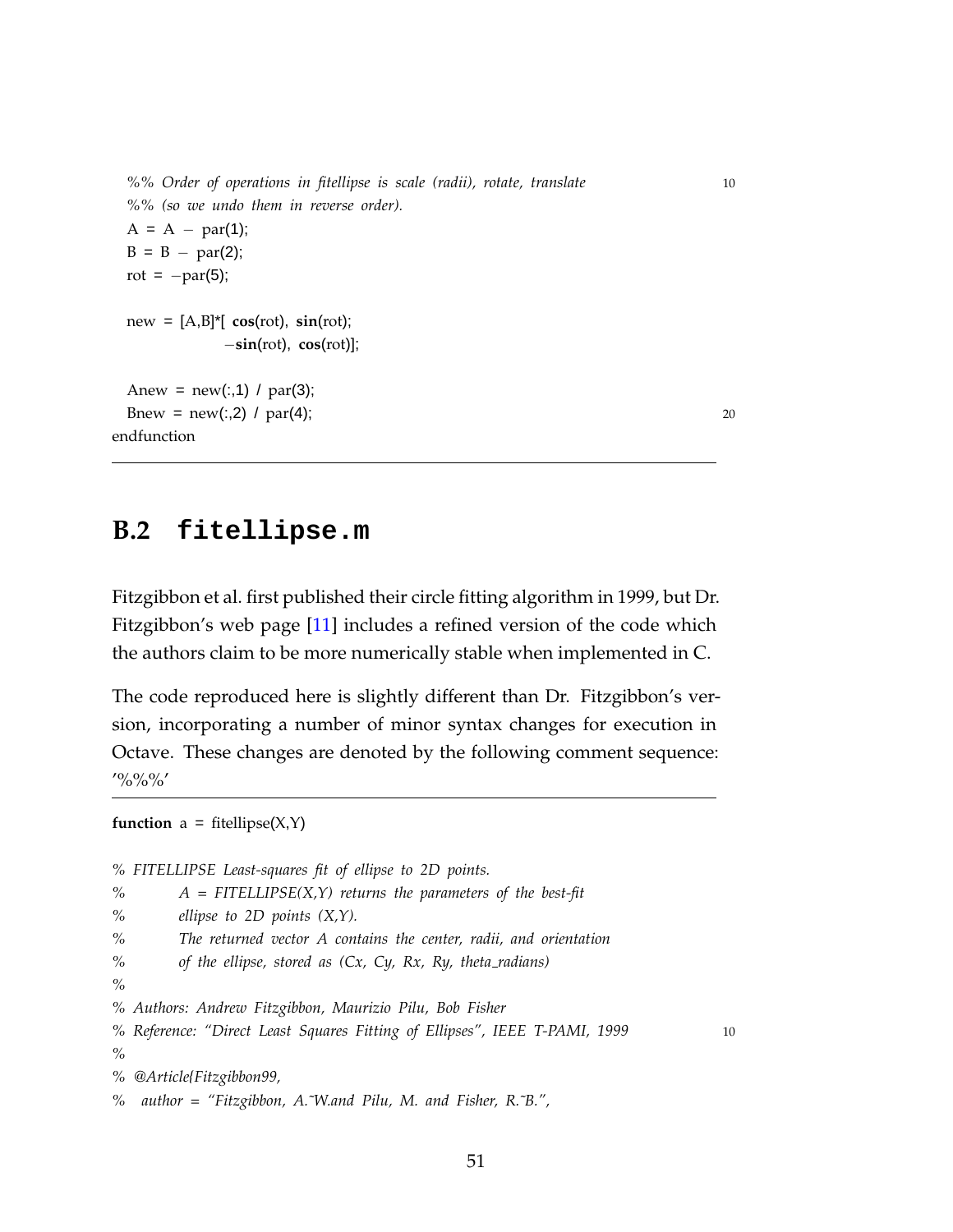*% title = "Direct least-squares fitting of ellipses", % journal = pami, % year = 1999, % volume = 21, % number = 5, % month = may, % pages = "476–480"* 20 *% } % % This is a more bulletproof version than that in the paper, incorporating % scaling to reduce roundoff error, correction of behaviour when the input % data are on a perfect hyperbola, and returns the geometric parameters % of the ellipse, rather than the coefficients of the quadratic form. % % Example: Run fitellipse without any arguments to get a demo*  $if$  nargin == 0 *% Create an ellipse* 30  $t = \text{linspace}(0,2);$  $Rx = 300;$  $Ry = 200$ ;  $Cx = 250;$  $Cy = 150;$ Rotation = .4; *% Radians* NoiseLevel = .5; *% Will add Gaussian noise of this std.dev. to points*  $x = Rx * cos(t);$  $y = Ry * sin(t)$ ; nx = x\***cos**(Rotation)−y\***sin**(Rotation) + Cx + **randn**(**size**(t))\*NoiseLevel; ny = x\***sin**(Rotation)+y\***cos**(Rotation) + Cy + **randn**(**size**(t))\*NoiseLevel; *% Clear figure* **figure** *%%% clf % Draw it* **plot**( $n x, n y, 'o'$ ); 50 *% Fit it*  $params = fit ellipse(nx,ny);$ *% Note it may return (Rotation - pi/2) and swapped radii, this is fine.* Given = **round**([Cx Cy Rx Ry Rotation\*180])

52

40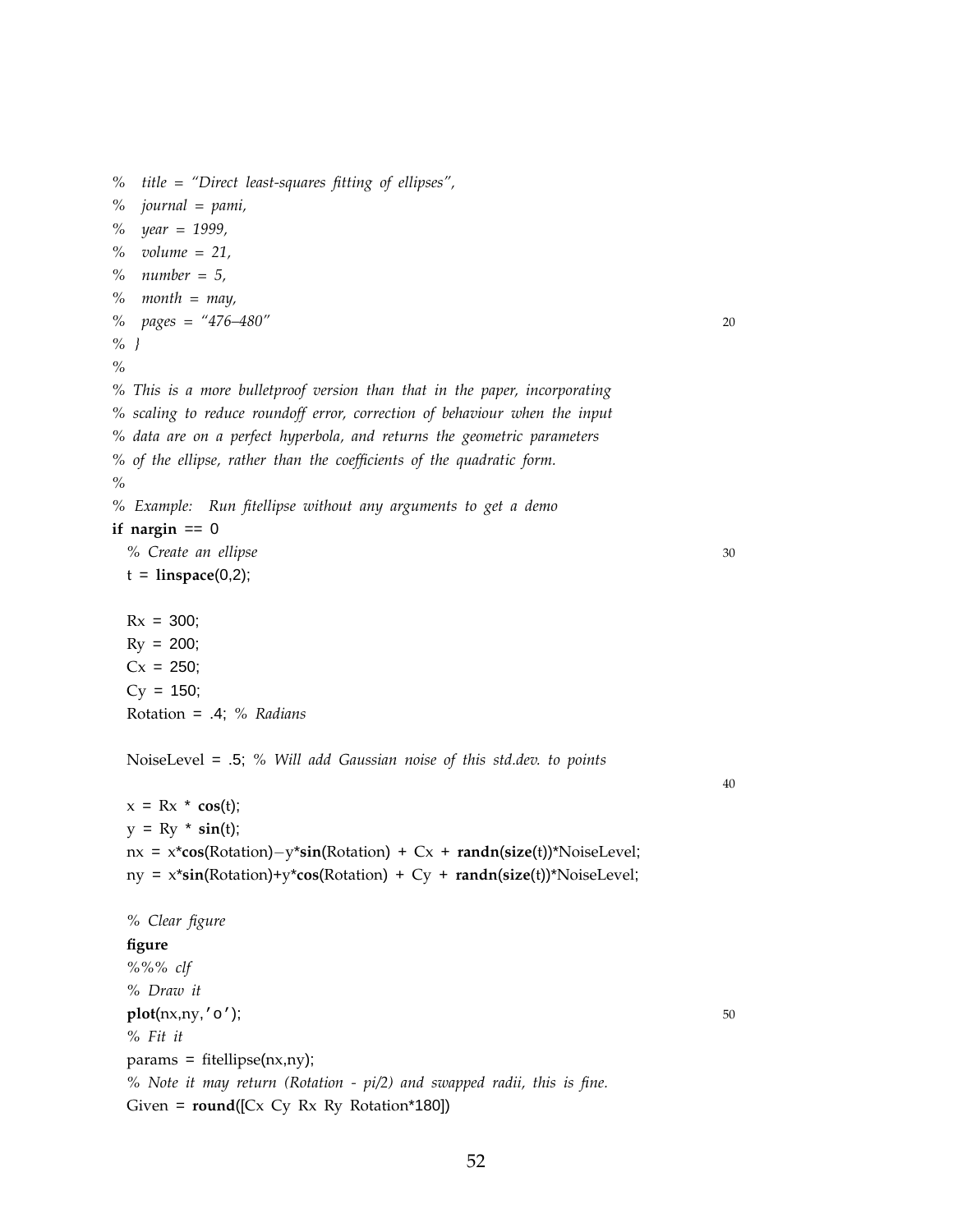```
% Draw the returned ellipse
t = linspace(0,pi*2);
x = params(3) * cos(t);
y = \text{params}(4) * \sin(t); 60
nx = x*cos(params(5))−y*sin(params(5)) + params(1);
ny = x*sin(params(5))+y*cos(params(5)) + params(2);
hold on
plot(nx,ny,'r-')
hold off
```
Returned = **round**(params.\*[1 1 1 1 180])

#### **return**

#### **end**

*% normalize data* 70  $mx = mean(X);$  $my = mean(Y);$ sx = (**max**(X)−**min**(X))/2; sy = (**max**(Y)−**min**(Y))/2;

 $x = (X-mx)/sx;$  $y = (Y - my)/sy;$ 

```
% Force to column vectors
x = x(:); 80
y = y(:);
```
*% Build design matrix* D = [ x.\*x x.\*y y.\*y x y **ones**(**size**(x)) ];

*% Build scatter matrix*  $S = D' * D;$ 

*% Build 6x6 constraint matrix*  $C(6,6) = 0$ ;  $C(1,3) = -2$ ;  $C(2,2) = 1$ ;  $C(3,1) = -2$ ; 90

*% Solve eigensystem*

#### **if** 0

*% Old way, numerically unstable if not implemented in matlab*  $[gevec, geval] = eig(S,C);$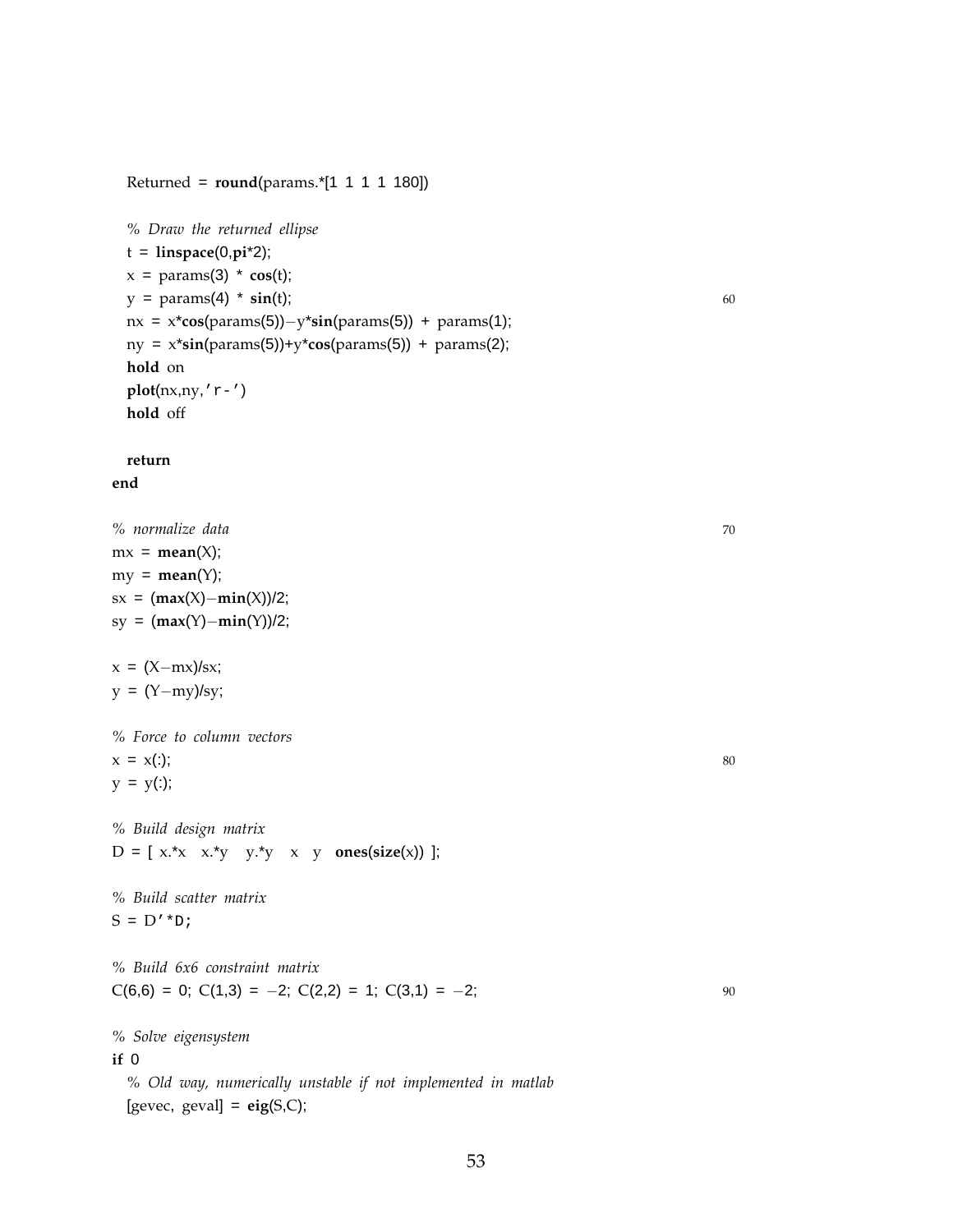```
% Find the negative eigenvalue
 I = find(real(diag(geval)) < 1e−8 & ˜isinf(diag(geval)));
  % Extract eigenvector corresponding to negative eigenvalue 100
  A = real(gevec(:,I));else
  % New way, numerically stabler in C [gevec, geval] = eig(S,C);
  % Break into blocks
  tmpA = S(1:3,1:3);tmpB = S(1:3,4:6);tmpC = S(4:6, 4:6);tmpD = C(1:3,1:3);\text{tmpE} = \text{inv}(\text{tmpC})^* \text{tmpB}'; 110
  [even x, eval_x] = eig(inv(tmpD) * (tmpA - tmpB*tmpE));% Find the positive (as det(tmpD) < 0) eigenvalue
 I = find(real(diag(eval x)) < 1e−8 & ˜isinf(diag(eval x)));
  % Extract eigenvector corresponding to negative eigenvalue
  A = real(evec_x(:,I));% Recover the bottom half. . .
 evec_y = -tmpE * A; 120
  A = [A; evec-y];end
% unnormalize
par = [A(1)*sy*sy, ...
     A(2)*sx*sy, ...
     A(3)*sx*sx, ...
     -2*A(1)*sy*sy*mx - A(2)*sx*sy*my + A(4)*sx*sy*sy, ...-A(2)*sx*sy*mx – 2*A(3)*sx*sx*my + A(5)*sx*sx*sy, ... 130
     A(1)*sy*sy*mx*mx + A(2)*sx*sy*mx*my + A(3)*sx*sx*my*my ...
     - A(4)*sx*sy*sy*mx – A(5)*sx*sx*sy*my ...
     + A(6)<sup>*</sup>sx<sup>*</sup>sx<sup>*</sup>sy<sup>*</sup>sy ...
     ]';
```
*% Convert to geometric radii, and centers*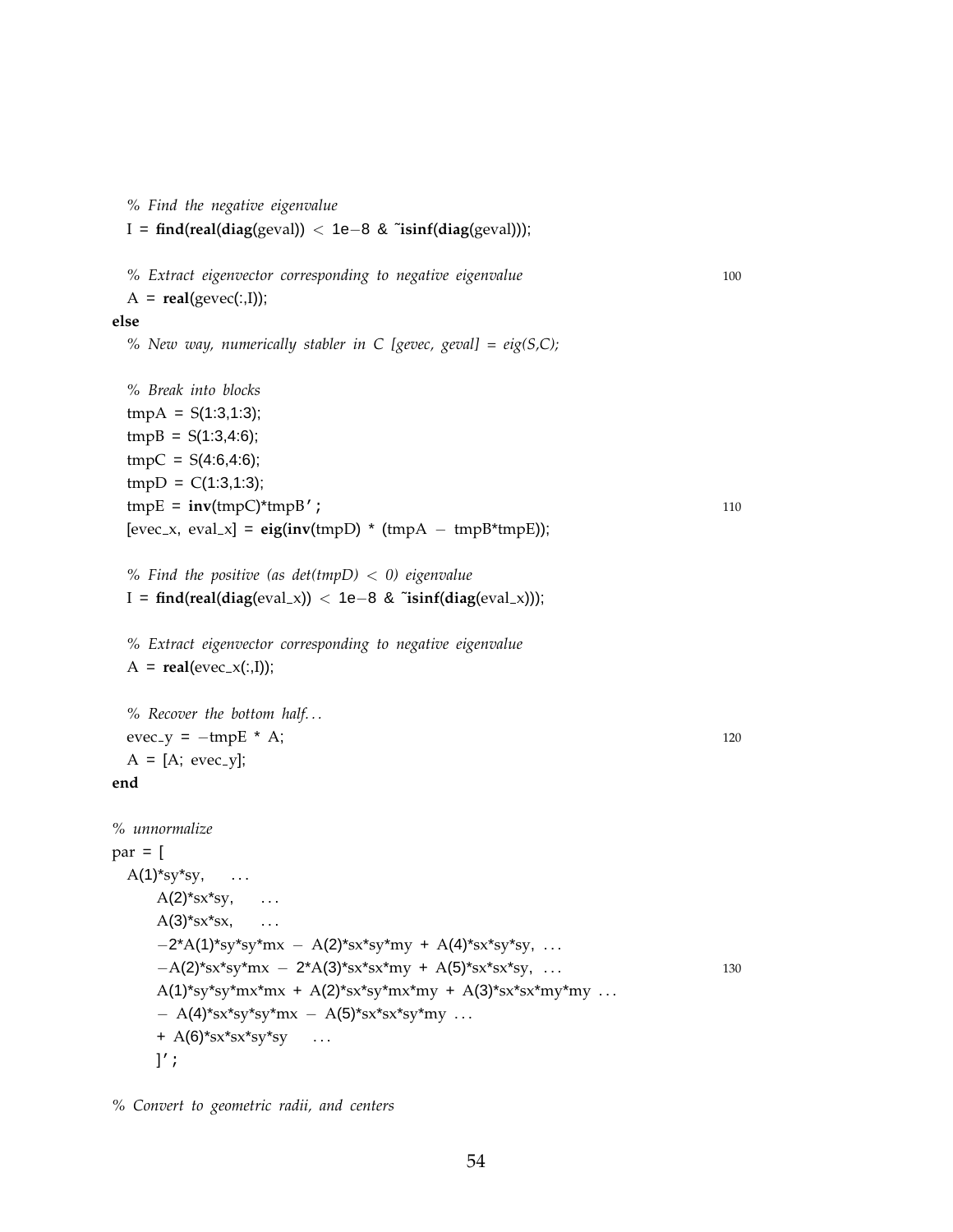```
thetarad = 0.5*atan2(par(2),par(1) – par(3));
cost = cos(thetarad);
\sin t = \sin(\theta); 140
sin squared = sint.*sint;
cos_squared = cost.*cost;\cos-sin = sint \cdot cost;
Ao = par(6);Au = par(4) \cdot cost + par(5) \cdot sint;
Av = - par(4) \cdot sint + par(5) \cdot cost;
Auu = par(1) \cdot cos_squared + par(3) \cdot sin_squared + par(2) \cdot cos_sin;
Avv = par(1) \cdot* sin_squared + par(3) \cdot* cos_squared – par(2) \cdot* cos_sin;
% ROTATED = [Ao Au Av Auu Avv]
tuCentre = - Au/(2.*Auu);tvCentre = - Av./(2.*Avv);
wCentre = Ao − Auu.*tuCentre.*tuCentre − Avv.*tvCentre.*tvCentre;
uCentre = tuCentre .* cost − tvCentre .* sint;
vCentre = tuCentre .* sint + tvCentre .* cost;
Ru = -wCentre.Auu; 160
Rv = -wCentre./Avv;Ru = sqrt(abs(Ru)).*sign(Ru);
Rv = sqrt(abs(Rv)).*sign(Rv);
a = [uCentre, vCentre, Ru, Rv, thetarad];
```
150

### <span id="page-61-0"></span>**B.3 inst\_vel.m**

This function performs instantaneous velocity calculation by computing the difference in angle between successive samples. Units are therefore radians per sample.

**function** vel = inst<sub>vel</sub>  $(A,B)$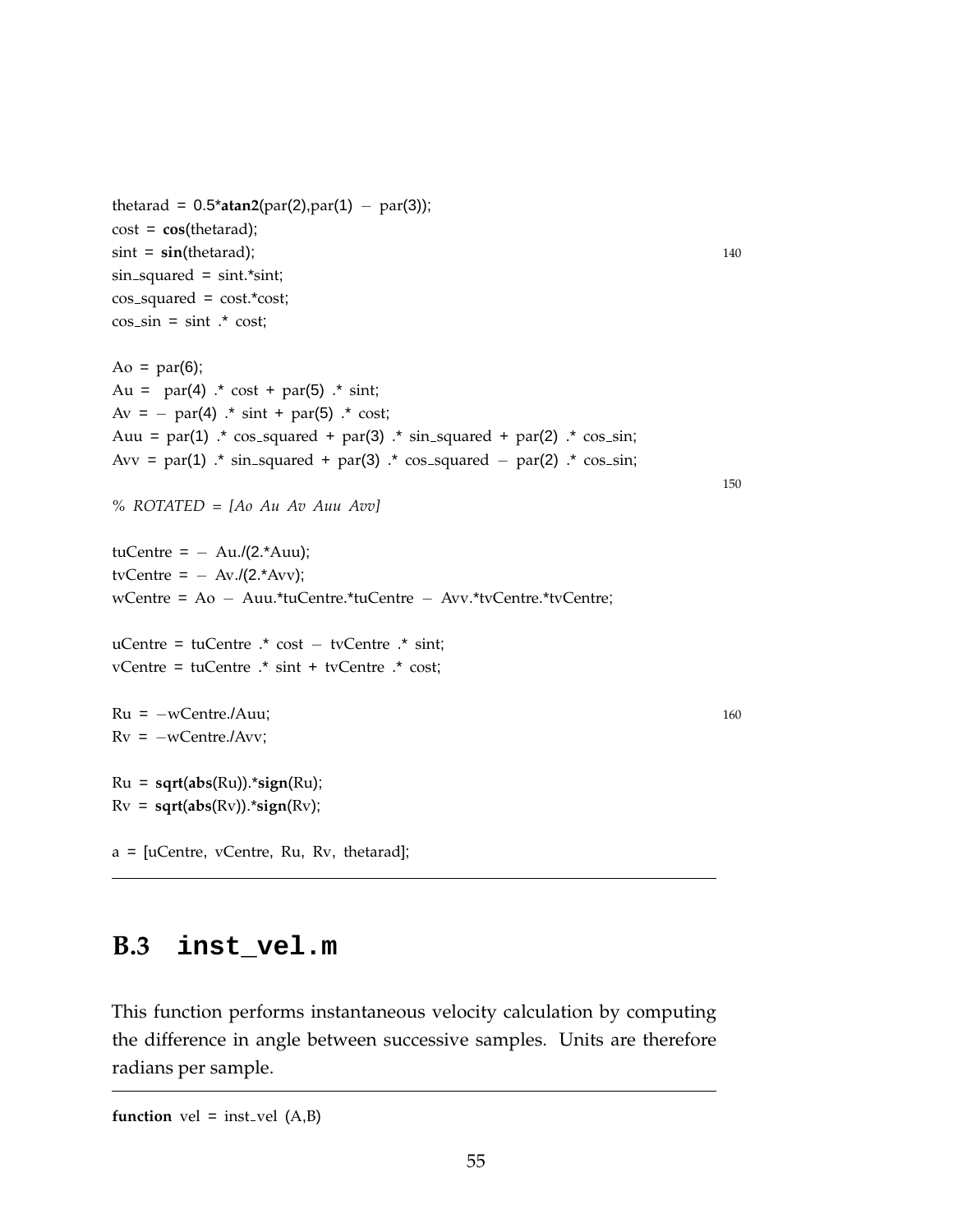```
%% usage: vel = inst vel (A,B)
%%
%% Calculate instantaneous angular velocity, considering A and B to be
%% sine and cosine channels of a sinusoidal encoder. vel is one
%% element shorter than A and B.
%%
%% Units are radians/sample.
```
10

```
len = length(A);
```

```
%% Alternate form of d/dt atan2(A,B): (doesn't need "unwrap")
  Q = A(2:len);OldQ = A(1:len−1);
  I = B(2:len);OldI = B(1:len−1);
  vel = atan2(OldI .* Q − OldQ .* I, OldI .* I + OldQ .* Q);
endfunction
```
### <span id="page-62-0"></span>**B.4 load\_samples.m**

This function loads samples from an Analog Devices (ADI) debugger memory dump. The ADI VisualDSP++ suite allows the user to inspect all of the target board memory, presenting the results as a table or graph. To obtain the sampled sinusoidal encoder data, a sample ADSP-21992 program was adapted to acquire a specified number of samples and terminate. Then, the VisualDSP++ debugger was used to copy the target memory to a CSV file, which Octave can load. This particular function separates out the actual samples (columns 2 and 4) from their acquisition times (columns 1 and 3, resp.), and transforms the samples to the range  $[-2^{13}, 2^{13} - 1]$ .

```
function [A,B] = load samples (name)
```
*%% usage: [A,B] = load samples (name) %% %% Loads encoder ADC samples from Analog Devices VisualDSP output*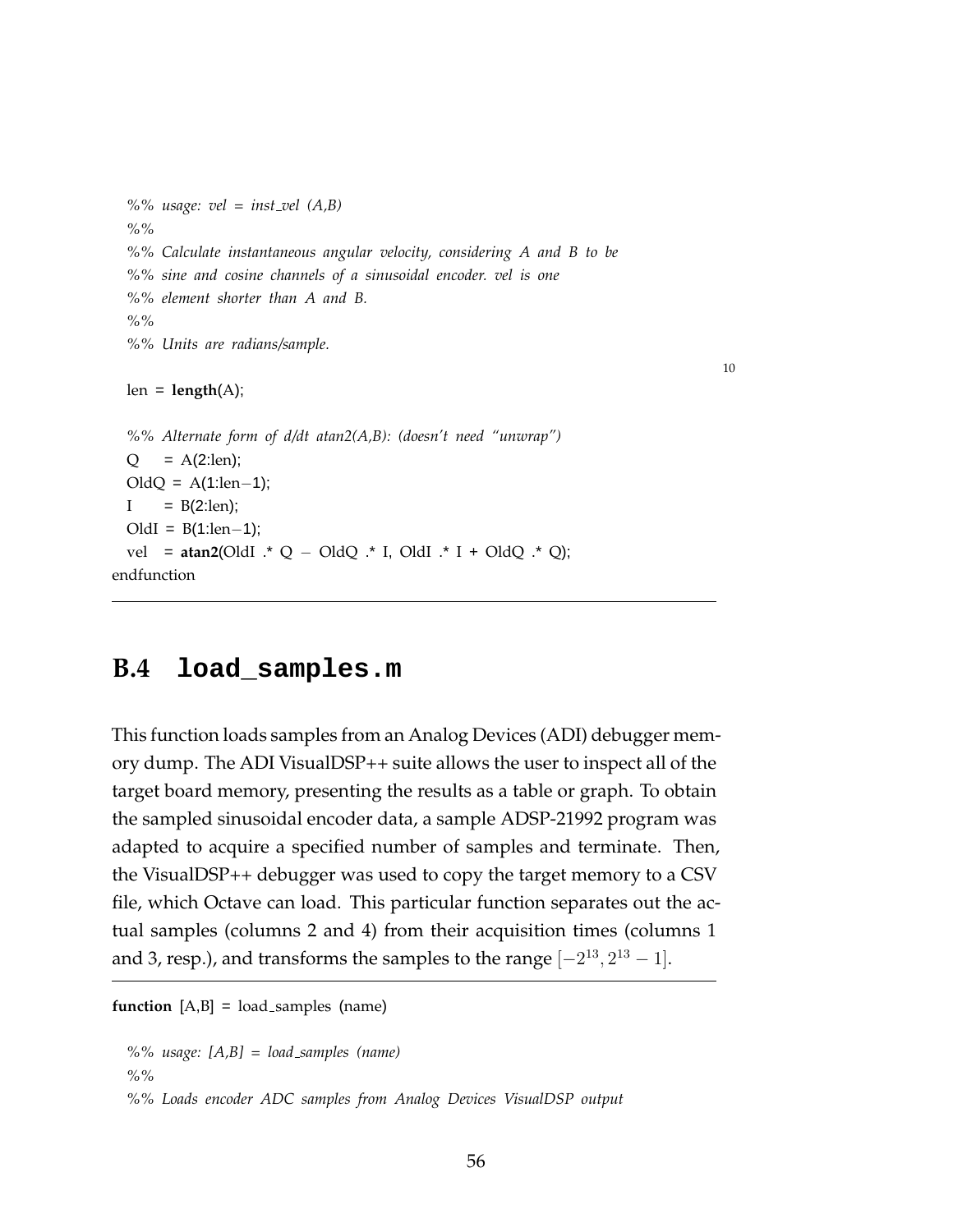*%% file. Since the ADC returns 14 bits left-aligned in a 16-bit signed %% word, we divide by 4 and truncate.*

ret = **load**(name); ret = **floor**(ret/4);  $A = ret(:,2);$  $B = ret(:,4);$ 

endfunction

### <span id="page-63-0"></span>**B.5 plot\_enc.m**

The following is an encoder plotting procedure which simply shows encoder outputs versus time.

```
function plot enc (A,B,title)
```

```
%% usage: plot enc (A,B, [title])
%%
%% Plots encoder channels versus sample number. Title is optional.
fs = 2.0e6; % sampling frequency is 2 MHz
xlabel(sprintf("Time [usec]; %d samples", length(A)))
%% ylabel("Sample value") 10
if nargin == 3
 title(title)
end
t = (0:length(A)−1)/fs*1e6;
plot(t, A, ";channel A;", t, B, ";channel B;")
```

```
endfunction
```
10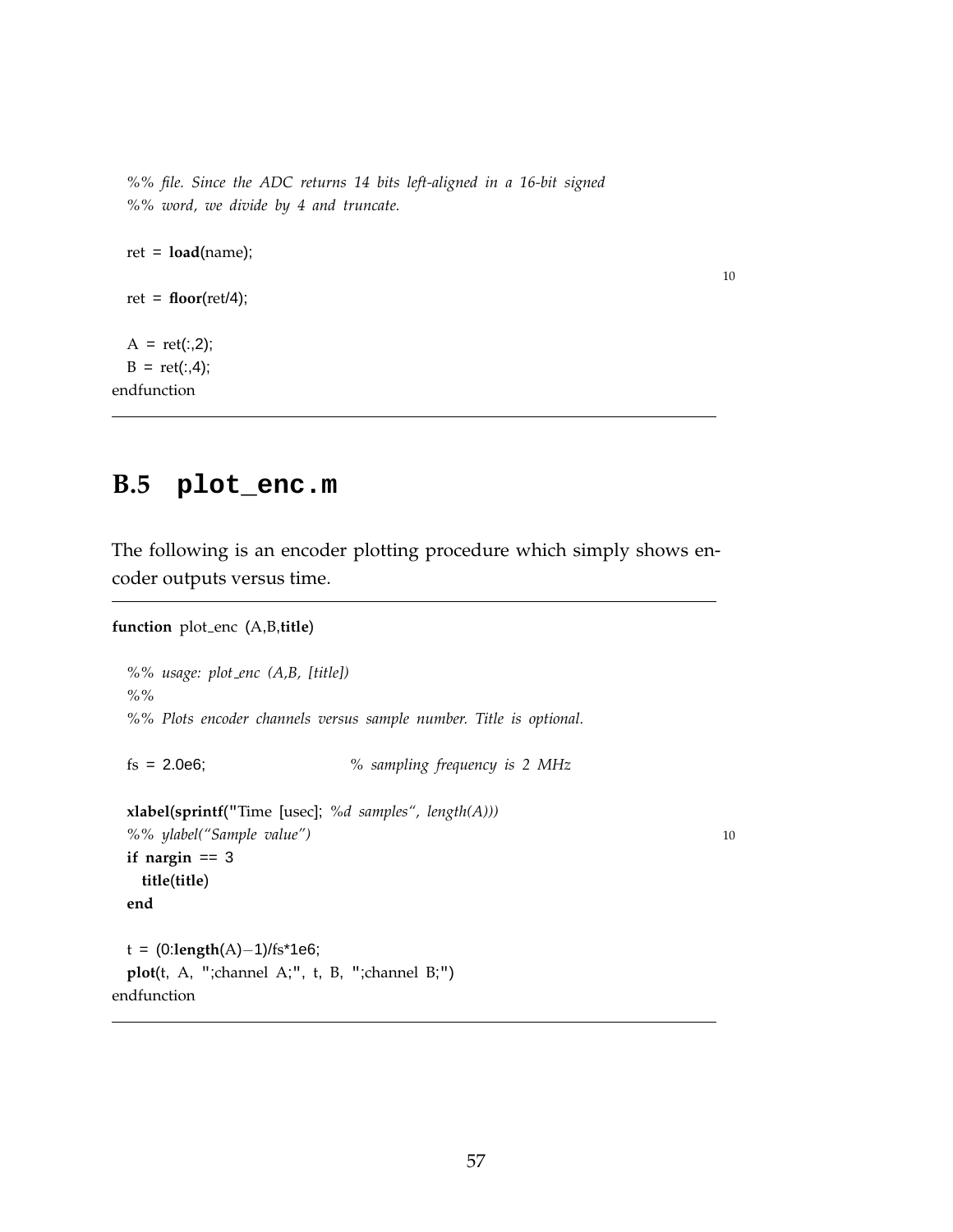## **Bibliography**

- <span id="page-64-0"></span>[1] Agilent Technologies. *Two Channel Optical Incremental Encoder Modules*, May 2002. [http://literature.agilent.com/litweb/](http://literature.agilent.com/litweb/pdf/5988-6712EN.pdf) [pdf/5988-6712EN.pdf](http://literature.agilent.com/litweb/pdf/5988-6712EN.pdf).
- <span id="page-64-3"></span>[2] Analog Devices, One Technology Way, P.O. Box 9106, Norwood, MA 02062-9106. *Low Cost, Complete 12-Bit Resolver-to-Digital Converter (AD2S90)*, 1999. http://www.analog.com/Analog\_Root/ static/marketSolutions/motorControl/pdf/AD2S90\_d. pdf.
- [3] Dr.-Ing. Stephan Beineke and Dr.-Ing. Andreas Bünte. Geberauswertung für geregelte Antriebe mit hoher Rundlaufgüte. Technical report, Lust Antriebstechnik, Lahnau, 2001. http://www. lust-tec.ch/de/produktneuheiten/GPOC\_d.pdf.
- <span id="page-64-1"></span>[4] Berkeley Design Technology, Inc. Pocket guide to processors for DSP. Web page, October 2003. [http://www.bdti.com/pocket/](http://www.bdti.com/pocket/pocket.htm) [pocket.htm](http://www.bdti.com/pocket/pocket.htm).
- [5] Steve Bowling. Understanding A/D converter performance specifications. Technical Report AN693, Microchip Technology, Inc., 2000.
- <span id="page-64-5"></span>[6] J. E. Bresenham. Algorithms for computer control of a digital plotter. *IBM Systems Journals*, 4(1):25–30, 1965.
- <span id="page-64-4"></span>[7] J. Burke, J. F. Moynihan, and K. Unterkofler. Extraction of high resolution position information from sinusoidal encoders. Technical report, Analog Devices, 2000. http://www.analog.com/library/ whitepapers/dsp/pdf/2000\_sin\_encoder.pdf.
- <span id="page-64-2"></span>[8] Giorgio C. Buttazzo. *Hard real-time computing systems: predictable scheduling algorithms and applications*. Kluwer Academic Publishers, Norwell, Massachusetts, 1997.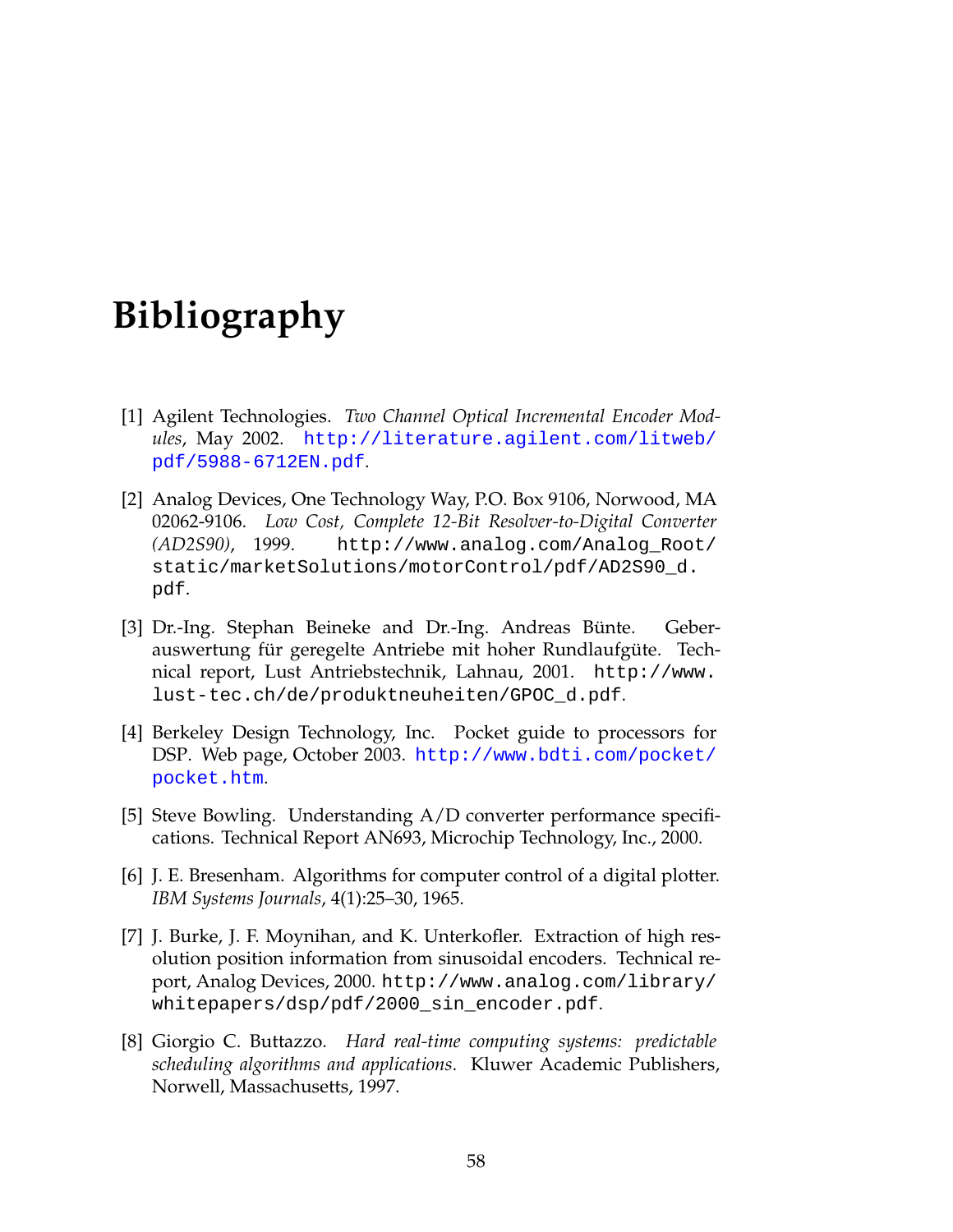- <span id="page-65-2"></span>[9] Data Device Corporation. *Motion Feedback Technology Components: RDC-19222*, November 2003. [http://www.ddc-web.com/](http://www.ddc-web.com/products/Components/MFT.asp) [products/Components/MFT.asp](http://www.ddc-web.com/products/Components/MFT.asp).
- <span id="page-65-8"></span>[10] John W. Eaton. GNU Octave. C++ source code (version 2.1.52), Copyright 1996–2003. <http://www.octave.org/>.
- <span id="page-65-4"></span>[11] A. W. Fitzgibbon, M. Pilu, and R. B. Fisher. Direct least-squares fitting of ellipses. *IEEE Transactions on Pattern Analysis and Machine Intelligence*, 21(5):476–480, May 1999. [http://www.robots.ox.ac.uk/](http://www.robots.ox.ac.uk/~awf/ellipse/) [~awf/ellipse/](http://www.robots.ox.ac.uk/~awf/ellipse/).
- <span id="page-65-7"></span>[12] Charles D. Hodgman, editor. *C. R. C. Standard Mathematical Tables*, pages 403–409. Chemical Rubber Publishing Company, Cleveland, Ohio, 12th edition, October 1962.
- <span id="page-65-6"></span>[13] Cătălin Ionescu. Using the ADSP-21990 EZ LITE board for implementing a narrow band digital radio receiver. Technical report, Radio Consult SRL, office@radioconsult.ro, February 2003. [http://www.radioconsult.ro/England/Library/](http://www.radioconsult.ro/England/Library/UsingADSP21990ForDSR/) [UsingADSP21990ForDSR/](http://www.radioconsult.ro/England/Library/UsingADSP21990ForDSR/).
- [14] D. Jouve and D. Bui. Influence of the motor feedback sensor on AC brushless servo drive performances. In *PCIM 2003 Conference, Nürnberg*, 2003. [http://www.infranor.fr/download/publications/](http://www.infranor.fr/download/publications/FeedbSensor.pdf) [FeedbSensor.pdf](http://www.infranor.fr/download/publications/FeedbSensor.pdf).
- <span id="page-65-3"></span>[15] Richard C. Kavanagh. Shaft encoder characterization via theoretical model of differentiator with both differential and integral nonlinearities. *IEEE Transactions on Instrumentation and Measurement*, 49(4):795– 801, August 2000.
- [16] Richard C. Kavanagh and John M. D. Murphy. The effects of quantization noise and sensor nonideality on digital differentiator-based rate measurement. *IEEE Transactions on Instrumentation and Measurement*, 47(6):1457–1463, December 1998.
- <span id="page-65-0"></span>[17] Launchbird Design Systems, Inc. Confluence logic design language. Web page, January 2004. <http://www.launchbird.com/>.
- <span id="page-65-5"></span>[18] Lennart Ljung. *System Identification: Theory for the User*. Prentice Hall, 1987.
- <span id="page-65-1"></span>[19] Martin Mienkina, Pavel Pekarek, and Frantisek Dobes. *DSP56F80x Resolver Driver and Hardware Interface*. Motorola, Inc., March 2002. AN1942/D.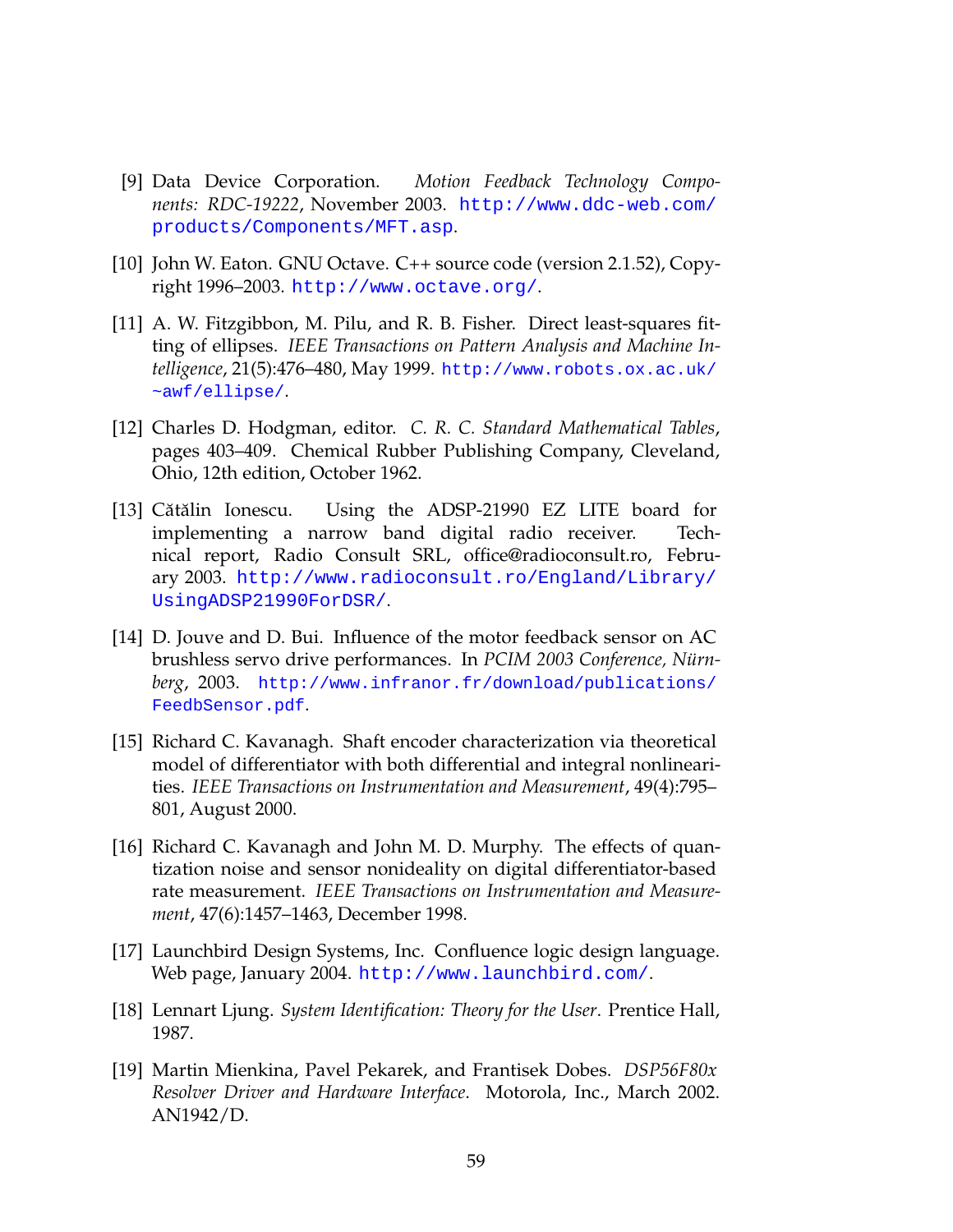- <span id="page-66-1"></span>[20] Motion Control Systems, Inc. Digital brushless servo drive amplifiers. Product web page, October 2003. [http://www.motcon.com/](http://www.motcon.com/axseries.html) [axseries.html](http://www.motcon.com/axseries.html).
- <span id="page-66-0"></span>[21] Motion Control Systems, Inc. High performance linear amplifiers. Product web page, August 2003. [http://www.motcon.com/](http://www.motcon.com/la2000.html) [la2000.html](http://www.motcon.com/la2000.html).
- <span id="page-66-4"></span>[22] Krishnan Ramu. *Switched Reluctance Motor Drives: Modeling, Simulation, Analysis, Design, and Applications*. Industrial Electronics Series. CRC Press, Boca Raton, FL, 2001.
- <span id="page-66-6"></span>[23] Theodore S. Rappaport. *Wireless Communications: Principles and Practice*. Prentice Hall, Upper Saddle River, NJ, July 1999.
- <span id="page-66-5"></span>[24] Robert M. Setbacken. *Feedback Devices in Motion Control Systems*. Fithian Press, 1997. See also [http://www.renco.com/106014.](http://www.renco.com/106014.htm) [htm](http://www.renco.com/106014.htm).
- [25] Robert M. Setbacken. Dynamic resolution for optical encoders. Technical report, Renco Encoders, Inc., 26 Coromar Drive, Goleta, CA 93117, 2001. <http://www.renco.com/106016.htm>.
- <span id="page-66-7"></span>[26] Texas Instruments Inc., P.O. Box 655303, Dallas, TX 75265. *THS1206 12-Bit 6 MSPS Simultaneous Sampling Analog-to-Digital Converters*, November 2000. SLAS217E.
- <span id="page-66-2"></span>[27] S. R. Tyler. A trajectory preprocessor for antenna pointing. Technical Report 42–118, JPL, August 1994. [http://tmo.jpl.nasa.gov/](http://tmo.jpl.nasa.gov/tmo/progress_report/42-118/title.htm) [tmo/progress\\_report/42-118/title.htm](http://tmo.jpl.nasa.gov/tmo/progress_report/42-118/title.htm).
- <span id="page-66-3"></span>[28] Donald C. Wells. Jerk-minimizing trajectory generator in C. GBT Memo 203, National Radio Astronomy Observatory, 520 Edgemont Road, Charlottesville, VA 22903–2475 USA, December 1999. [http:](http://www.cv.nrao.edu/~dwells/) [//www.cv.nrao.edu/~dwells/](http://www.cv.nrao.edu/~dwells/).
- <span id="page-66-8"></span>[29] David L. Wilson. Motor control seminar. Presented in Roanoke, VA by Motorola and Avnet, October 2003.